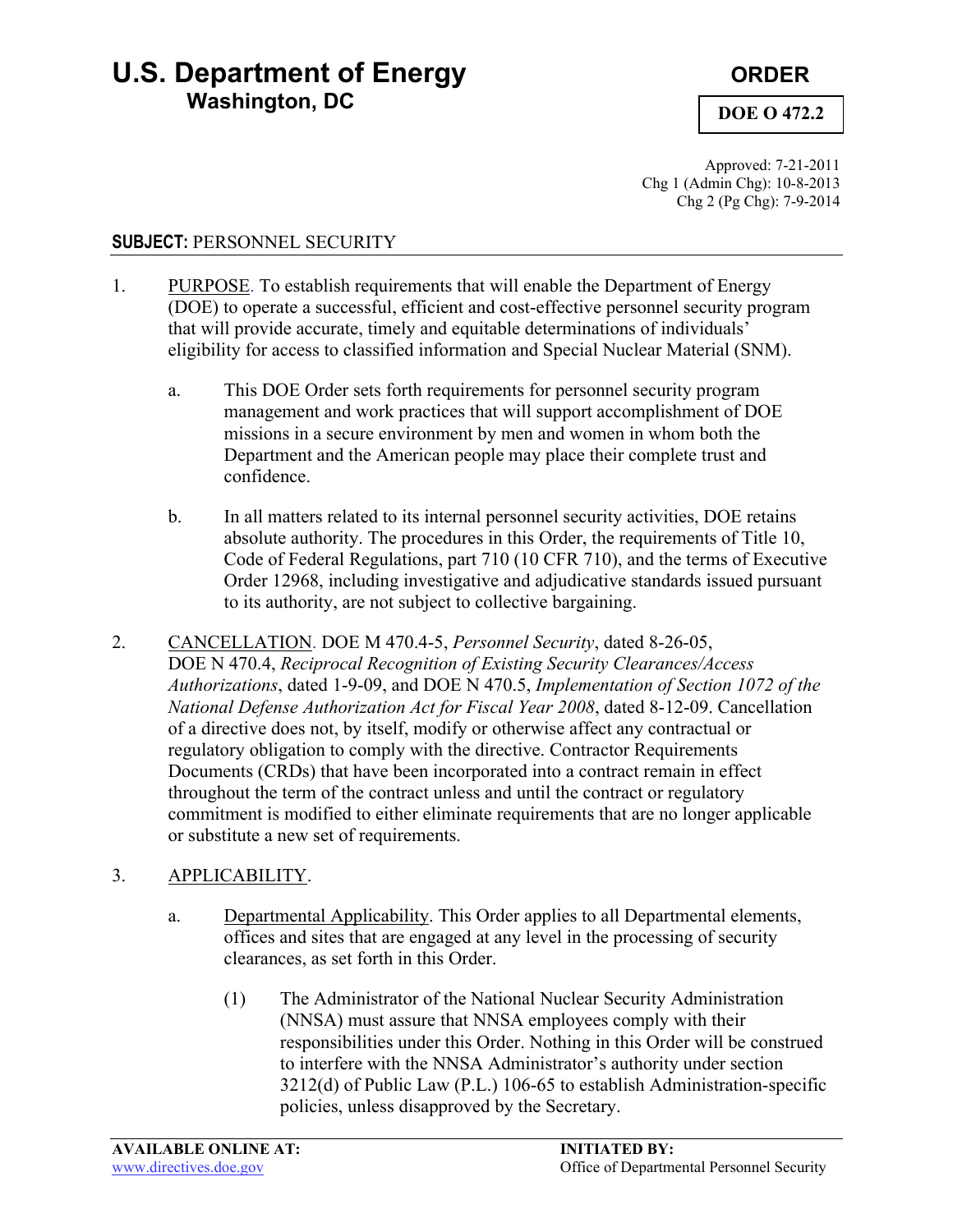- (2) The Administrator of the Bonneville Power Administration (BPA) will ensure that BPA employees and contractors comply with their respective responsibilities under this Order and its CRD, consistent with BPA's procurement, self-financing and statutory authorities.
- b. DOE Contractors. Except for the equivalency in paragraph 3.c., the CRD (Attachment 1) sets forth requirements of this Order that will apply to contracts that include the CRD. All site/facility management contracts that involve classified information or SNM must include this CRD and DOE Acquisition Regulation (DEAR) clause 952.204-2, *Security Requirements*.
- c. Equivalency. In accordance with the responsibilities and authorities assigned by Executive Order 12344, codified at Title 50 United States Code (U.S.C.) sections 2406 and 2511, and to ensure consistency through the joint Navy/DOE Naval Nuclear Propulsion Program (NNPP), the Deputy Administrator for Naval Reactors will implement and oversee requirements and practices contained in this Order for activities related to personnel security under the NNPP.

#### 4. REQUIREMENTS.

- a. General.
	- (1) A security clearance is an administrative determination that an individual is eligible for access to classified information. An access authorization is an administrative determination that an individual is eligible for access to particular types or categories of classified information or material. Unless otherwise indicated, the term "security clearance" encompasses access authorizations throughout this Order.
	- (2) Unless otherwise specifically noted, the provisions of this Order apply only to DOE (to include NNSA) Federal, contractor and subcontractor employees, applicants for employment, consultants and access permittees (see 10 CFR 725 for further information on DOE's access permittee program).
	- (3) No individual will be provided access to classified information or SNM unless that individual has been granted the appropriate security clearance and possesses a need-to-know. Access to, knowledge of, or possession of classified information or SNM will not be afforded to any individual solely by virtue of the individual's office, position or security clearance.
	- (4) With the few exceptions noted in this Order and provided for in Executive Order 12968, section 3.3, individuals must not be afforded access to classified information or SNM until they have been granted a security clearance in accordance with the procedures in this Order.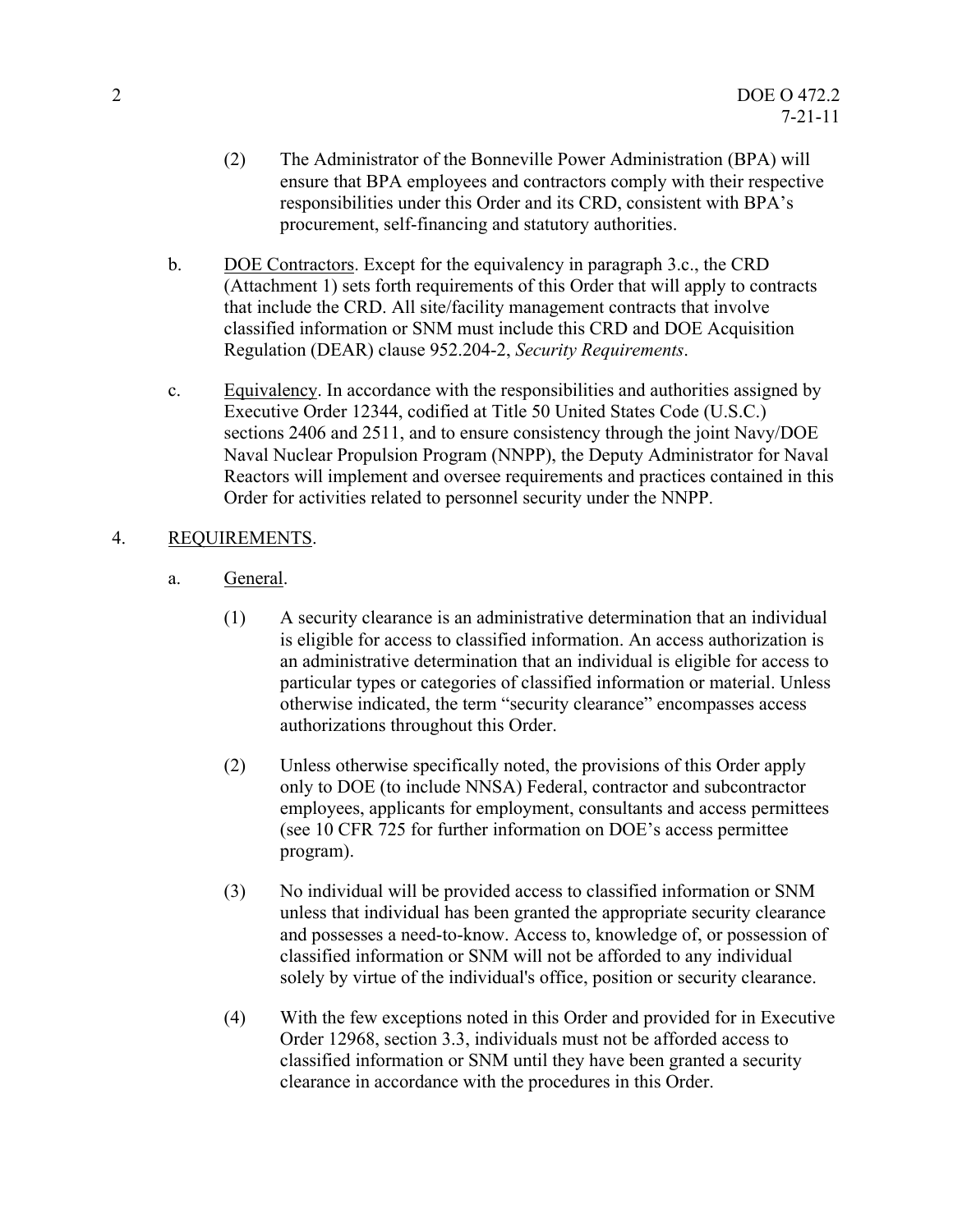#### $\overline{DOE}$  O 472.2 3 7-21-11

- (5) Security clearances will not be processed in any manner merely to achieve the following.
	- (a) Avoid the use of access controls or physical barriers to distinguish perimeters among security areas or between security and open areas or to alleviate responsibilities for escorting persons without security clearances within a controlled area. In certain instances, individuals who do not otherwise require access to classified information or SNM may be organizationally and/or physically situated such that they may inadvertently be exposed to classified information or SNM in the course of their duties. Site managers may require such individuals under their cognizance to have security clearances if, in their judgment, operational necessities or cost considerations require it and inadvertent access to classified information or SNM by these individuals cannot otherwise be reasonably prevented.
	- (b) Alleviate individual or management responsibilities for properly protecting classified information or SNM or for controlling dissemination of classified information or SNM on a need-toknow basis.
	- (c) Establish a pool of employees with pre-existing security clearances.
	- (d) Accommodate an individual's personal convenience, expedience, gain, or advantage.
	- (e) Anticipate unspecified classified work.
	- (f) Determine suitability for Federal employment or fitness for contractor employment.
- (6) Only individuals who are U.S. citizens and are at least 18 years of age may be processed for or granted a security clearance.
- (7) With the exception of circumstances described elsewhere in this Order, an individual's security clearance will be based on the review of investigative reports provided to DOE by the Office of Personnel Management (OPM), the Federal Bureau of Investigation (FBI), or other Federal agency authorized to conduct background investigations.
- (8) All individuals processed for security clearances must be treated equally, in accordance with the requirements set forth in this Order, to preclude the appearance, inference or practice of partiality or favoritism. Anyone who uses personnel security activities to coerce, restrain, threaten, intimidate or retaliate against individuals for exercising their rights under the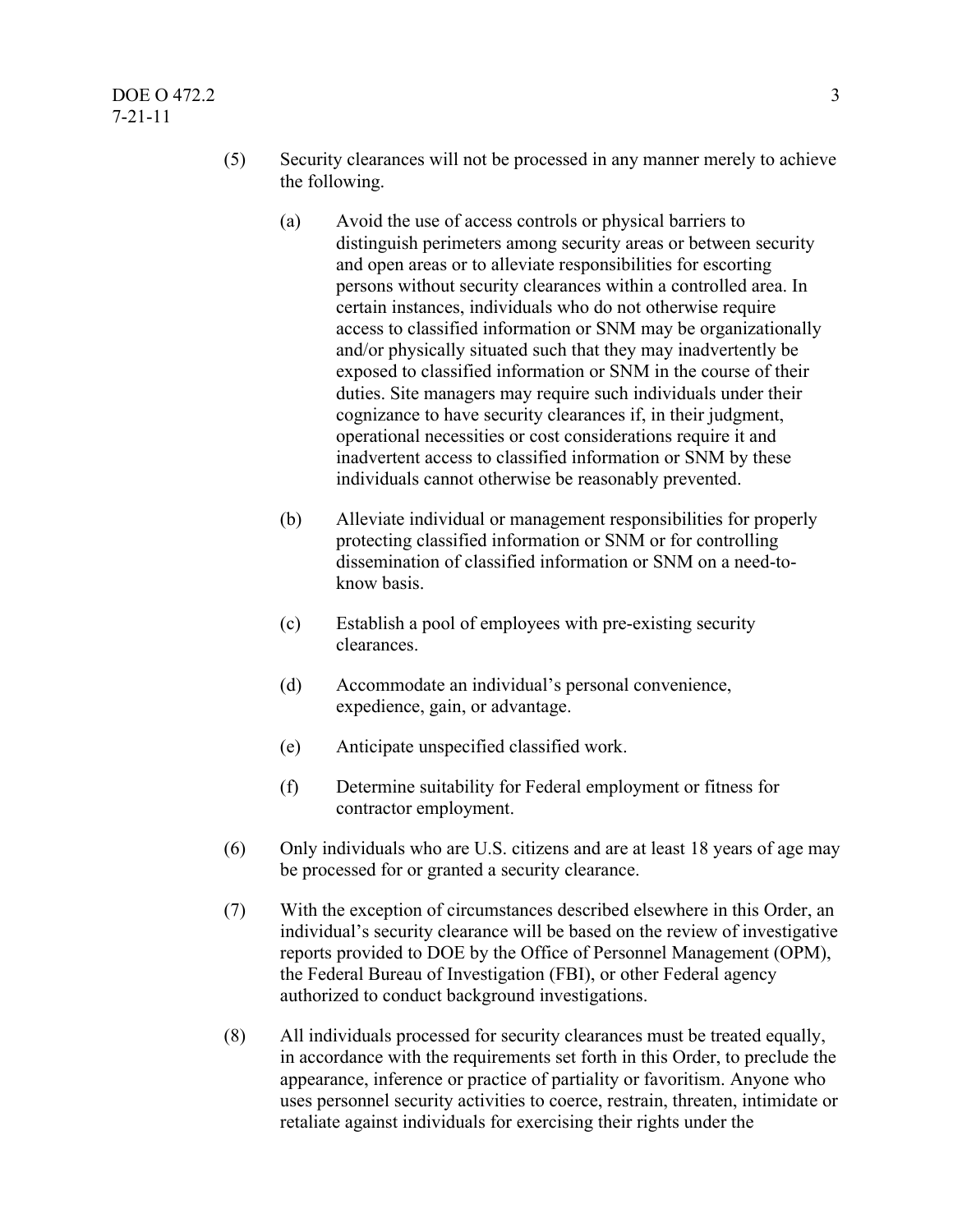Constitution or under any statute, regulation or DOE directive will be subject to appropriate disciplinary action.

- b. Security Clearance and Access Authorization Types.
	- (1) Security clearances and access authorizations denote an individual's eligibility for access to a particular type of classified information or material, such as National Security Information (NSI), Restricted Data (RD), Formerly Restricted Data (FRD), Special Nuclear Material (SNM) or Sensitive Compartmented Information (SCI).
	- (2) This section describes those security clearances and access authorizations which are processed by DOE cognizant personnel security offices (CPSOs). Other access determinations made by DOE appear in Attachment 2.
	- (3) Security Clearances:
		- (a) Top Secret: A Top Secret security clearance is required for access to NSI, as defined by Executive Order 13526, classified at the Top Secret level and FRD (as defined by the Atomic Energy Act of 1954, as amended [AEA]) at the Top Secret level. A Top Secret security clearance also permits access to NSI and FRD classified at the Secret and Confidential levels.
		- (b) Secret: A Secret security clearance is required for access to NSI and FRD classified at the Secret level. A Secret security clearance also permits access to NSI and FRD classified at the Confidential level.
		- (c) Confidential: A Confidential security clearance is required for access to NSI and FRD classified at the Confidential level.
	- (4) Access Authorizations:
		- (a) Q: A Q access authorization is required for access to:
			- 1 RD, as defined by the AEA, classified at the Top Secret or Secret level.
			- 2 SNM, as defined by the AEA, designated as Category I and other categories with credible roll-up to Category I.
			- 3 A Q access authorization permits access to information and material described below for L access authorizations.
		- (b) L: An L access authorization is required for access to RD classified at the Confidential level and/or SNM designated as Categories II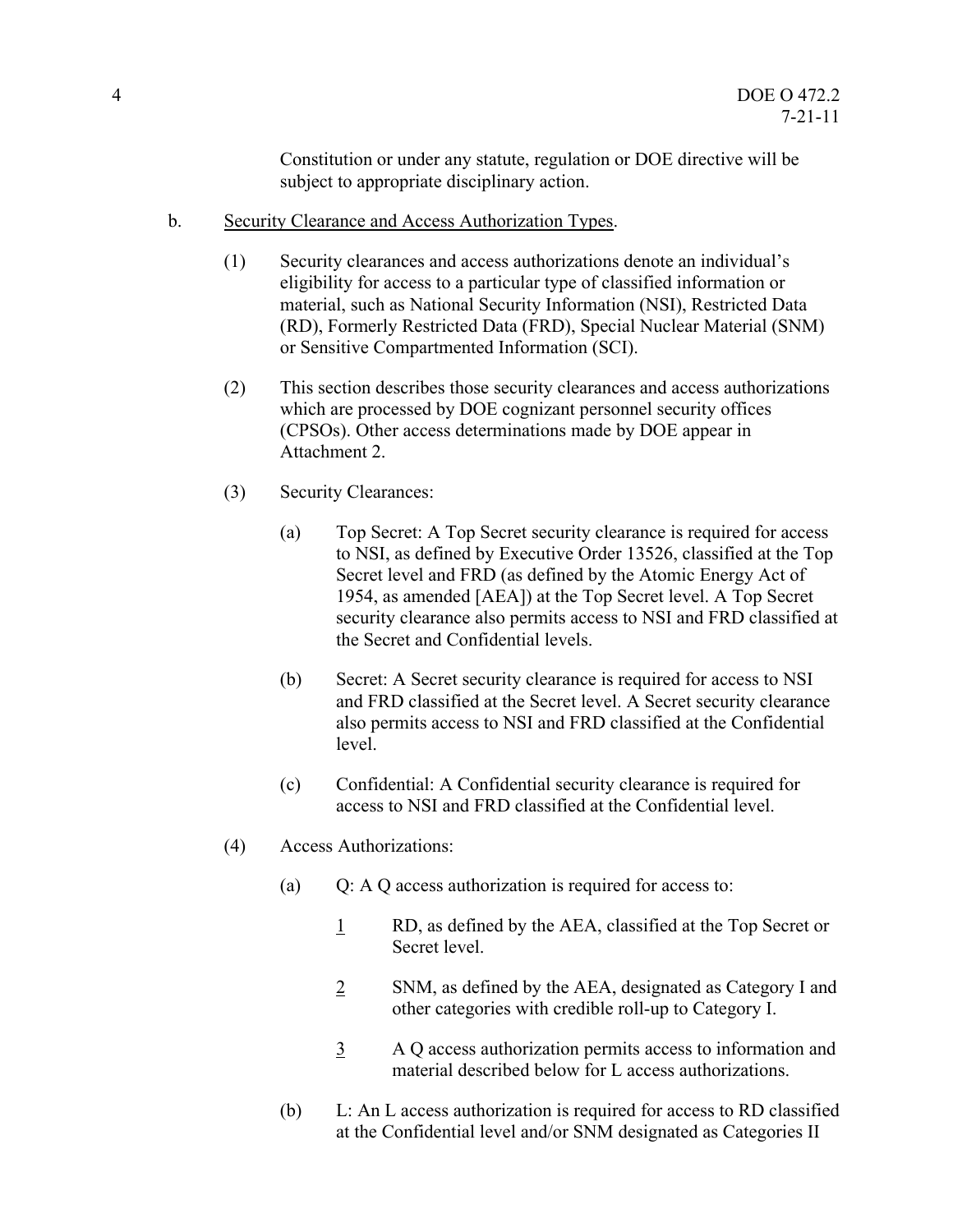and III, unless special circumstances determined by a site vulnerability assessment and documented in associated site security plans mandate otherwise. Access to SNM designated as Category IV does not require an access authorization unless a site vulnerability assessment, documented in associated site security plans, establishes such a need in order to minimize risk.

- (c) QX and LX: QX and LX access authorizations are granted to individuals employed by DOE access permittees. QX is required for access to Secret RD and LX is required for access to Confidential RD. Information regarding the DOE access permit program is found at 10 CFR 725.
- (5) Q and L access authorizations permit access to information listed under Top Secret and Secret security clearances, respectively.
- (6) Background investigative requirements for all security clearances are mandated by national standards.
- c. Central Personnel Clearance Index (CPCI). DOE personnel security staff must use the personnel security automated information system, the CPCI, for recording all security clearance actions. Unless otherwise indicated, all actions must be entered into CPCI within 48 hours of occurrence. Additional information and specific access requirements for the use of CPCI are set forth in the *WebCPCI User's Guide* that is available to all persons authorized to access the system.
- d. Contractors. Contractor applicants and employees will be processed for security clearances in the same manner as Federal applicants and employees except for such additional requirements or considerations which may be imposed by DOE O 470.4B, *Safeguards and Security Program*, dated 07-26-11, or any successor directive, and by the National Industrial Security Program Operating Manual (NISPOM). For additional information, see Attachment 1.
- e. Reciprocity.
	- (1) Individuals requiring a security clearance at DOE who have been determined to be currently eligible for access to classified information by another Federal agency or are in possession of a valid security clearance issued by another Federal agency must have an appropriate DOE security clearance reciprocally issued (see exceptions in Appendix B) without the conduct of any investigative or adjudicative work by DOE. The CPSO must use available automated databases to verify current security clearances and eligibility determinations. In circumstances where the CPSO is unable to verify a security clearance or eligibility for access to classified information electronically, the CPSO will request verification of the security clearance or access eligibility directly from the adjudicating agency.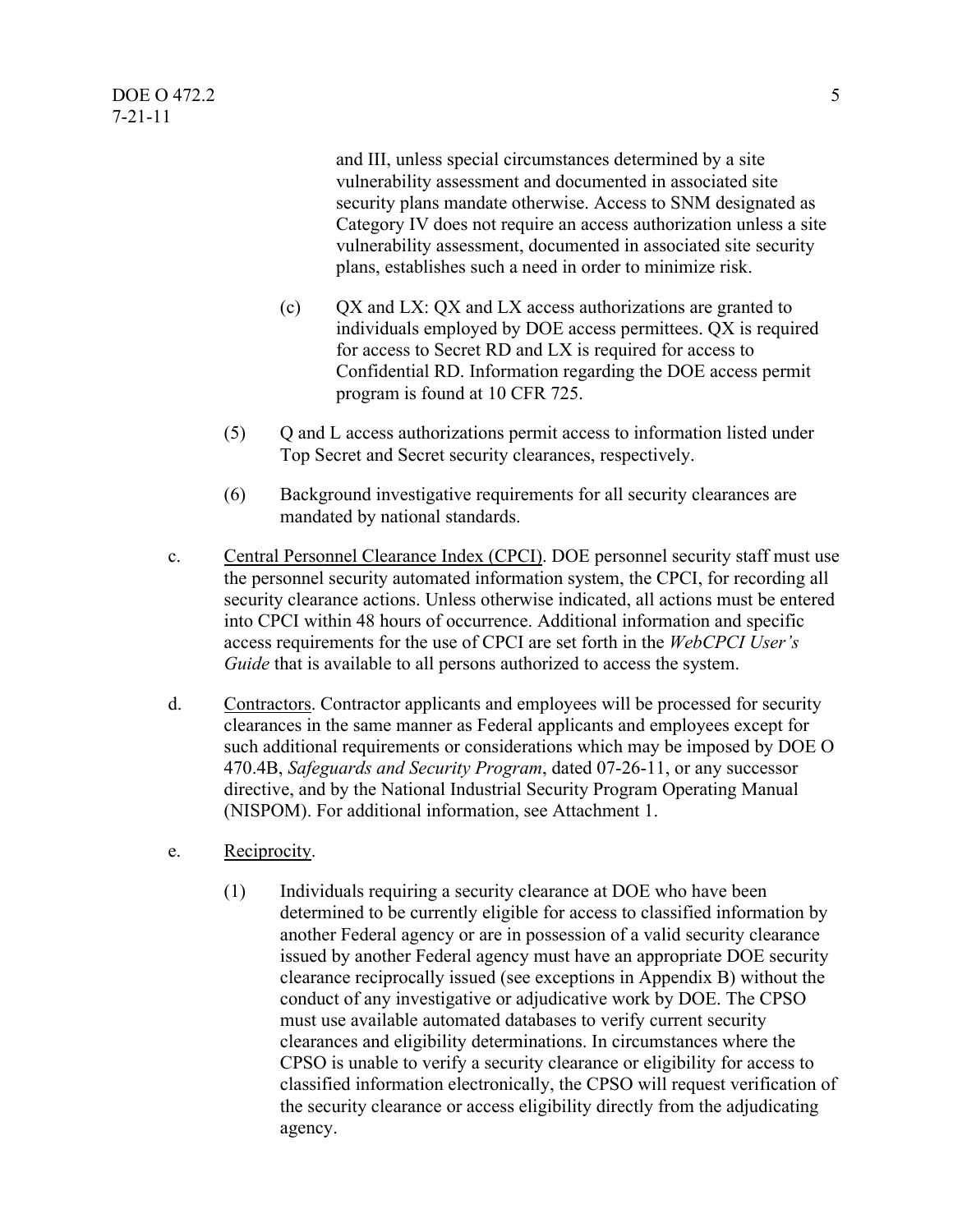- (2) The prohibition against conducting investigative or adjudicative work on individuals with valid security clearances or eligibility determinations includes the review of previously conducted background investigations or adjudicative actions taken by other Federal agencies. This information may be requested to construct the individual's DOE personnel security file (PSF), but only after the reciprocal security clearance has been issued by the CPSO.
- (3) Existing Top Secret security clearances/eligibility determinations will be accepted as the basis for reciprocal Q access authorizations and existing Secret security clearances/eligibility determinations will be accepted as the basis for L access authorizations.
- (4) Reciprocity cases must be accompanied by the negative results of a drug test administered within 60 calendar days of the security clearance request (in reciprocity cases where the individual will not actually be employed by or under contract to DOE, no drug test is required).
- (5) Refer to Appendix B for additional information regarding reciprocity.
- f. Reinstatements and Reapprovals. Individuals who no longer possess a security clearance may have a security clearance reinstated or reapproved when a valid justification for access to classified information or SNM has been received by the CPSO and the previously-held security clearance was terminated for administrative, non-prejudicial reasons.
	- (1) An individual who formerly held a DOE security clearance must have a security clearance reinstated at the previous or lower level if the individual meets the following criteria.
		- (a) The individual has remained employed by or under contract to (to include multiple, consecutive contracts) DOE since the prior security clearance was terminated.
		- (b) The individual certifies on a Standard Form 86 Certification (SF 86C) or updated SF 86 that there has been no change to adjudicatively relevant information provided at the time of the individual's last background investigation.
		- (c) The CPSO reviews the completed form and determines it to be free of any issues of security concern not previously disclosed and adjudicated.
		- (d) The CPSO has received the negative results of a drug test dated within 60 calendar days of the individual's signature on his or her SF-86 or SF-86C (exception: drug test results not needed if the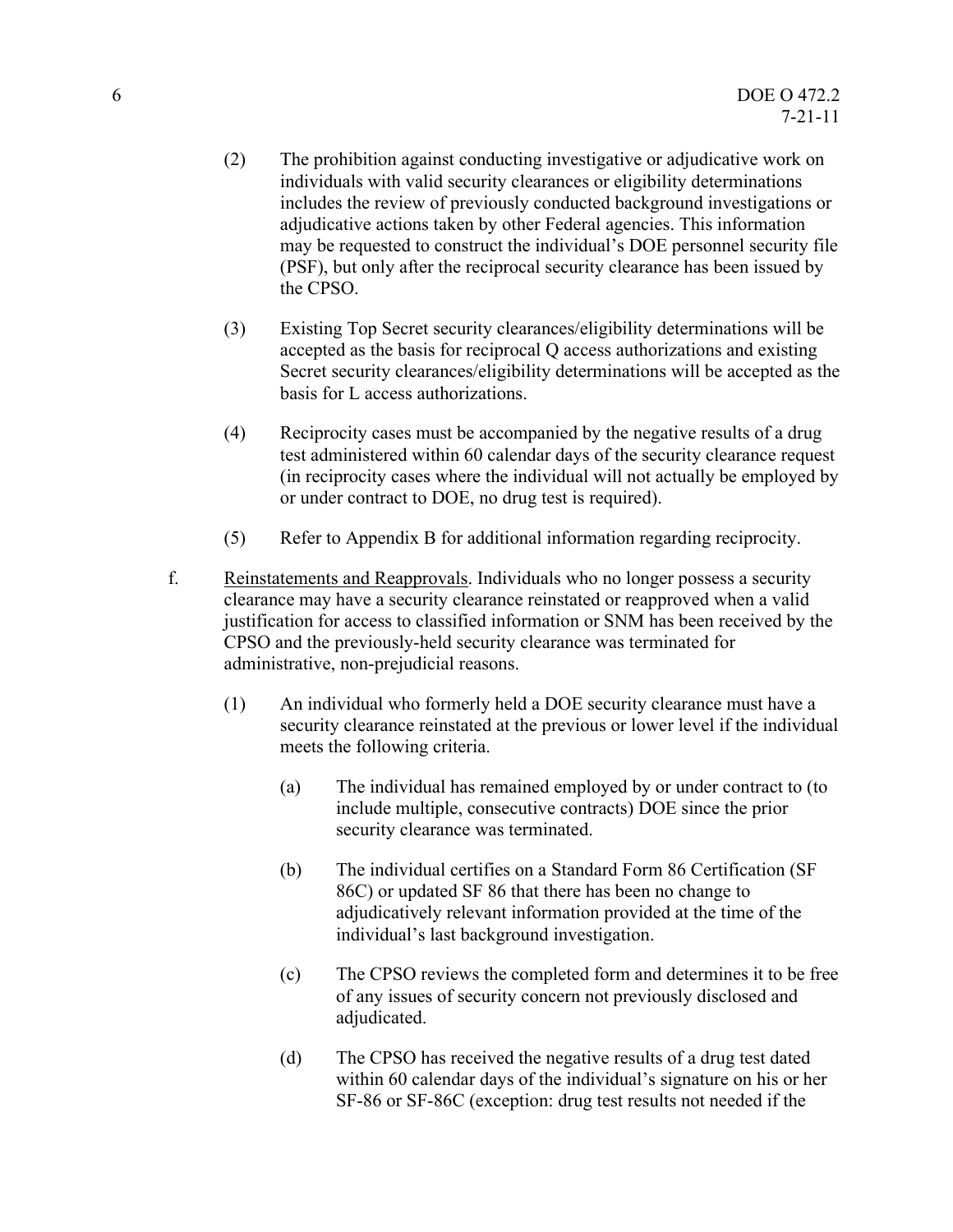CPSO receives proof of a negative drug test dated within 12 months of the date of the request for reinstatement).

- (e) The CPSO is not already in possession of information regarding the individual which would tend to indicate the individual may no longer satisfy the requirements of eligibility for a security clearance.
- (f) The required supporting background investigation is no older than five years regardless of the level of the currently-required security clearance. Where the background investigation is more than five years old, all information and items required for processing a security clearance request (see paragraph 4.l. of this Order and Attachment 2, paragraphs 1 and 2) must be obtained by the CPSO. If the information received is favorable, the requested security clearance must be reinstated once the required reinvestigation has been initiated. If the supporting background investigation is more than 10 years old, the requested security clearance will be processed in accordance with the procedures for processing security clearance requests set forth elsewhere in this Order.
- (g) If at any time during this process the CPSO comes into possession of derogatory information, such information must be resolved favorably by means set forth at section 4.n.(8) before the CPSO may proceed further in considering whether to reinstate access.
- (2) An individual who left employment in which a security clearance was held less than 24 months ago must have a security clearance reapproved at the previous or lower level if the individual meets the following criteria.
	- (a) The individual certifies on a Standard Form 86 Certification (SF 86C) or updated SF 86 that there has been no change to adjudicatively-relevant information the individual provided at the time of his/her last background investigation.
	- (b) The CPSO reviews the completed form and determines it to be free of any issues of security concern.
	- (c) The CPSO conducts a check of the national level personnel security databases (i.e. the Clearance Verification System, etc.) and no issues of a security concern are revealed.
	- (d) The CPSO has received the negative results of a drug test dated within 60 calendar days of the individual's signature on his or her SF-86 or SF-86C.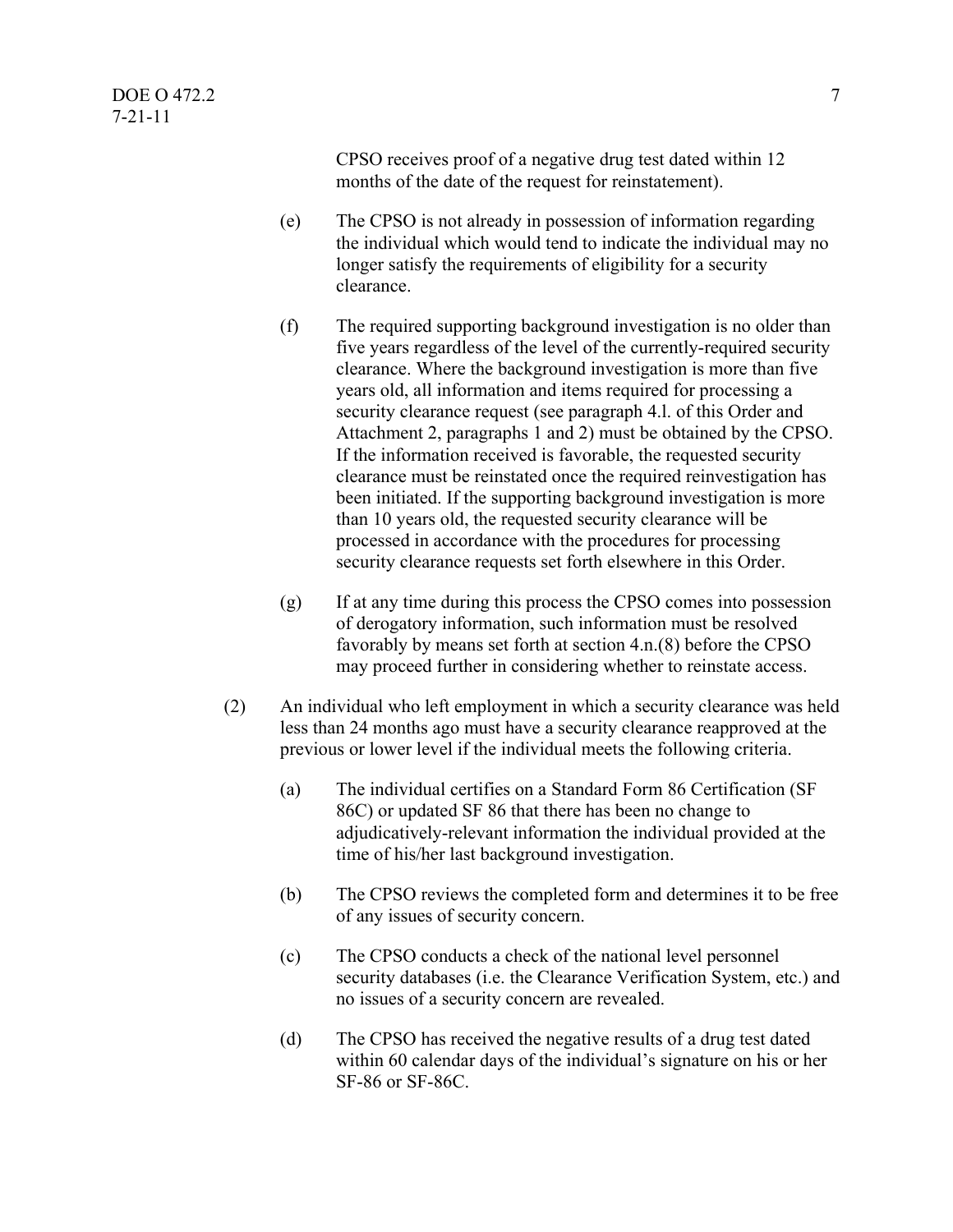- (e) The CPSO is not already in possession of information regarding the individual which would tend to indicate the individual may no longer satisfy the requirements of eligibility for a security clearance.
- (f) The required supporting background investigation is no older than five years regardless of the level of the currently-required security clearance. Where the background investigation is more than five years old, all information and items required for processing a security clearance request (see paragraph 4.n. of this Order and Attachment 2, paragraphs 1 and 2) must be obtained by the CPSO. If the information received is favorable, the requested security clearance must be reapproved once the required reinvestigation has been initiated. If the supporting background investigation is more than 10 years old, the necessary security clearance will be processed in accordance with the procedures for processing security clearance requests set forth elsewhere in this Order.
- (g) If at any time during this process the CPSO comes into possession of derogatory information, such information must be resolved favorably by means set forth at section 4.n.(8) before the CPSO may proceed further in considering whether to reapprove access.
- (3) Individuals who fall outside the parameters of this section because of the age of their last background investigation or their length of separation (e.g. retired DOE Federal or contractor employees) will be processed in accordance with the procedures set forth elsewhere in this Order for issuing security clearances to applicants. However, where the exigencies of a particular case will not permit the timely completion of normal processing procedures and where delay in granting the requested security clearance will result in adverse mission impact, the Site Manager may make a request, in writing, that these procedures be modified. The Site Manager must direct the CPSO to forward such requests to the Director, Office of Departmental Personnel Security (Director). The Director may, at his or her discretion, prescribe modified procedures for the granting of the security clearance, provided:
	- (a) The individual held a security clearance commensurate with the level and category of the classified information or SNM to which access is now required, and
	- (b) The security clearance will be terminated by the CPSO when the need for access has expired, but in no case will the security clearance exceed 30 days' duration. Such clearances needed for longer than 30 days must be processed as applicant security clearance requests in accordance with the procedures set forth elsewhere in this Order.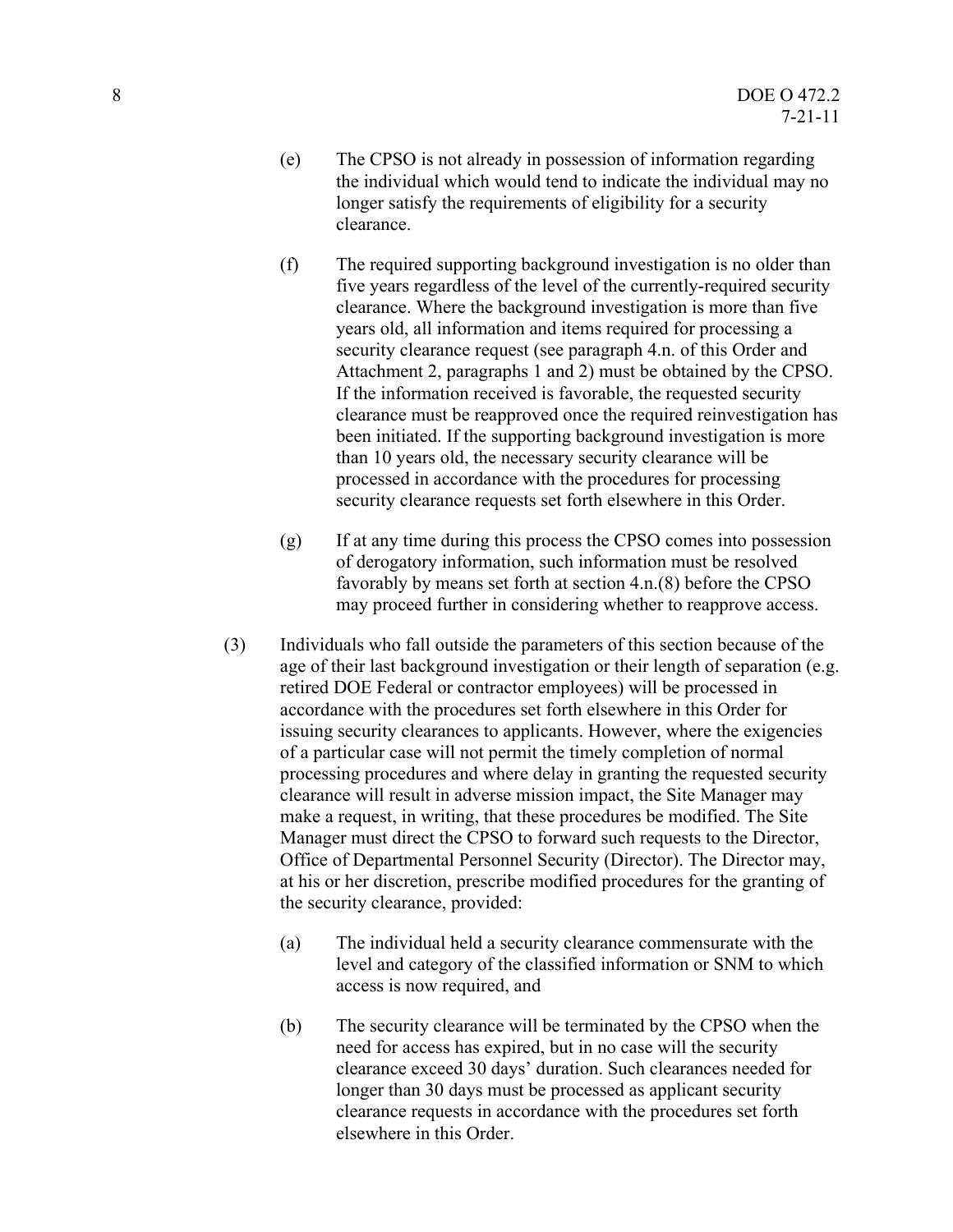- g. Classified Visits. Individuals requiring access to classified information or SNM will be processed for such access in accordance with the procedures prescribed in DOE O 470.4B.
- h. Access by Persons Outside the Executive Branch.
	- (1) Attorneys and other individuals taking part in legal or administrative proceedings under the jurisdiction of DOE who will require access to classified information must be processed for a security clearance in accordance with requirements set forth in this Order. Certification is required by the Office of the General Counsel or the appropriate CPSO's Chief Counsel's Office that access to specified classified information is needed on the part of the individual to adequately represent his or her client.
	- (2) Members of the U.S. House of Representatives and the U.S. Senate, members of the U.S. Supreme Court and the Federal Judiciary are eligible for access to all levels and categories of classified information and SNM, without the need for a background investigation, from the date they assume their office until the date they leave their office. Specific instances of access to classified information and SNM will be subject to need-toknow considerations. To facilitate complex-wide access by these individuals, they will be recorded in CPCI as possessing QB security clearances. Such CPCI entries will be created when the first need for actual access arises, and will be coordinated between the Office of Headquarters Personnel Security Operations (for the processing and management of QB security clearances throughout the complex) and the appropriate CPSO. QB security clearances will not be submitted for inclusion in any database other than CPCI.
	- (3) State governors (including the Mayor of the District of Columbia and the Governors of Puerto Rico, Guam, American Samoa, the U.S. Virgin Islands and the Northern Mariana Islands) will be afforded access to classified information and SNM in the same manner as those listed in (2) above, except that:
		- (a) They must execute the same non-disclosure agreement applicable to all DOE Federal and contractor employees, and
		- (b) The Department must not be in possession of information suggesting that such access may not be in the best interests of the national security. If the Department is in possession of such information, the Director will be consulted prior to the issuance of the QB security clearance.
	- (4) If required, employees or contractors of the legislative or judicial branches of the Federal Government, or of the governments of any state or territory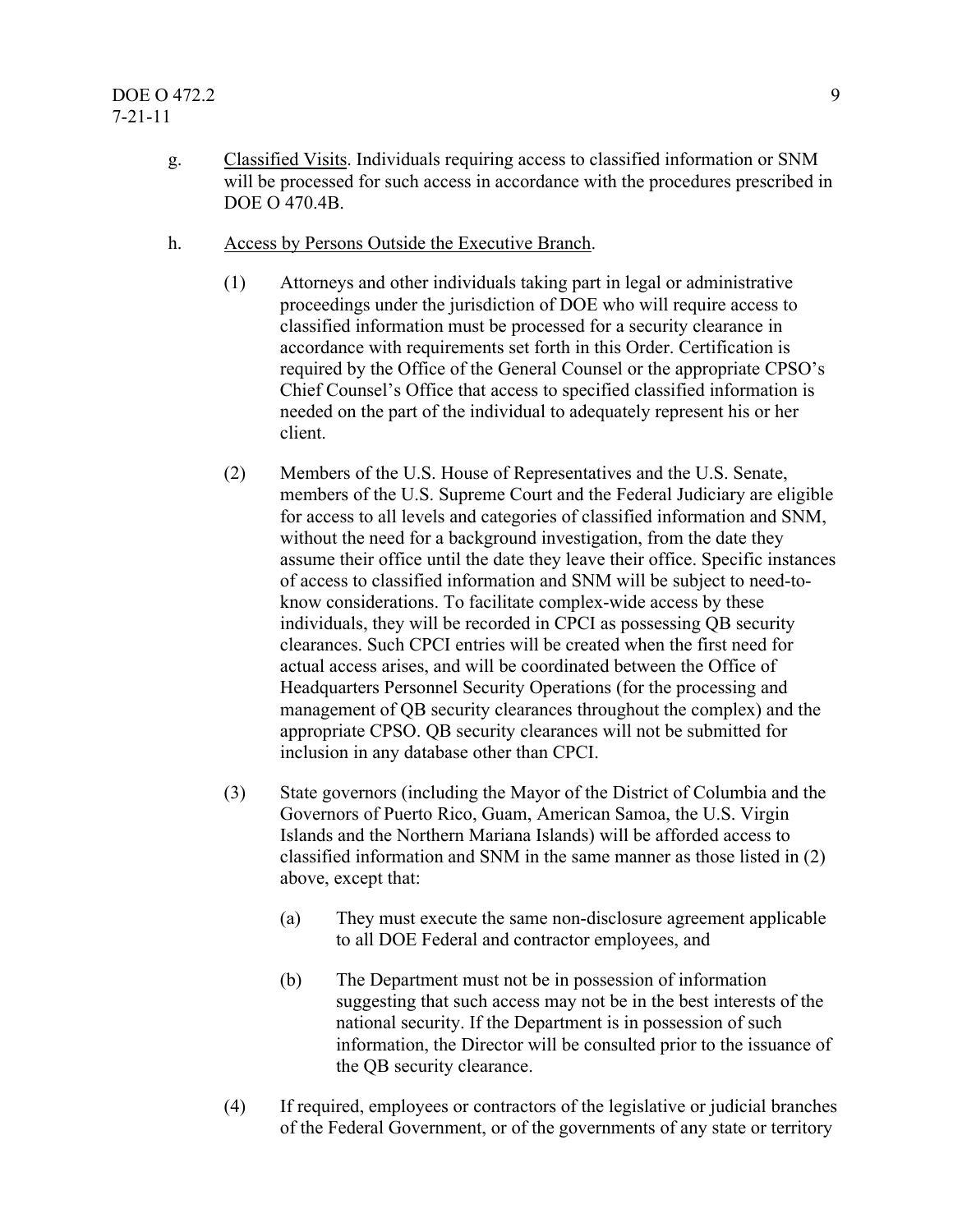or leadership officials of any Federally-recognized tribal entity, to include staff members and assistants to any of the individuals listed in paragraphs (2) and (3) above, must be processed for the appropriate security clearance in accordance with the procedures set forth in this Order.

- i. Limited Access Authorizations for Non-U.S. Citizens.
	- (1) Only U.S. citizens are eligible for security clearances. Every effort will be made to ensure that non-U.S. citizens are not employed in duties that may require access to classified information. However, compelling reasons may exist to grant limited access to classified information to a non-U.S. citizen. Such individuals may be granted a Limited Access Authorization (LAA) in those rare circumstances where the non-U.S. citizen possesses unique or unusual skills or expertise that are urgently needed to support a specific Departmental mission involving access to classified information and a qualified U.S. citizen eligible for such access is not available. Non-U.S. citizens will not be eligible for access to any greater level of classified information or material than the U.S. Government has determined may be releasable to the country of which the individual is currently a citizen. The DOE Office of the General Counsel will be consulted by the Director for this assessment. Such limited access may be approved only if a background investigation of the level required by Executive Order 12968, or successor national standards, for a Top Secret security clearance is conducted.
	- (2) A request to process a non-U.S. citizen for an LAA must be approved by the Program Secretarial Officer with jurisdiction over the office in which the individual will be employed. Specific requirements, processes and prohibitions related to the issuance of LAAs are set forth in Attachment 3.

#### j. Dual Citizens.

(1) A dual citizen is an individual who is simultaneously a citizen of the United States and of one or more foreign countries. Requests for security clearances on such individuals must be processed in the same manner set forth throughout this Order for other United States citizens, with one additional requirement. Because of the unique concerns presented by dual citizens, CPSOs must consult with their servicing Office of Intelligence and Counterintelligence (IN) office before making a security clearance determination. Consultation may be obtained at the discretion of the CPSO at any point in the process, given the specific circumstances or concerns presented by individual cases, but must occur at least once at the conclusion of the background investigation (for incumbents who obtain dual citizenship, consultation must occur immediately upon the CPSO having knowledge of this fact). Records of the consultation(s) must be retained in the individual's personnel security file.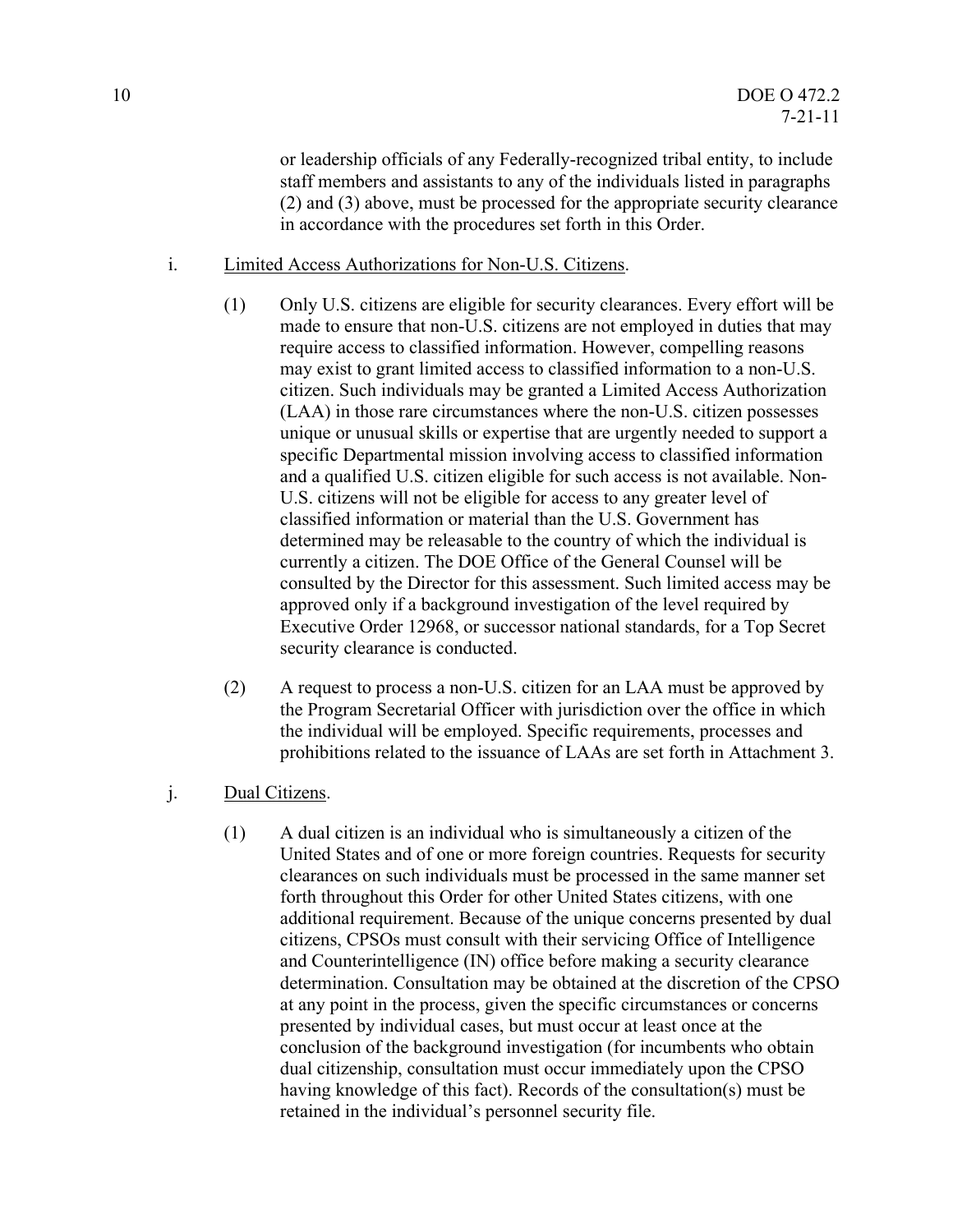- (2) The servicing IN office will provide the CPSO with a Counterintelligence (CI) Assessment as a product of the consultation(s) described above. The CI Assessment will provide IN's formal analysis of the risk posed by the individual's dual citizenship to the safeguarding of classified matter. The CI Assessment is not an adjudicative determination. That responsibility remains with the CPSO, and that office alone will make that determination in accordance with the standards set forth in the Adjudicative Guidelines for Determining Eligibility for Access to Classified Information, as promulgated in accordance with Executive Order 12968, or successor national standards, and relevant Departmental requirements. Information provided by IN must be considered by the CPSO, and the CPSO must notify IN of the eventual adjudicative determination for their records.
- (3) The servicing IN office will complete the CI Assessment in as timely a fashion as possible. Each CI Assessment, regardless of the nature and level of risk described, will fully articulate every factor which produced the CI Assessment's conclusions. Where the specific circumstances of a particular case will not permit timely completion of the CI Assessment, IN will provide pertinent status information to the CPSO, the Director and the program secretarial officer, as appropriate and in accordance with applicable laws and regulations. Unless expressly and mutually agreed to by IN and the Director, no case on a dual citizen will receive an adjudicative determination without completion of a CI Assessment.
- (4) If, after completion of the procedures outlined above, the CPSO makes a favorable adjudicative determination, the CPSO must brief the individual as to:
	- (a) The reasons the individual's dual citizenship raised security concerns, and
	- (b) What specific actions or behaviors, related to the individual's foreign citizenship, may cause DOE to reevaluate the individual's eligibility for a security clearance in the future (per the Adjudicative Guidelines).
- (5) Dual citizens who are granted a security clearance will be subject to a CI Assessment at each reinvestigative interval as long as they retain their dual citizenship. An individual's dual citizenship status may only be changed if documentary evidence is provided to the CPSO which reflects the termination of the individual's foreign citizenship. Such documentary evidence must have been issued by the government of the foreign country involved, but may be provided to the CPSO by the individual.
- (6) Incident reports involving issues directly related to a cleared incumbent's dual citizenship will also necessitate a CI Assessment.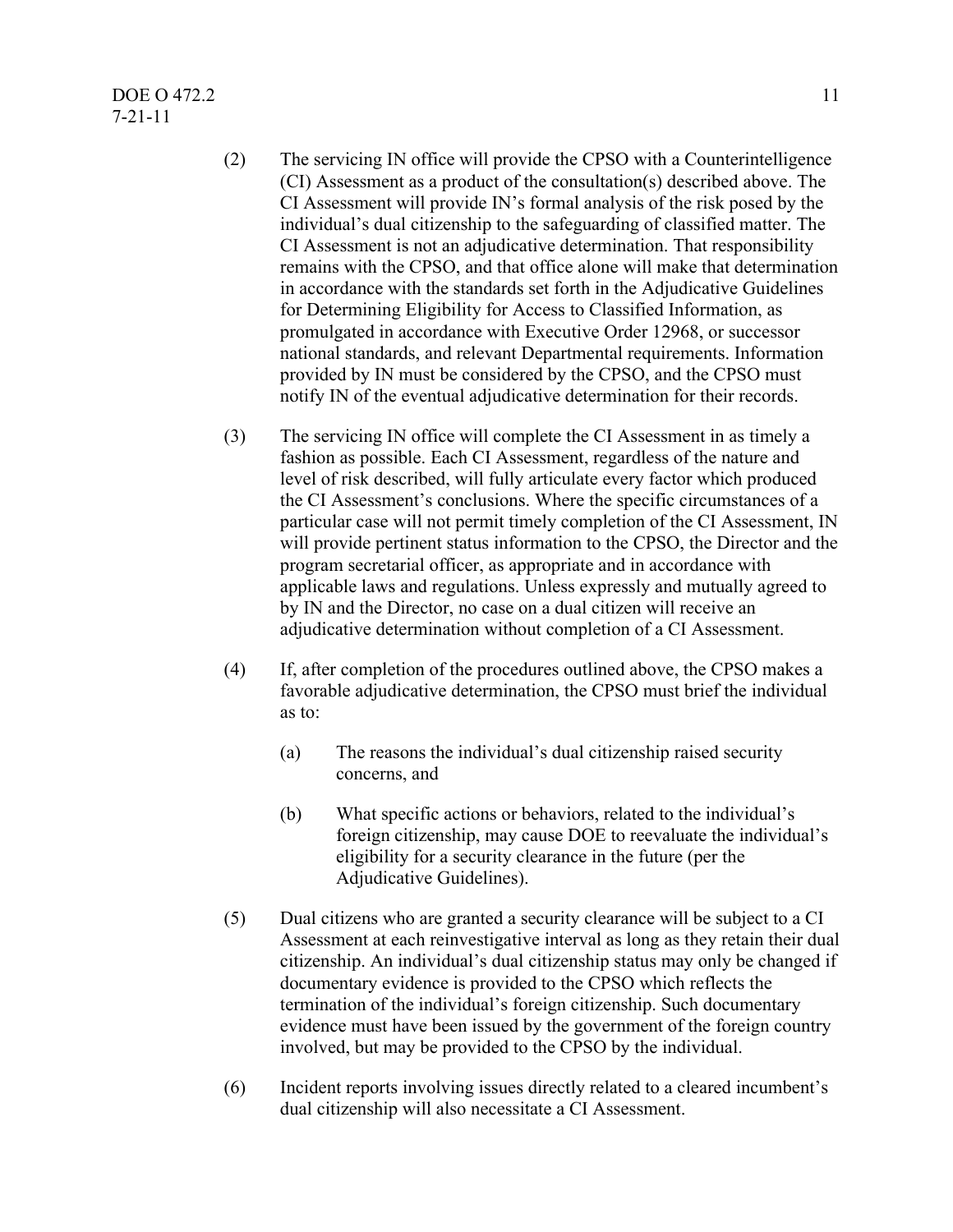#### k. Temporary Security Clearance Upgrades.

- (1) Circumstances may arise in which an urgent operational exigency exists requiring cleared DOE personnel to have one-time or short duration access to classified information or SNM at a higher level than is authorized by their existing security clearance. In some instances, the processing time required to upgrade the security clearance would prevent timely access to the information, adversely impacting mission needs.
- (2) In such situations and only for compelling reasons in furtherance of the DOE mission, the Site Manager must certify the need for the temporary security clearance upgrade in writing and submit it to the appropriate CPSO. The CPSO will grant or deny the required security clearance in accordance with procedures set forth in Attachment 3.
- l. Interim Security Clearance Determinations (Interims).Under exceptional circumstances and when such action is clearly consistent with Departmental and national interests, an uncleared individual may, pending completion of the appropriate background investigation, be permitted to have an interim security clearance. Interims must be considered temporary measures pending completion of the investigation, which must be in process when the interim is granted. See Attachment 3 for additional information regarding interims.
- m. Processing Security Clearances.
	- (1) Requests for security clearances must be justified and submitted to the appropriate CPSO in accordance with established local procedures. CPSOs will have in place written procedures for submission and acceptance of security clearance requests.
	- (2) Security clearances will only be processed after the CPSO has received an appropriate written request. Security clearance cases, including those to be processed by the FBI (see Appendix A), will include completion of a Standard Form 86, *Questionnaire for National Security Positions,* utilizing OPM's Electronic Questionnaire for Investigations Processing (e-QIP) system. E-QIP submissions must be reviewed by the CPSO to ensure complete reporting of information for required time frames, answers to all applicable questions, and explanations of answers where required. In addition to a completed e-QIP submission, other documents must accompany the request for a security clearance. Refer to Attachment 2 for a complete list of required documents.
	- (3) E-QIP submissions to the investigative service provider must be approved by a Federal employee.
	- (4) Data collected in the course of processing a security clearance request will contain personally identifiable information (PII). Loss or compromise of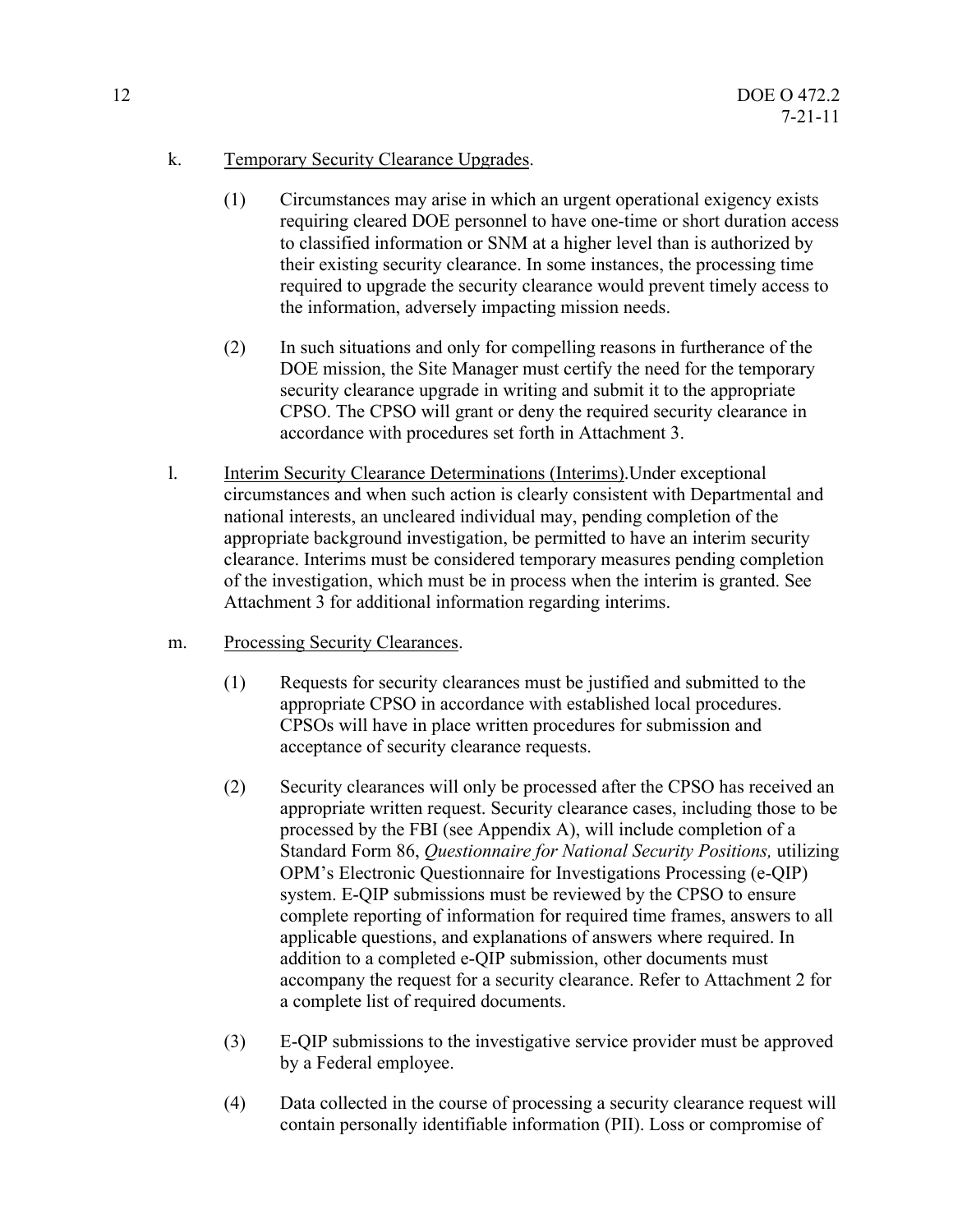PII must be reported in accordance with DOE O 206.1, *Department of Energy Privacy Program*, dated 1-16-09, or any successor directive.

- n. Cancellation of Investigative Requests. A CPSO must immediately request the investigating agency to discontinue an ongoing investigation if information is received indicating the individual no longer requires a security clearance. If a security clearance request no longer needs to be processed at one CPSO because the individual is transferring to a location under the cognizance of another CPSO and that individual will still require a security clearance at the gaining CPSO, the losing CPSO must not discontinue the investigation. In such situations, the CPSOs must work together to ensure that the completed investigative report is received by the gaining CPSO.
- o. Processing Investigative Results and Issuing Security Clearance Determinations.
	- (1) When an investigative report is received, the CPSO must review it to ensure that the required national investigative standards have been met, as appropriate for the level of security clearance being considered. The CPSO will return any investigative reports that do not meet national standards to the investigative agency for corrective action if necessary.
	- (2) Investigative reports must be processed so that they will be adjudicated in a timely manner, as defined by national level mandates.
	- (3) Only DOE Federal employees who have been designated in writing as having been properly trained may determine an individual's security clearance eligibility or render other formal determinations that affect an individual's security clearance status. A program of quality oversight, training and testing has been established for this purpose. Refer to Appendix C for more information on this program. Employees may begin assisting in determinations once their training regimen has begun. Rendering final determinations is an inherently governmental function. Contractor support staff may assist by performing actions in support of the security clearance and adjudication processes. This requirement does not preclude a contractor from having an employee execute a DOE F 5631.29, *Security Termination Statement* or restricting an individual's access to classified information or SNM before notifying the DOE.
	- (4) All individuals' initial and continued eligibility for security clearances will be adjudged against the Adjudicative Guidelines for Determining Eligibility for Access to Classified Information (Guidelines), as promulgated in accordance with Executive Order 12968, or successor national directives, and relevant Departmental requirements.
	- (5) Where the CPSO has no information related to any of the areas of concern identified in the Guidelines, either from the report of investigation or from other sources, a favorable determination must be made.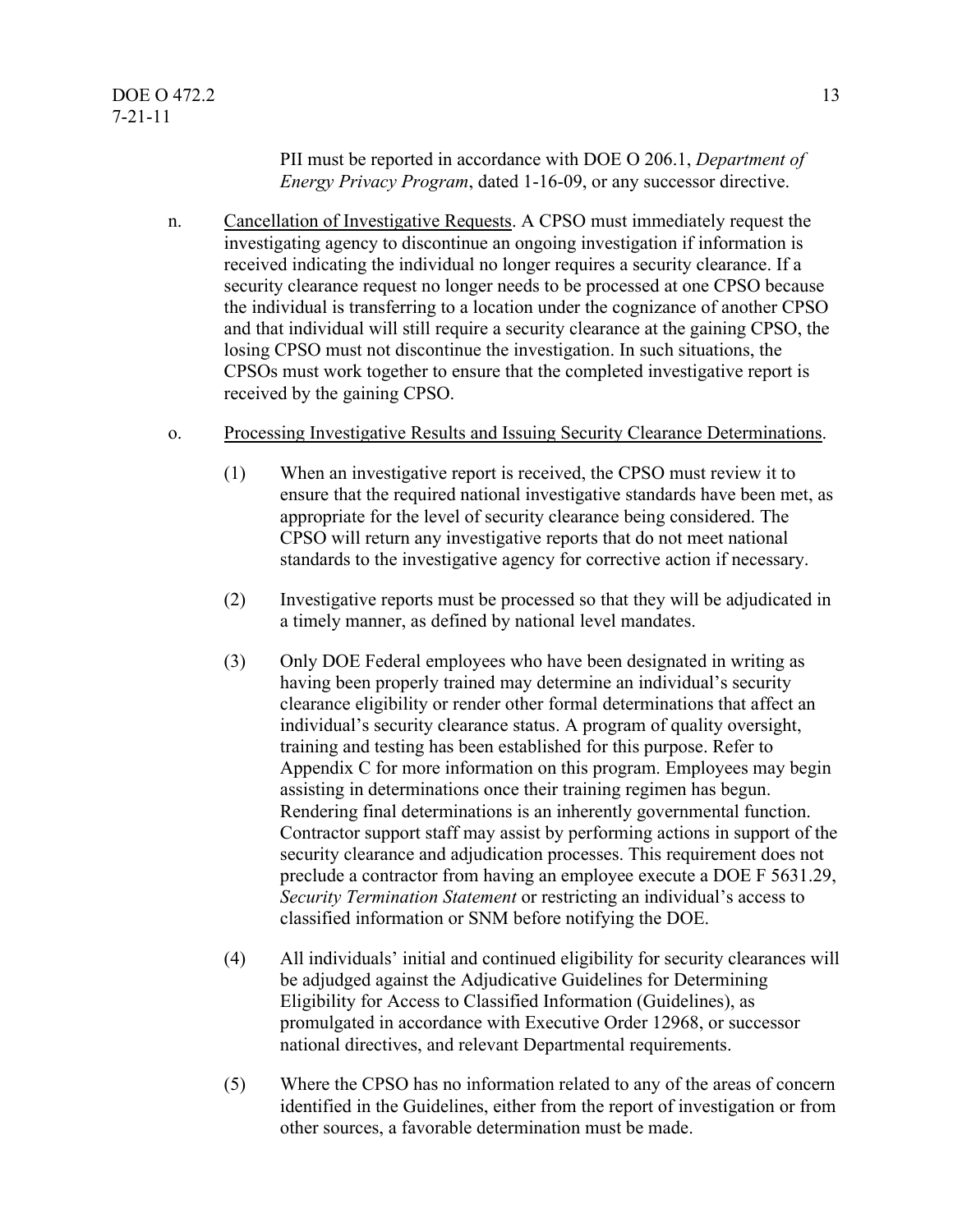- (6) Where the CPSO has information related to any areas of concern identified in the Guidelines, either from the report of investigation or from other sources, such information will be regarded as derogatory and create a question as to the individual's security clearance eligibility.
- (7) If questions as to the individual's security clearance eligibility can be favorably resolved in accordance with the processes and considerations set forth in the Guidelines, the appropriate security clearance must be granted or continued.
- (8) In all cases, each issue of adjudicative significance, to include applicable disqualifying and mitigating factors, will be documented in the personnel security file.
- (9) When additional investigation is required to expand, resolve, or corroborate information prior to making a determination, the CPSO may submit a request for such investigation to the appropriate investigative agency, or elect to pursue other options including, but not limited to the following:
	- (a) Conduct a personnel security interview (PSI). Only persons appropriately trained in DOE personnel security interviewing techniques and cognizant of all the questions or items of information to be explored are authorized to conduct such interviews. DOE F 5631.5, *The Conduct of Personnel Security Interviews under DOE Security Regulation*, and DOE F 5631.7, *Privacy Act Statement for Personnel Security Interviews and Related Release Forms*, must be properly executed for all PSIs. All PSIs must be recorded in audio or audio/video format and retained in the PSF. PSIs may be transcribed, at the discretion of the CPSO, to meet Privacy Act requests or if determined necessary to support additional adjudication actions (mental health evaluation, due process under administrative review, etc.).
	- (b) Send a letter of interrogatory (LOI) to the individual. LOIs must include a deadline for the individual to provide the response and must inform the individual that requested documentation must be provided as appropriate.
	- (c) Authorize a DOE-sponsored mental health evaluation (requires the individual to complete DOE F 472.2, *Consent to Undergo a Mental Evaluation to be Conducted by a Psychiatrist or Licensed Clinical Psychologist* or any successor form).
	- (d) Request the assistance of other CPSOs in different geographical locations to conduct a PSI or to obtain additional information.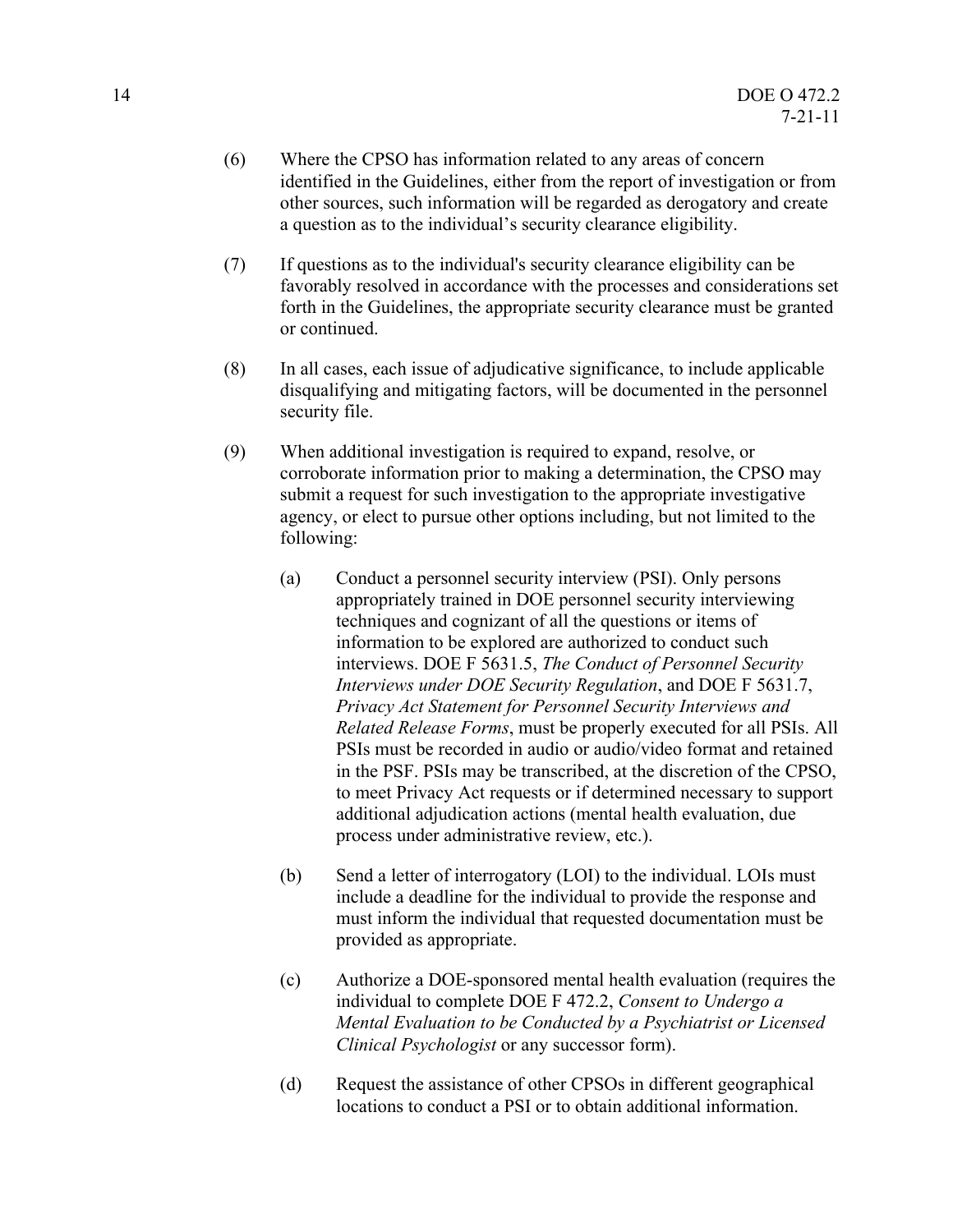Assisting CPSOs must manage such requests in as timely a manner as possible.

- (e) Request a polygraph examination of the individual in accordance with the provisions of 10 CFR 709, *Counterintelligence Evaluation Regulations,* or other applicable DOE regulations or directives. Requests made pursuant to 10 CFR 709 must be routed through and receive the approval of the Headquarters Office of Intelligence and Counterintelligence.
- (f) Consult with the cognizant counterintelligence office where questions as to the individual's loyalty, allegiance, foreign connections or unexplained affluence arise (such consultation is required, in accordance with section 4.j., in cases involving dual citizenship).
- (g) Obtain a personal financial statement.
- (h) Institute administrative review procedures, to include the suspension of an active security clearance, per 10 CFR 710.
- (10) If, in the opinion of the CPSO, the additional investigative and/or followup activities have adequately resolved the pertinent questions as to the individual's security clearance eligibility, the appropriate security clearance must be granted.
- (11) When these actions [excluding (h)] fail to favorably resolve the pertinent questions, the CPSO will initiate the Administrative Review procedures set forth at 10 CFR 710.
- p. Reinvestigations.
	- (1) An investigation for cause may be initiated at any time if the CPSO learns of information related to any areas of concern set forth in the Guidelines. Such information may be resolved by the CPSO internally through a Letter of Interrogatory, a personnel security interview, a mental health evaluation, or other actions. Alternatively, an investigation for cause through the appropriate investigative agency may be conducted. The precise scope of such an investigation will depend upon the issues involved.
	- (2) Individuals with security clearances must be reinvestigated at intervals determined by national standards and promulgated via national level directives. Reinvestigations are designed to ensure that individuals with security clearances are routinely reevaluated to determine their continued need and eligibility for security clearances.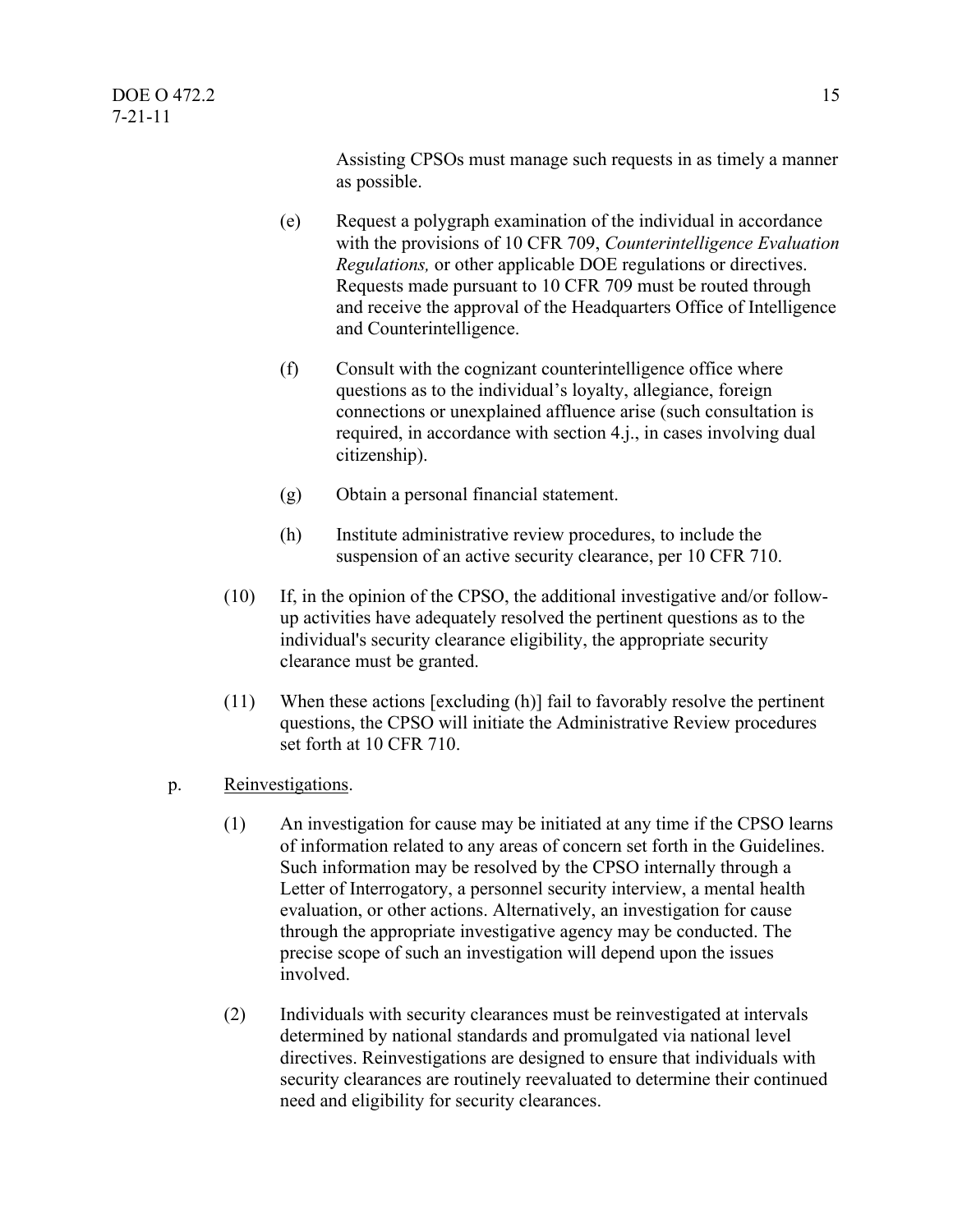- (3) Reinvestigations should be submitted to the investigative agency at a regular frequency throughout the year, budgetary and other circumstances permitting.
- q. Intra-Agency Security Clearance Actions.
	- (1) A security clearance issued by any CPSO will be considered to be a Departmental security clearance and will be recognized universally throughout the Department. Individuals in possession of a current DOE security clearance are eligible for access to classified information and SNM at the appropriate level throughout DOE. Access to classified information and SNM at all DOE sites must be predicated upon a valid need-to-know and positive confirmation of the appropriate security clearance.
	- (2) Shared access (also known as an extension) occurs where one CPSO receives a valid request for a security clearance for an individual already in possession of an equal or higher security clearance issued by another CPSO. In such a case, the new office will annotate CPCI to indicate the shared personnel security interest in the individual. Thereafter, should either office come into possession of information of a security concern regarding the individual or need to take adverse action with regard to the individual's security clearance, the information concerning shared access which has been recorded in CPCI will be used to ensure that all CPSOs with an interest in the individual are notified.
		- (a) Where shared access occurs, responsibility for maintenance of the PSF and for all other related matters will reside with the CPSO that granted the security clearance.
		- (b) If the security clearance is administratively withdrawn by that CPSO for any reason, and continued need for the security clearance persists with one or more CPSOs exercising shared access, these responsibilities will shift to the CPSO holding the highest level of shared access.
	- (3) In the event an individual in possession of a security clearance transfers from the cognizance of one CPSO to another, one of the following procedures will be followed:
		- (a) If the individual requires access at the same security clearance level in the new position, his/her PSF will be forwarded to the gaining CPSO.
		- (b) If the individual requires a higher level security clearance in the new position, his/her PSF will be forwarded to the gaining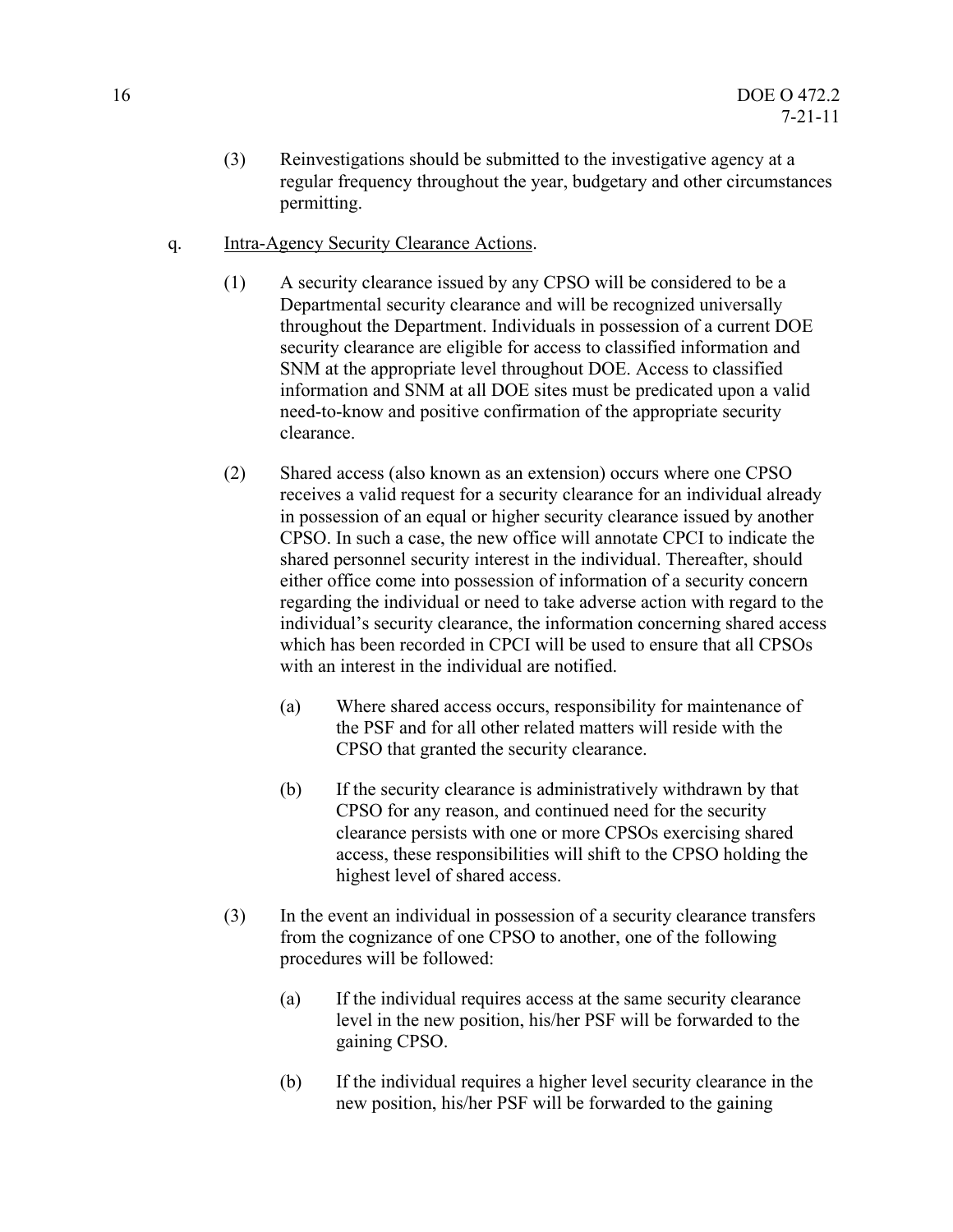CPSO and procedures for requesting and granting security clearances, as set forth in this Order, must be followed.

- (c) If the individual will not require a security clearance in the new position, the individual must be given a termination briefing and execute a DOE F 5631.29. This process must be facilitated by the losing CPSO prior to reassignment or transfer.
- (d) If the individual will require a lower level security clearance in the new position, his/her PSF will be forwarded to the gaining CPSO and the gaining CPSO will be responsible for downgrading the individual's security clearance to the appropriate level.
- (e) The losing CPSO is responsible for completing any pending adjudicative actions prior to forwarding the PSF to the gaining CPSO, except where the gaining CPSO explicitly agrees to accept such responsibility.
- (4) In all cases, the gaining and losing CPSOs must communicate with each other and work together to ensure that the requirements of this section are met.
- r. Administrative Withdrawal of Security Clearances.
	- (1) In all instances, security clearances must be administratively withdrawn when there is termination of employment or a change of official duties such that the individual no longer requires access to classified information or SNM.
	- (2) Where an individual's circumstances will temporarily eliminate the need for access to classified information or SNM for 90 calendar days or more (temporary change of duties, maternity or other extended leave [including leave covered under the Family Medical Leave Act], detail to another agency, military deployment, etc.), the individual's security clearance must be administratively withdrawn. The CPSO may elect to waive this requirement should the details of a particular case indicate such action would be in the interest of the Department. Such decisions, along with supporting specific details, will be documented in the PSF. Where such a security clearance has been retained, it is still subject to reinvestigation at the appropriate interval. However, if the individual is unavailable or cannot be located for investigative purposes (i.e., in case of military deployment) the security clearance will be administratively withdrawn and will be subject to reinvestigation upon the return of the individual.
	- (3) When a security clearance is administratively withdrawn in accordance with the conditions set forth above, a completed DOE F 5631.29 must be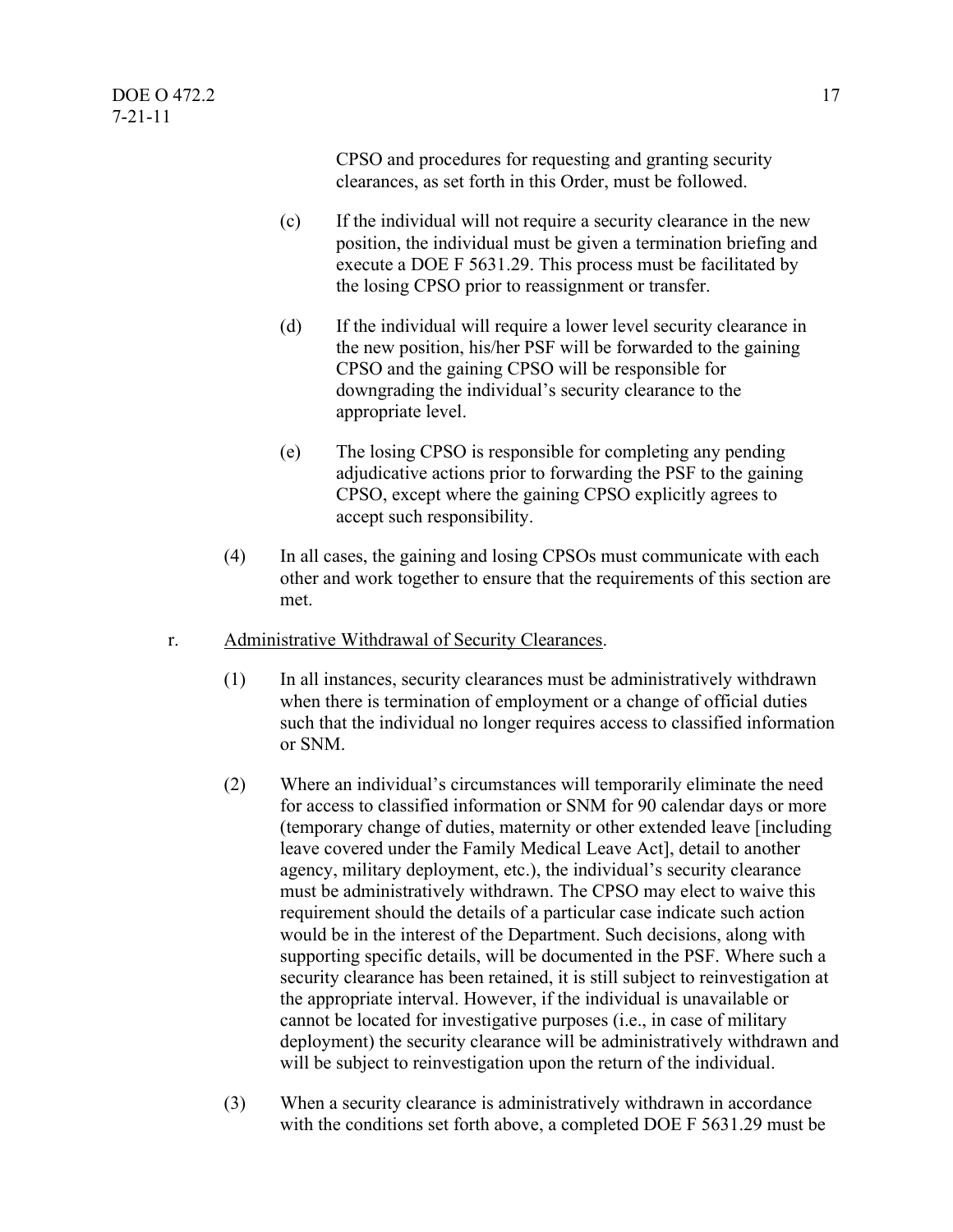obtained from the individual within two (2) working days. In cases in which it is not possible to obtain the individual's signature, an unsigned DOE F 5631.29 may be accepted, along with a concise written explanation of the circumstances surrounding the administrative withdrawal and the reasons why a signature could not be obtained.

- (4) Within two working days of receipt of a DOE F 5631.29 or written notice of administrative withdrawal, the CPSO must note the date the clearance was withdrawn in the individual's PSF and CPCI, and must notify any other CPSO's with shared access interests. Possession of the DOE F 5631.29 by the CPSO is not needed to effect an administrative withdrawal action.
- (5) In all cases, administrative withdrawals are non-prejudicial, and do not entitle the individual to any of the due process procedures of 10 CFR 710. Should a security clearance be administratively withdrawn in accordance with guidance contained in this Order while there is unresolved derogatory information or adverse security clearance action(s) pending against the individual, this fact must be recorded by the CPSO in the individual's PSF and CPCI.
- (6) Additional debriefing requirements may be found in DOE O 470.4B.
- s. Suspensions of Security Clearances/Administrative Review. The processes and procedures governing the suspension of active security clearances and the processing of security clearance denial and revocation actions are set forth at 10 CFR 710.
- t. Actions by the Secretary. Nothing in this Order will be construed to limit the Secretary's authorities and responsibilities under Executive Order 12968 (section 1.2(b), et al.), Executive Order 10865 (section 9), DOE implementing regulations at 10 CFR 710, or the AEA to grant, continue, deny or terminate a security clearance in the interest of national security.
- u. Personnel Security Files.
	- (1) Personnel Security Files (PSFs) contain information that is identified as PII and controlled under the Privacy Act of 1974, as amended. Within DOE, PII must be identified and protected as Official Use Only (OUO) information as required by DOE M 471.3-1, Admin Chg 1, *Manual for Identifying and Protecting Official Use Only Information,* dated 04-09-03, or any successor directive (to include requirements for marking, transmission and destruction).
	- (2) PSFs may contain information that requires classification review in accordance with DOE 475.2A, *Identifying Classified Information,* dated 02-01-11, or any successor directive. Documents that contain classified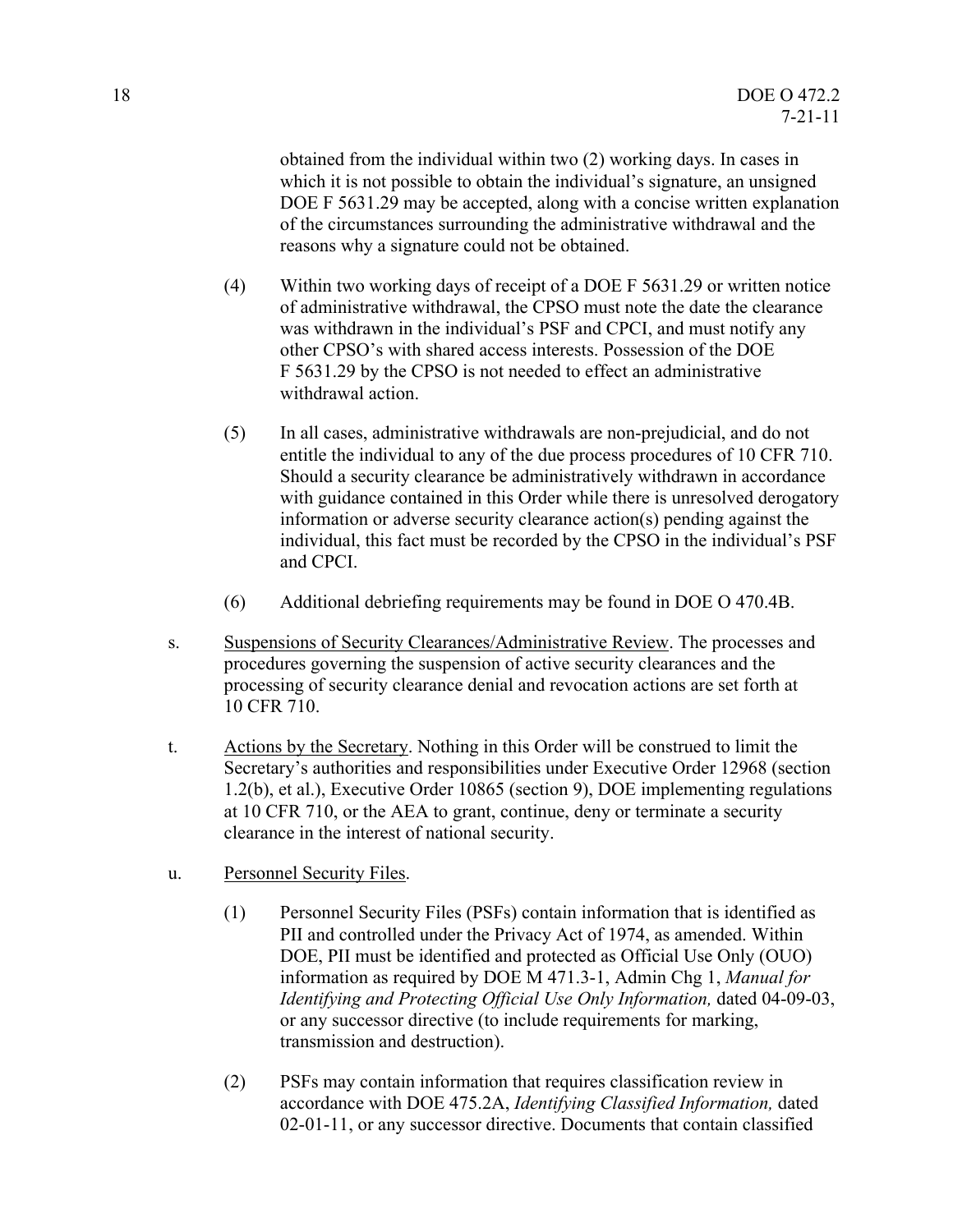information must be protected as required by DOE O 471.6, Admin Chg 1, *Information Security,* dated 06-20-11, or any successor directive (to include requirements for marking, transmission and destruction).

- (3) PSFs must be controlled in accordance with DOE Systems of Records Notice 43, *Personnel Security Files*, DOE Administrative Records Schedule 18, DOE O 243.1B, *Records Management Program*, dated 11- 07-11 (or any successor directive) and the requirements of the investigative agency or other entities whose records may be contained in the PSF.
- (4) Loss or other problems involving a PSF that may involve a compromise of information which is OUO (to include PII) must be reported in accordance with DOE 206.1. A compromise of information which may be classified must be reported in accordance with DOE O 407.4B, Admin Chg 1.
- (5) PSFs must not be released to representatives of DOE contractors (except those contractor employees engaged in support of the DOE personnel security program, or as otherwise permitted in this Order). Detailed information concerning the organization of DOE PSFs and restrictions on their dissemination appear in Appendix D.
- (6) A record of all transfers of a PSF must be kept in the PSF itself and in CPCI to ensure the current location of the PSF is maintained.
- (7) PSFs are identified as a system of records under DOE control and are subject to 10 CFR 1008, *Records Maintained on Individuals (Privacy Act)*, regarding their release. 10 CFR 1008 establishes the procedures for individuals who wish to review, amend or obtain a copy of the contents of their PSFs. Specific instructions for submitting a Privacy Act request are at 10 CFR 1008.6, *Procedures for Privacy Act Requests*. Further information on how to submit a request for access can be obtained by contacting the cognizant DOE Privacy Act Officer. Under no circumstances will individuals be given access to investigative reports from their PSF without prior, written approval of the originating agency. Absent such approval, individuals requesting access to these reports must be referred to the originating agency.
- (8) PSFs and the associated information in CPCI or any other DOE database must be retained in accordance with National Archives and Records Administration (NARA)/DOE Records Schedule 18. Reports of investigation provided by other agencies will be retained as part of the PSF in accordance with these guidelines unless the originating agency provides a shorter retention schedule. In that event, the originating agency's schedule will supersede DOE retention policy and such reports must be purged from DOE PSFs and CPCI accordingly.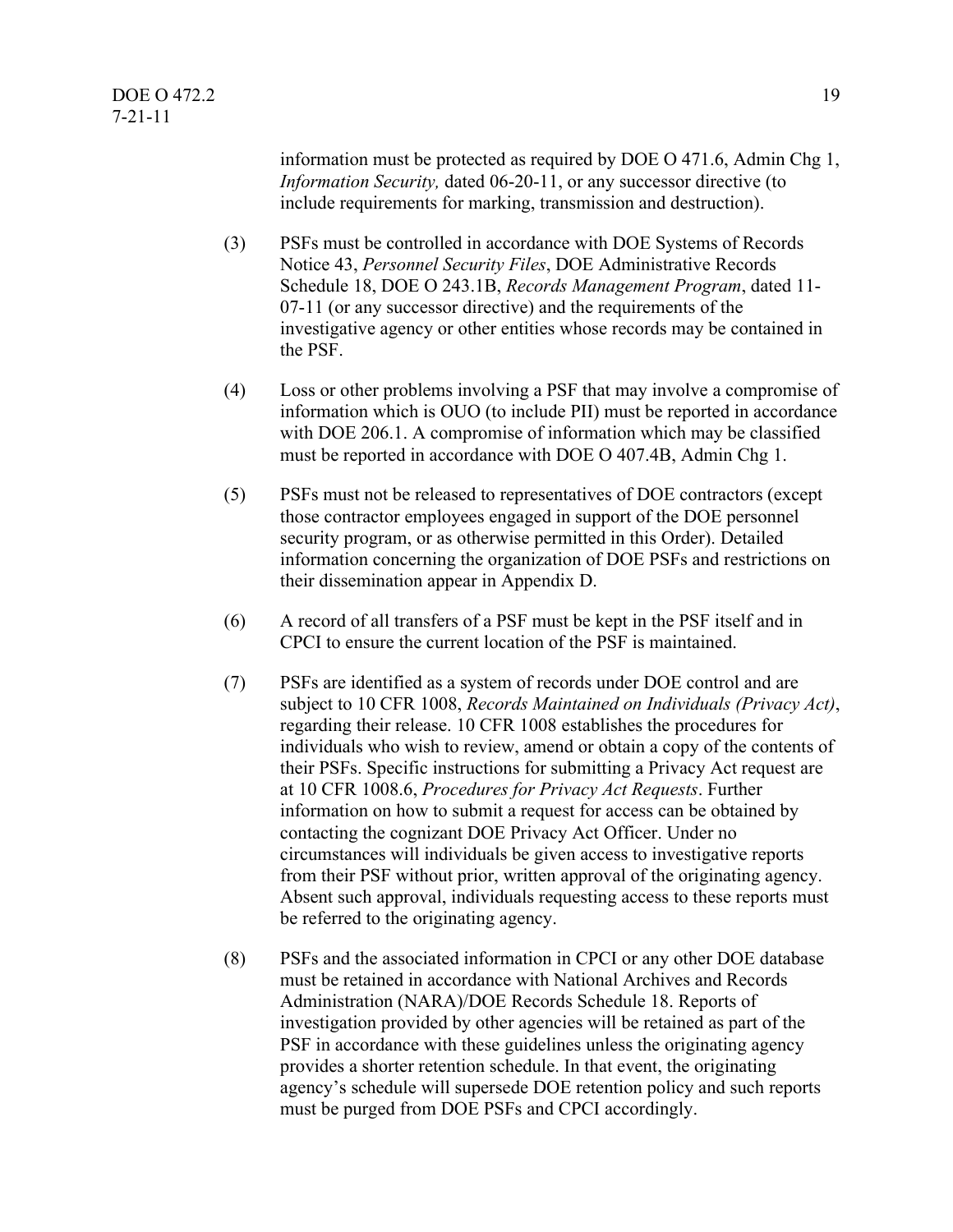- (9) PSFs that no longer need to be retained pursuant to this Order must be destroyed. Destruction of files containing classified information or OUO information must be accomplished in accordance with DOE O 471.6 or DOE M 471.3-1, Admin Chg 1, respectively.
- v. Reporting Responsibilities and Requirements.
	- (1) All individuals applying for or in possession of a DOE security clearance must truthfully provide all information requested for personnel security purposes. All individuals have a specific obligation to report personnel security-related matters as they occur, whether related to themselves or to other individuals applying for or in possession of a DOE security clearance.
	- (2) Such matters (see Attachment 4) must be reported verbally and directly to the CPSO immediately upon the individual becoming aware of the situation or incident and in no event later than two (2) working days after the event. Thereafter, written confirmation of the information must be provided by the individual to the CPSO within three (3) additional working days.
	- (3) All individuals must make a report to the CPSO whenever they learn of the presence of any such situations or incidents with regard to anyone they know to possess a DOE security clearance or to be in the process of obtaining a DOE security clearance immediately upon the individual becoming aware of the situation or incident and in no event later than two (2) working days after the event. Thereafter, written confirmation of the information must be provided by the individual to the CPSO within three (3) additional working days. Individuals making such reports regarding other persons must be aware that they may be asked by the CPSO to provide additional, corroborative information.
	- (4) Federal management officials must notify within two (2) working days, followed by written confirmation within the next ten (10) working days, the CPSO of conditions affecting the status of an applicant's or employee's security clearance (e.g., death, employment termination, change in need for access to classified information or SNM).
	- (5) All individuals must provide full, frank, and truthful answers to relevant and material questions.
	- (6) When requested, all individuals must furnish, and authorize others to furnish if necessary, information that DOE deems pertinent to the security clearance eligibility process.
	- (7) These responsibilities apply when completing security forms, during the course of all personnel security investigations and at any stage of the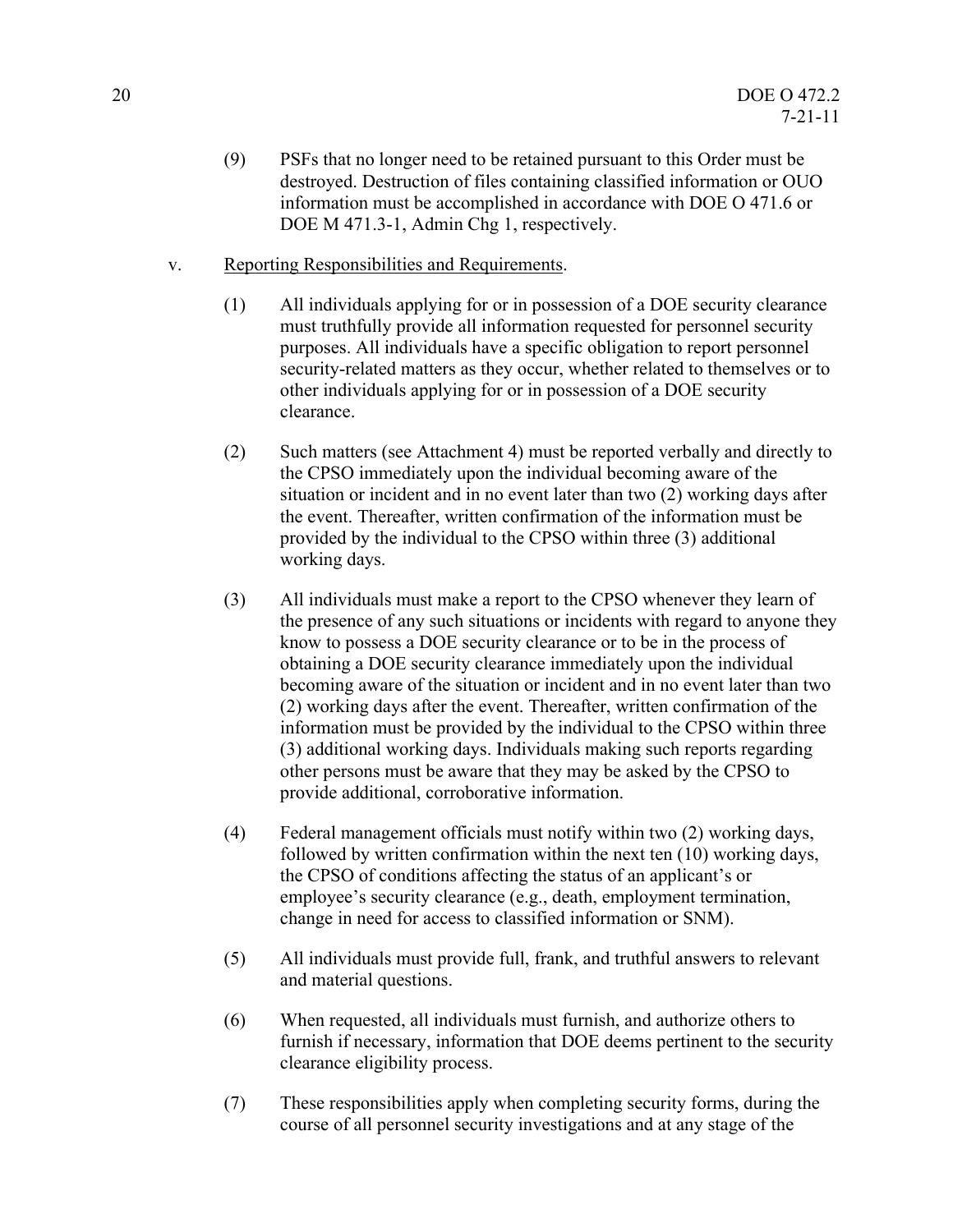security clearance process including, but not limited to, letters of interrogatory, personnel security interviews, DOE-sponsored mental health evaluations and other authorized investigative activities.

- (8) Failure or refusal to cooperate with any of these activities may prevent DOE from granting or continuing a security clearance. In this event, any current security clearance may be terminated or, for applicants, further processing of a security clearance request may be terminated. 10 CFR 710 sets forth the processes by which such actions will occur.
- (9) Security clearance applicants and holders must provide a completed DOE F 5631.34, *Data Report on Spouse/Cohabitant*, directly to the CPSO within forty-five (45) calendar days of marriage or cohabitation. NOTE: A cohabitant is a person who lives with the individual in a spouse-like relationship or with a similar bond of affection or obligation but is not the individual's legal spouse, child, or other relative (in-laws, mother, father, brother, sister, etc.). The form will be retained in the individual's PSF. Spouse/cohabitant checks will be completed in accordance with national investigative standards by the investigative service provider at the time of the individual's next regular reinvestigation. If the reported spouse/cohabitant is a non- or dual-U.S. citizen, the CPSO will coordinate with their servicing IN office for the completion of indices checks as may be warranted by circumstances.
- (10) Security clearance applicants and holders who are approached by an individual seeking unauthorized access to classified information or SNM or who experience any other potentially counterintelligence-related incidents, must report this information in accordance with DOE O 475.1, *Counterintelligence Program*, dated 12-10-04, or any successor directive.
- (11) All cleared DOE employees must also report foreign travel in accordance with DOE O 475.1.
- (12) CPSOs are responsible for ensuring that security clearance applicants and holders under their cognizance are made aware of the foregoing reporting responsibilities.
- (13) Individuals with active security clearances will be initially briefed and annually briefed regarding their personnel security responsibilities as required by DOE O 470.4B.
- w. Suitability Determinations for Federal Employees and Referrals to Servicing Personnel Offices.
	- (1) Derogatory or discrepant information developed as part of the personnel security process may be relevant to an individual's suitability for Federal employment. Therefore, each CPSO must establish, with the servicing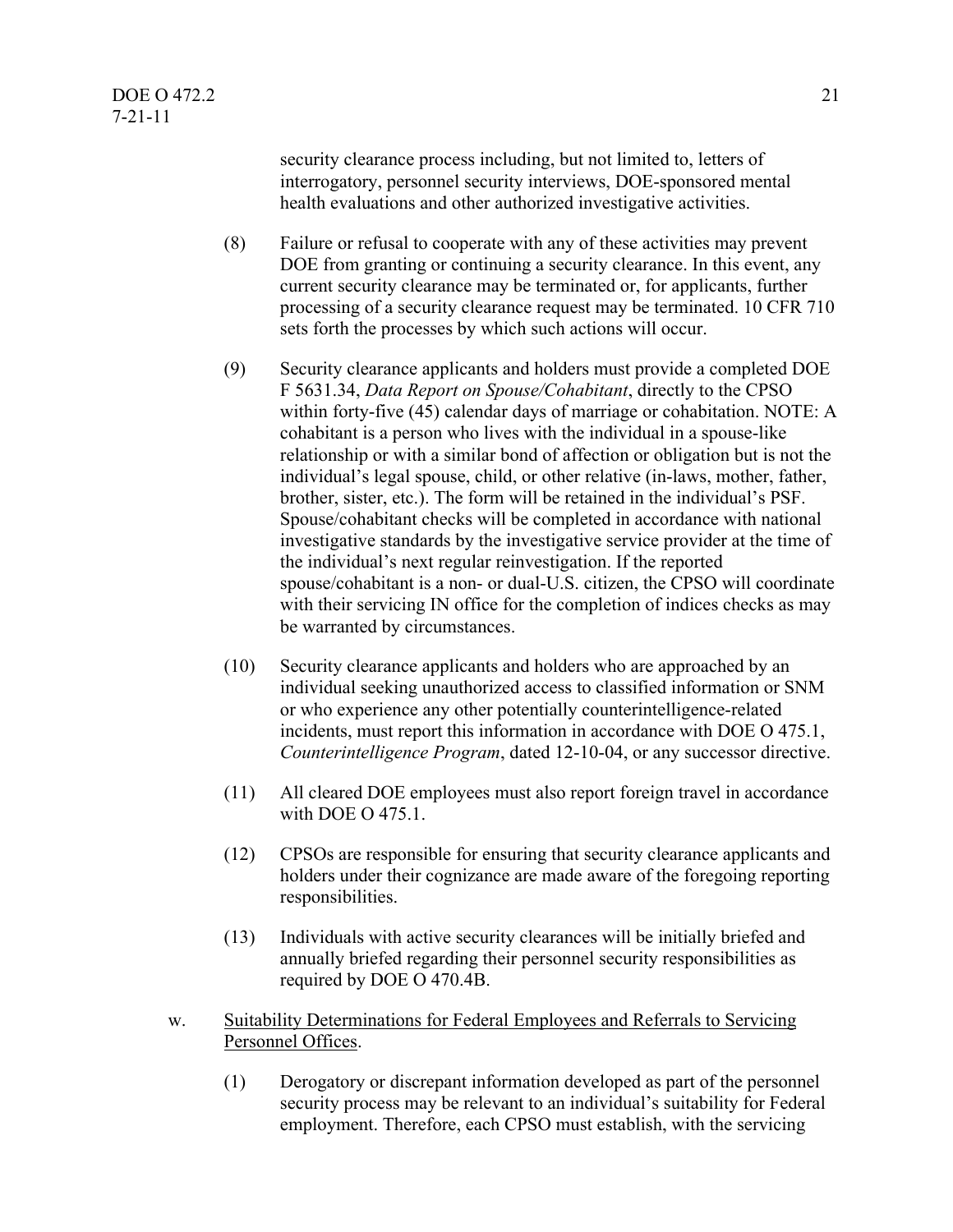personnel offices for the DOE employees under their jurisdiction, procedures for the referral of such information so the servicing personnel office can take appropriate action regarding the individual's employment status.

(2) In situations where adverse employment suitability information arises concerning an employee of another Federal agency, the information will be provided to the DOE processing personnel office for referral to the other Federal agency.

#### 5. RESPONSIBILITIES.

- a. Program Secretarial Officers. Approve requests to process non-U.S. citizens for Limited Access Authorizations.
- b. Federal Heads of Departmental Elements.
	- (1) Ensure that the requirements associated with determining the level of security clearance required and the means through which to request a security clearance are communicated to and implemented by the appropriate offices, individuals and contracting/procurement officials under their cognizance.
	- (2) Determine whether and when an interim security clearance is warranted for an individual under their cognizance.
	- (3) Direct contracting/procurement officials under their cognizance to incorporate this Order's CRD into affected contracts.
- c. Site Managers.
	- (1) Ensure that the requirements of this Order are communicated to and implemented by the appropriate offices, individuals and contracting/procurement officials under their cognizance.
	- (2) Determine whether and when to request security clearances for employees under their cognizance who, though they do not require access to classified information or SNM, nevertheless are situated such that inadvertent exposure cannot otherwise be reasonably prevented.
	- (3) Determine whether and when to approve requests for temporary security clearance upgrades.
	- (4) With the concurrence of the Director, Office of Departmental Personnel Security, determine whether and when to modify procedures for reinstating security clearances.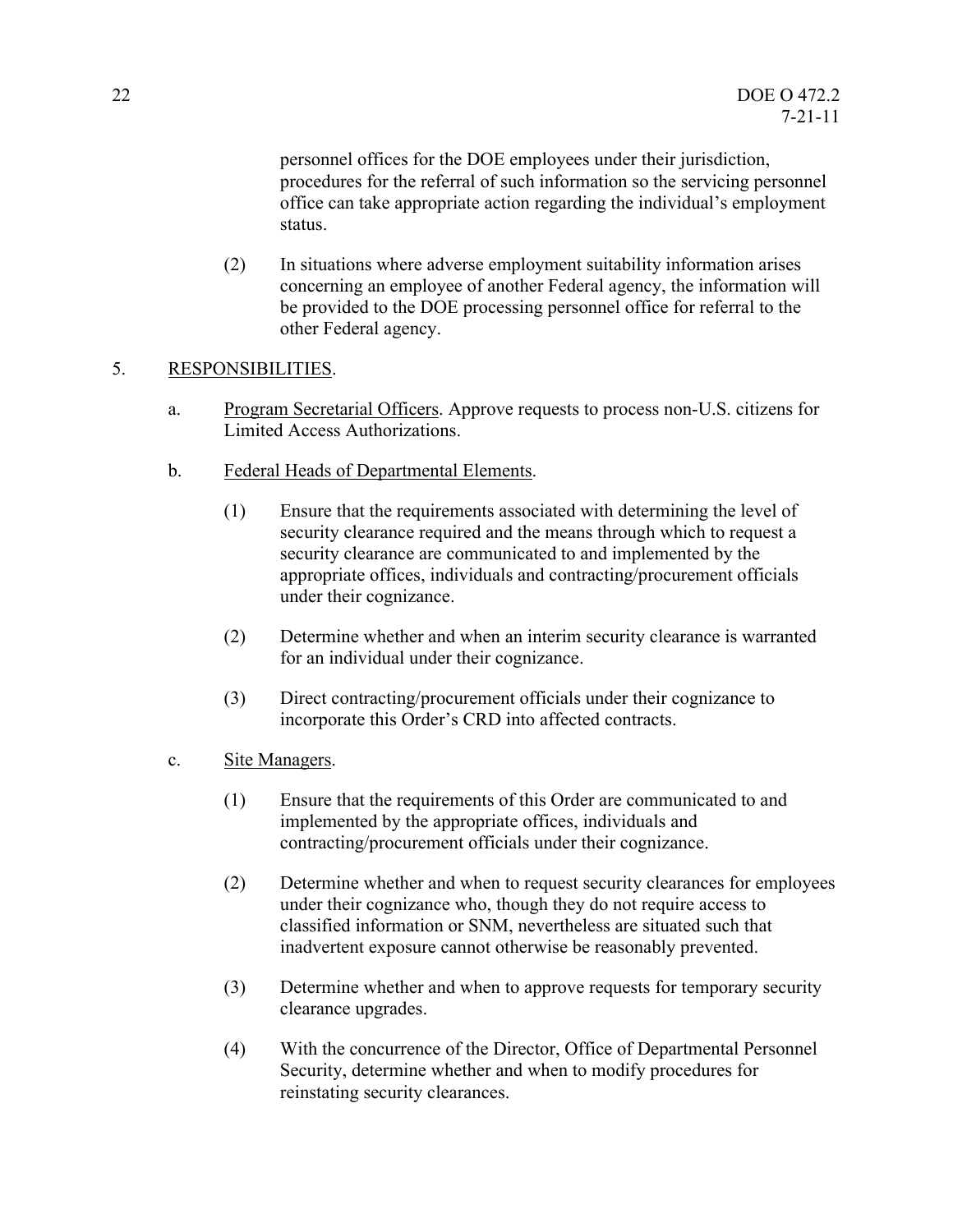- (5) Communicate to all cleared DOE personnel under their cognizance their personal responsibilities with regard to holding a DOE security clearance. Such individuals are thereafter responsible for adhering to these responsibilities.
- d. Contracting and Procurement Officials must ensure that the CRD (Attachment 1) of this Order is incorporated into affected contracts via the Laws, Regulations and DOE Directives clause of the contracts. Incorporation must occur as soon as possible, but in no event more than 180 days following the issuance of the CRD.
- e. Director, Office of Departmental Personnel Security will provide necessary guidance, direction, clarification and assistance so that the requirements of this Order may be implemented correctly and consistently.
- f. Cognizant Personnel Security Offices will ensure that the requirements of this Order are implemented in accordance with direction provided in this Order and by the Office of Departmental Personnel Security.
- g. Office of the General Counsel/Site Offices of Chief Counsel will provide notification to the CPSO when access to classified information is required by outside attorneys in proceedings involving the Department. The Office of the General Counsel will be consulted in determining what level of classified information is releasable by the United States government to specified foreign countries in support of Limited Access Authorizations.
- h. Office of Intelligence and Counterintelligence will conduct CI Assessments in accordance with section 4.j., and will assist with personnel security process as needed in accordance with paragraphs 4.o.(9)(e) and (f).

#### 6. REFERENCES.

- a. DOE O 243.1B, *Records Management Program*, dated 11-07-11.
- b. Executive Order 13549, Classified National Security Information Program for State, Local, Tribal and Private Sector Entities, 08-18-10.
- c. Title 48, Code of Federal Regulations, Part 952, *Solicitation Provisions and Contract Clauses* (commonly referred to as the Department of Energy Acquisition Regulation, or DEAR Clause).
- d. Additional references may be found at the DOE Security Policy, Guidance and Reports link at the Office of Environment, Health, Safety and Security's web site.

#### 7. DEFINITIONS.

a. Cognizant Personnel Security Office (CPSO). A Federal personnel security office that is authorized to submit investigative requests to investigative service providers and to adjudicate security clearances.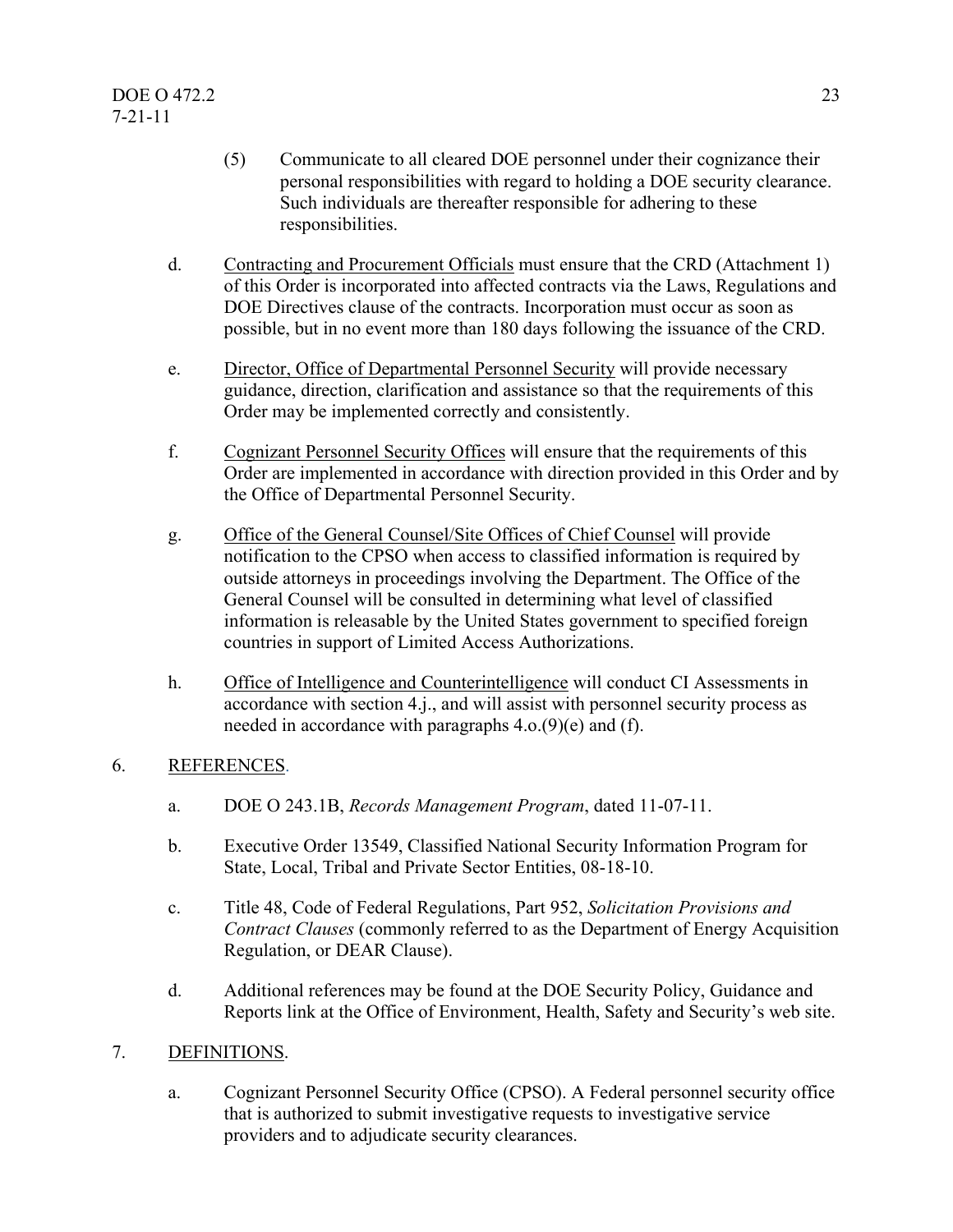- b. Site Manager. The senior Federal management official at any DOE facility with a CPSO.
- c. Classified Information. Any information that has been determined pursuant to Executive Order 13526, or successor Orders, or the Atomic Energy Act of 1954, as amended, to require protection against unauthorized disclosure and that is so designated.
- d. Director. Director, Office of Departmental Personnel Security.
- e. Program Secretarial Officer. The Federal head of a major DOE Headquarters line program, as identified in the most current edition of the Department's Executive Secretariat Style Guide.
- f. Federal Head of Departmental Element. The senior Federal official with cognizance over a Departmental Element, as identified in the most current edition of the Department's Executive Secretariat Style Guide.
- g. Need-to-Know. A determination made by a possessor of classified information or SNM that a prospective recipient, in the interest of national security, has a requirement for access to, knowledge of, or possession of the classified information or SNM in order to perform tasks or services essential to the fulfillment of an official United States Government program.
- h. Drug Test. An examination of biologic material to detect the presence of specific drugs and determine prior drug usage, carried out in accordance with procedures, protocols and standards established at title 10, Code of Federal Regulations, part 707, *Workplace Substance Abuse Programs at DOE Sites*, or DOE O 343.1, *Federal Substance Abuse Testing Program*, dated 01-30-14, or successor directives, and other applicable DOE policies.
- i. Additional definitions may be found at the DOE Safeguards and Security Policy Information Resources link at the Office of Departmental Personnel Security's web site.
- 8. CONTACT. Questions concerning this Order should be addressed to the Office of Environment, Health, Safety and Security, Office of Departmental Personnel Security, at 202-586-3249.

BY ORDER OF THE SECRETARY OF ENERGY:



DANIEL B. PONEMAN Deputy Secretary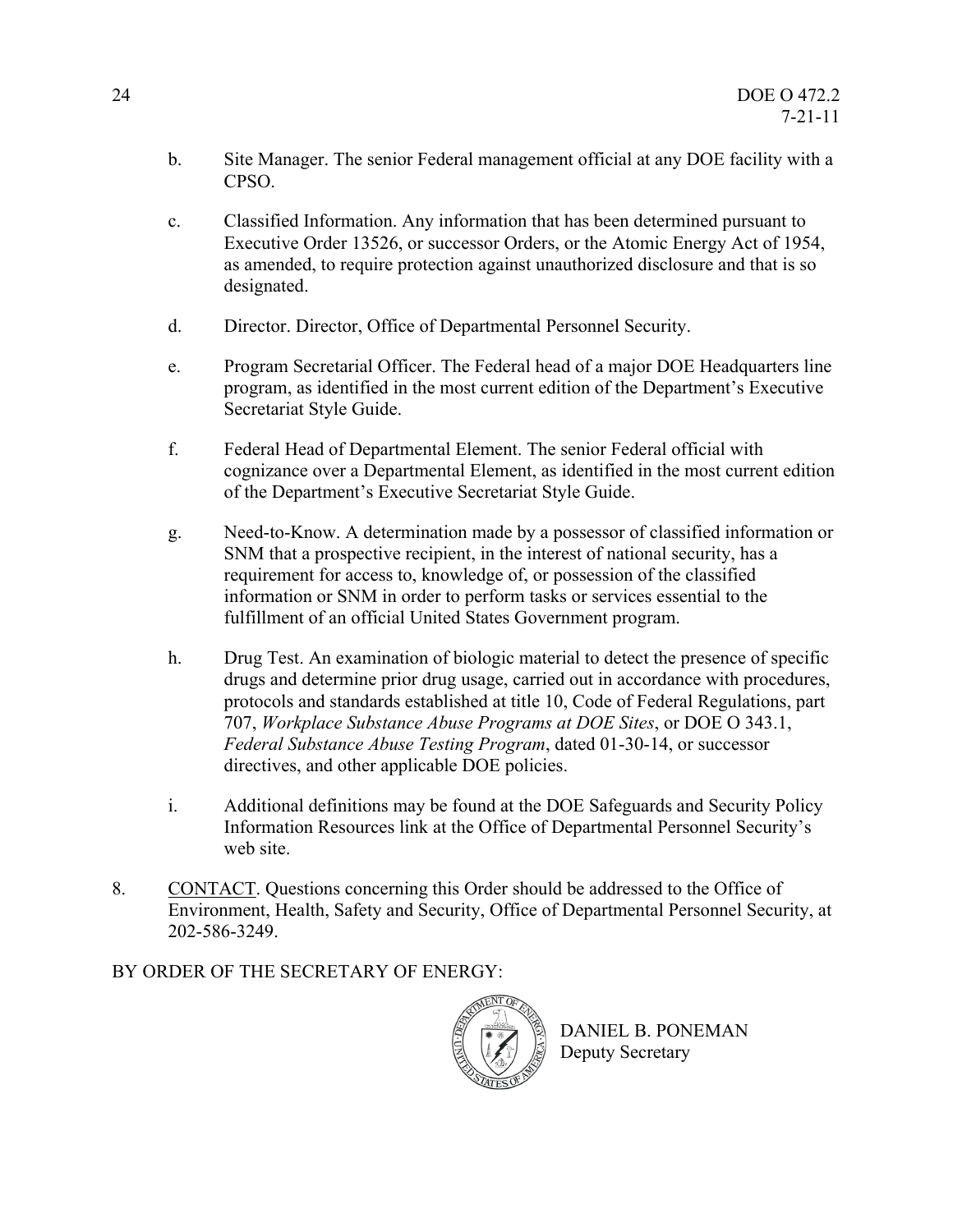#### **APPENDIX A: POSITIONS REQUIRING BACKGROUND INVESTIGATION BY THE FEDERAL BUREAU OF INVESTIGATION**

Per section 145 e. of the Atomic Energy Act (AEA), individuals occupying or under consideration for positions requiring access to information in a Special Access Program (SAP) must have their required background investigation (and reinvestigations) conducted by the Federal Bureau of Investigation (FBI). Background investigations (and reinvestigations) for individuals requiring access to Sensitive Compartmented Information (SCI) are not included in this population and will be submitted, per the processes set forth in this Order, to the Office of Personnel Management (OPM).

Additionally, per section 145 f. of the AEA, the Department has the authority to identify other positions which, either by virtue of the program in which they reside or other reasons, are of a high degree of importance or sensitivity that, upon certification, also require investigation (and reinvestigation) by the FBI. Under this authority, positions requiring confirmation by the United States Senate will be subject to background investigations and reinvestigations by the FBI.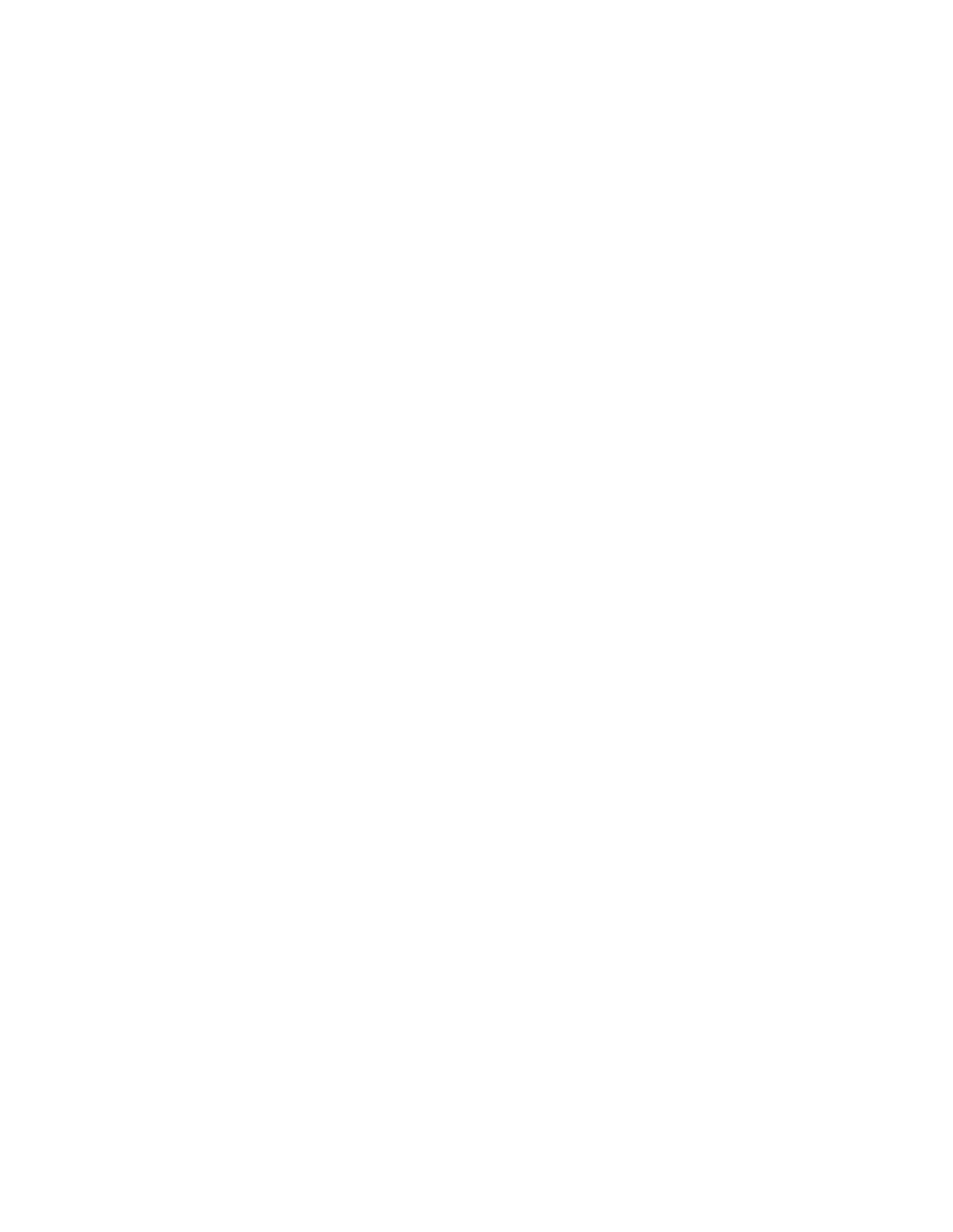#### **APPENDIX B RECIPROCITY**

- 1. The Cognizant Personnel Security Office (CPSO) must initiate a reinvestigation immediately *after* granting a reciprocal security clearance if the supporting investigation is between 4.5 and 7 years old for Q and Top Secret security clearances, 9.5 and 10 years old for L and Secret security clearances and 14.5 and 15 years old for Confidential security clearances.
- 2. The "Checklist of Permitted Exceptions to Reciprocity" (available at the Office of Departmental Personnel Security web site), or any successor national-level work-aid must be completed in all cases in which a security clearance based upon reciprocity is considered.
	- a. The checklist details conditions under which agencies are not bound to reciprocally grant a security clearance where the appropriate investigative conditions have otherwise been met.
	- b. If the answer to any question on the checklist is affirmative, processing of the security clearance request under reciprocity procedures must be discontinued and the request for security clearance will be handled in accordance with the appropriate provisions set forth in this Order. The completed checklist must be maintained in the individual's personnel security folder (PSF), affixed to the right side along with other adjudicative and investigative materials (see Appendix D).
	- c. Individuals or offices submitting requests for security clearances must notify the CPSO if they have reason to believe that the individual has been deemed eligible for access to classified information by another agency or holds a security clearance granted by another agency. If the CPSO is unable to verify the existence of such eligibility or a security clearance, in accordance with procedures set forth in paragraph 4.e.(1) of this Order, the security clearance request will be processed in accordance with the appropriate provisions set forth in paragraph 4l. of this Order.
- 3. Other Considerations: Access to special programs or information (see Attachment 2) is generally not subject to reciprocity or other considerations, and may be reviewed to ensure eligibility in accordance with the requirements for the specific program.
- 4. The requirement to reciprocally honor security clearance eligibility as reported by another agency does not apply if the individual is not actually employed (directly or contractually) with that agency. Such cases will be handled as reapprovals per 4.f.(2) or, if necessary, as applicants.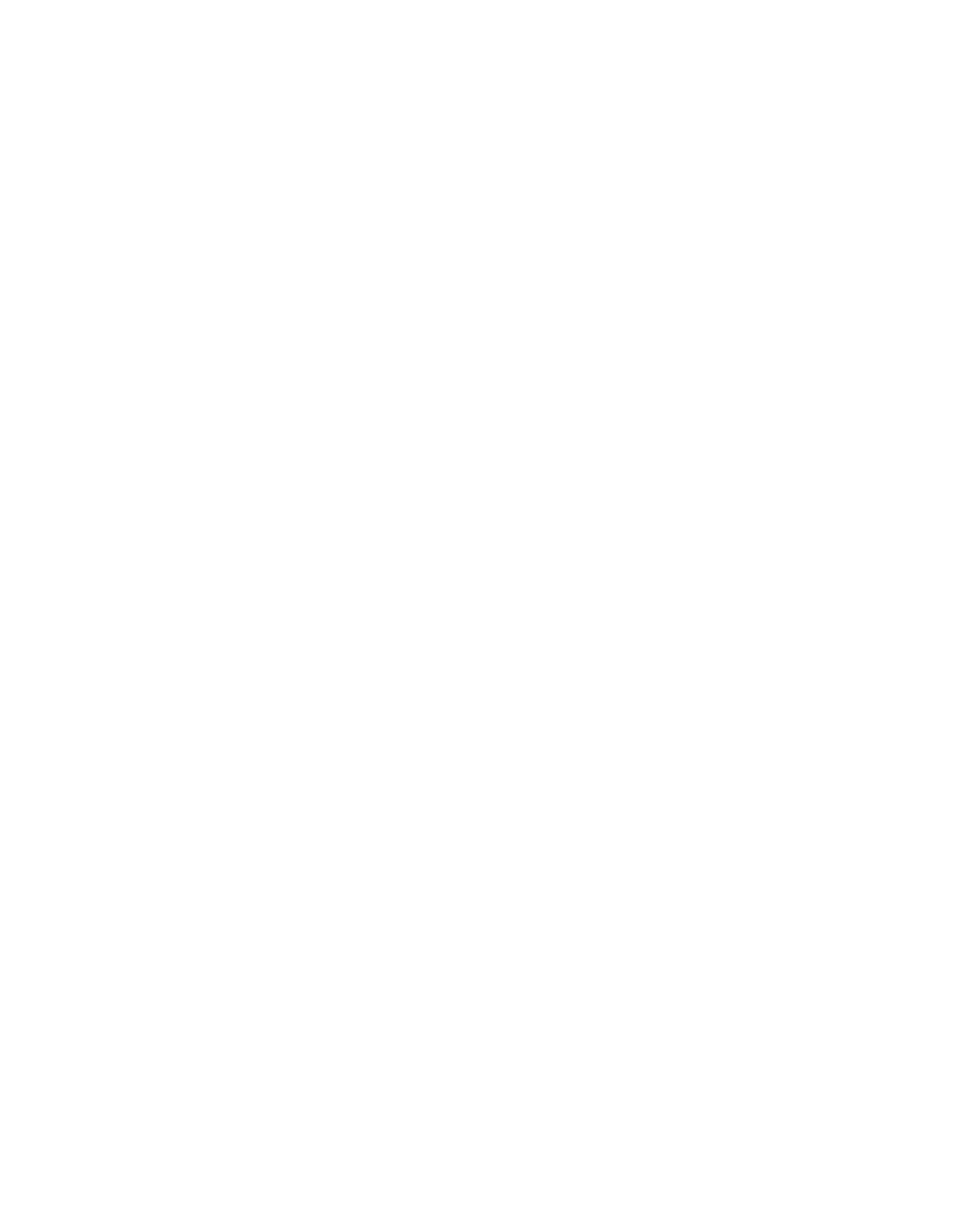#### **APPENDIX C PERSONNEL SECURITY QUALITY AND TRAINING**

1. GENERAL. Quality and training are both essential to the success of the DOE personnel security program. This Appendix outlines the measures and processes in place to ensure that individuals involved in the personnel security process are trained and qualified to perform their assigned tasks and that personnel security products and services meet or exceed customers' expectations. It is incumbent upon the individual CPSOs to plan and budget for any costs associated with peer reviews and personnel security training, as described in this Appendix.

#### 2. QUALITY.

- a. Quality measures will be in place to determine:
	- (1) The accuracy and consistency of investigations and adjudicative decisions;
	- (2) Compliance with reciprocity of investigations and adjudicative decisions;
	- (3) Whether the CPSO has sufficient resources to fulfill its function in accordance with this Order;
	- (4) The timeliness of personnel security actions; and
	- (5) Whether individuals are afforded due process during the security clearance determination process.
- b. Managers are responsible for ensuring the quality of the personnel security operations under their purview. Such reviews should include a random sampling of cases and should be accomplished within the framework of DOE O 414.1D, *Quality Assurance*, dated 4-25-2011, or any successor directive.
- c. The Office of Independent Enterprise and Assessment and the Office of the Inspector General are responsible for assessing the personnel security processes within the Department to ensure their compliance with national and Departmental policy.
- d. The Office of Departmental Personnel Security provides policy oversight for the personnel security program, to include enhancing program quality through:
	- (1) Representing DOE at government-wide meetings to address and resolve personnel security policy issues, investigation scope and timeliness matters, and adjudicative procedures;
	- (2) Chairing the DOE Personnel Security Quality Panel (PSQP). The primary goal of the PSQP is to enhance policies and procedures pertaining to the Department's Personnel Security Program. The panel is responsible for: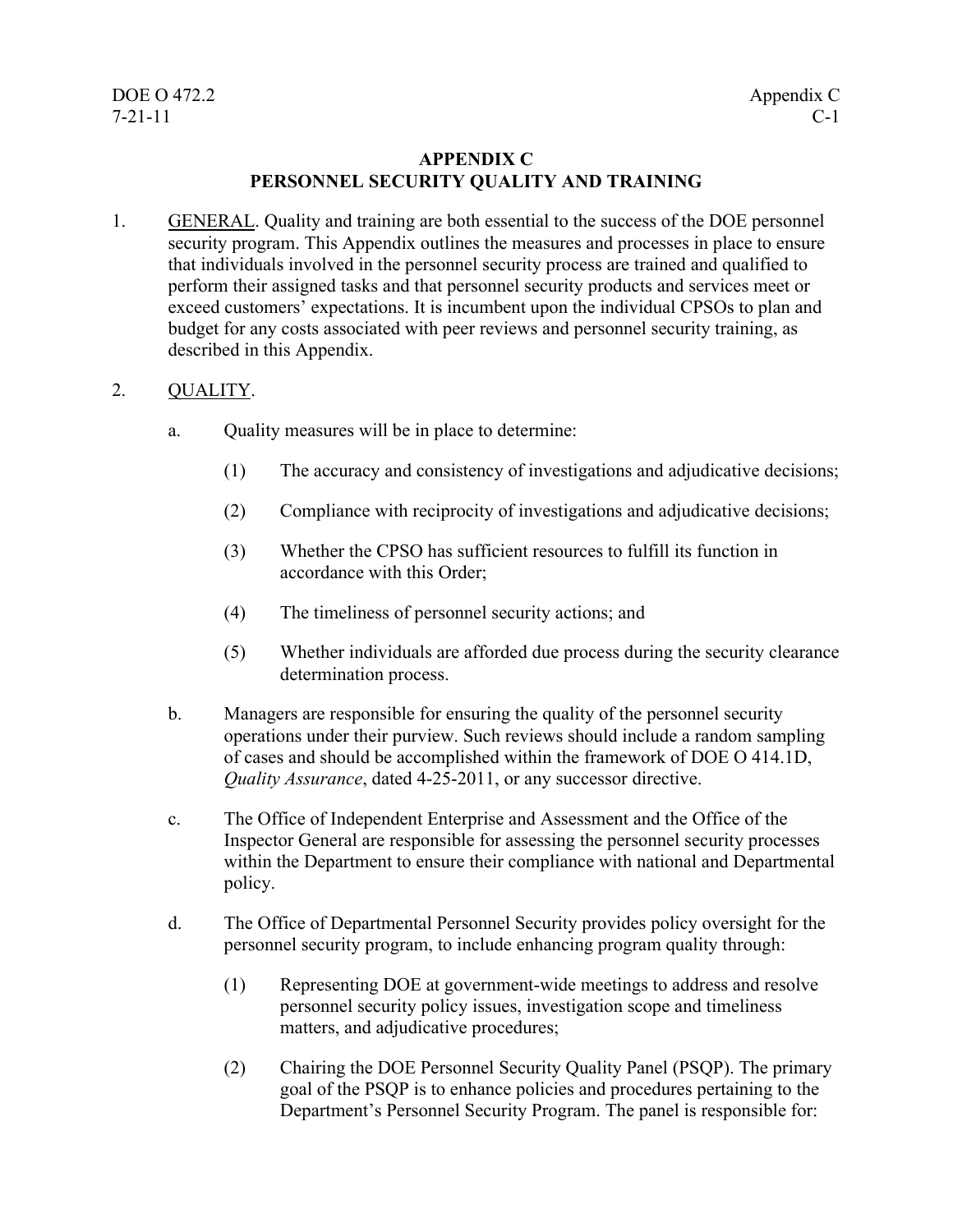- (a) Identifying and discussing challenges and process improvements,
- (b) Sharing best practices,
- (c) Providing status of pending initiatives,
- (d) Coordinating contemplated changes to policies and procedures, and
- (e) Coordinating presentations from subject matter experts.
- (3) Managing the Personnel Security Peer Review Program (PSPRP). The PSPRP involves adjudicators from one or two CPSOs visiting a third CPSO to review a small percentage of randomly-sampled adjudicative decisions that have previously been made by the third CPSO's adjudicative staff. The primary objective of the visits is to determine if the security clearance decisions made by DOE adjudicators are consistent with the national adjudicative standards. In addition, such visits allow for peer exposure to other CPSO operations and the sharing of best practices and lessons learned among the participating CPSO representatives. These visits are informal, collaborative snapshots of each CPSO's adjudicative processes and procedures, and are not a replacement for or affiliated with the formal inspections of the Department of Energy Personnel Security Program conducted by the Office of Independent Enterprise and Assessment or the Office of Inspector General. The Office of Departmental Personnel Security will share crosscutting issues with the personnel security community and will independently work with and provide assistance to the manager(s) and staffs of the reviewed CPSOs to improve any areas in which significant challenges are present, and conduct program staff assistance visits at the CPSOs, as deemed appropriate.
- 3. TRAINING. DOE Federal employees must receive personnel security training in accordance with their duties and levels of responsibility in order to acquire and maintain job proficiency. Training requirements and certification standards will be jointly developed by the Office of Departmental Personnel Security and the National Training Center (NTC). The NTC will maintain the training records.
	- a. Supervisors are responsible for ensuring that subordinate employees performing personnel security duties are trained in accordance with this Order and NTC requirements.
	- b. The NTC is responsible for the development and implementation of training courses and certification processes for the Personnel Security Program in accordance with national and Departmental policy.
	- c. The NTC must ensure that the training modules sufficiently enable trainees to acquire the necessary knowledge and skills to perform their duties effectively.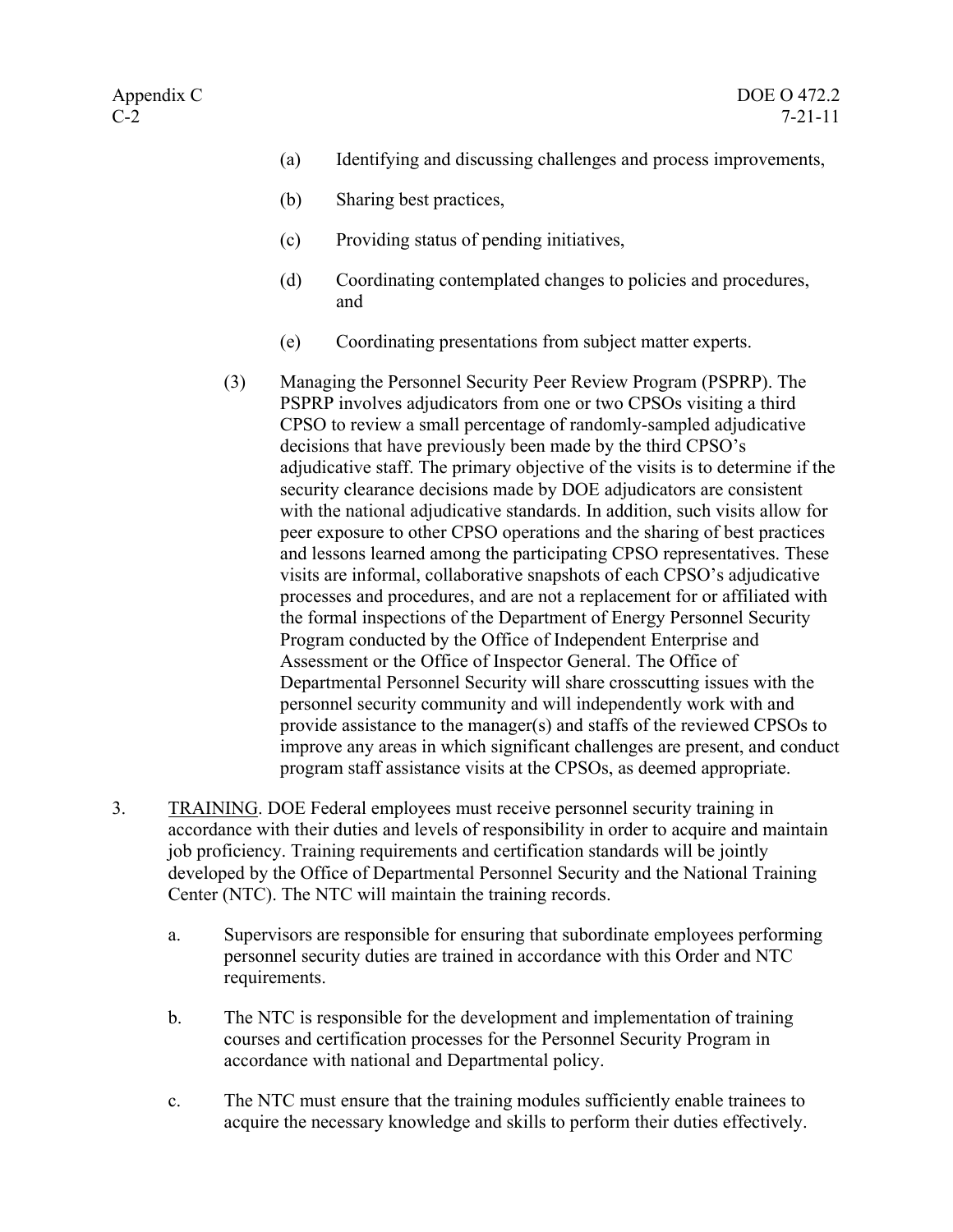### DOE O 472.2 Appendix C 7-21-11 C-3

- d. Training is required for all cleared DOE employees, adjudicators, adjudicative support staff and other key officials.
	- (1) Cleared DOE employees must be informed of their personnel security responsibilities as part of the safeguards and security awareness process outlined in DOE O 470.4B. Such training will be included in all comprehensive orientation briefings provided to employees upon receipt of security clearances and before receiving initial access to classified information or SNM.
	- (2) Adjudicator Training (specifics regarding sequential course titles and order will be determined by current NTC course guidelines).
		- (a) Initial Training. All newly appointed personnel security specialists performing adjudicative duties have two years to complete the NTC personnel security training suite.
		- (b) Continuing Education. On an annual basis, personnel security specialists performing adjudicative duties are required to take the NTC's annual personnel security refresher training. New adjudicators who have not completed the first two courses of the NTC's personnel security training suite are not required to complete the annual refresher course unless local management deems it appropriate. This online refresher course is revised annually to provide personnel security specialists with updates on trends, policies and procedures.
		- (c) Adjudicative personnel are prohibited from making security clearance determinations until they have at least completed the initial course of the NTC's personnel security training suite and have received adequate initial on-the-job training, as determined by the CPSO. In addition, adjudicative personnel are prohibited from conducting second or third tier reviews and making final security clearance determinations until they have at least completed the first 3 courses of the NTC's personnel security training suite and have received adequate advanced on-the-job training, as determined by the CPSO.
		- (d) Adjudicative Support Training. Employees who are involved in the initial screening of cases, but do not conduct interviews or perform second or third tier reviews (e.g., security assistants, screeners) need a basic understanding of the DOE personnel security process in order to perform their duties effectively. All personnel performing adjudicative support functions have one year from their date of appointment to complete the first course and should also complete the second course of the NTC's personnel security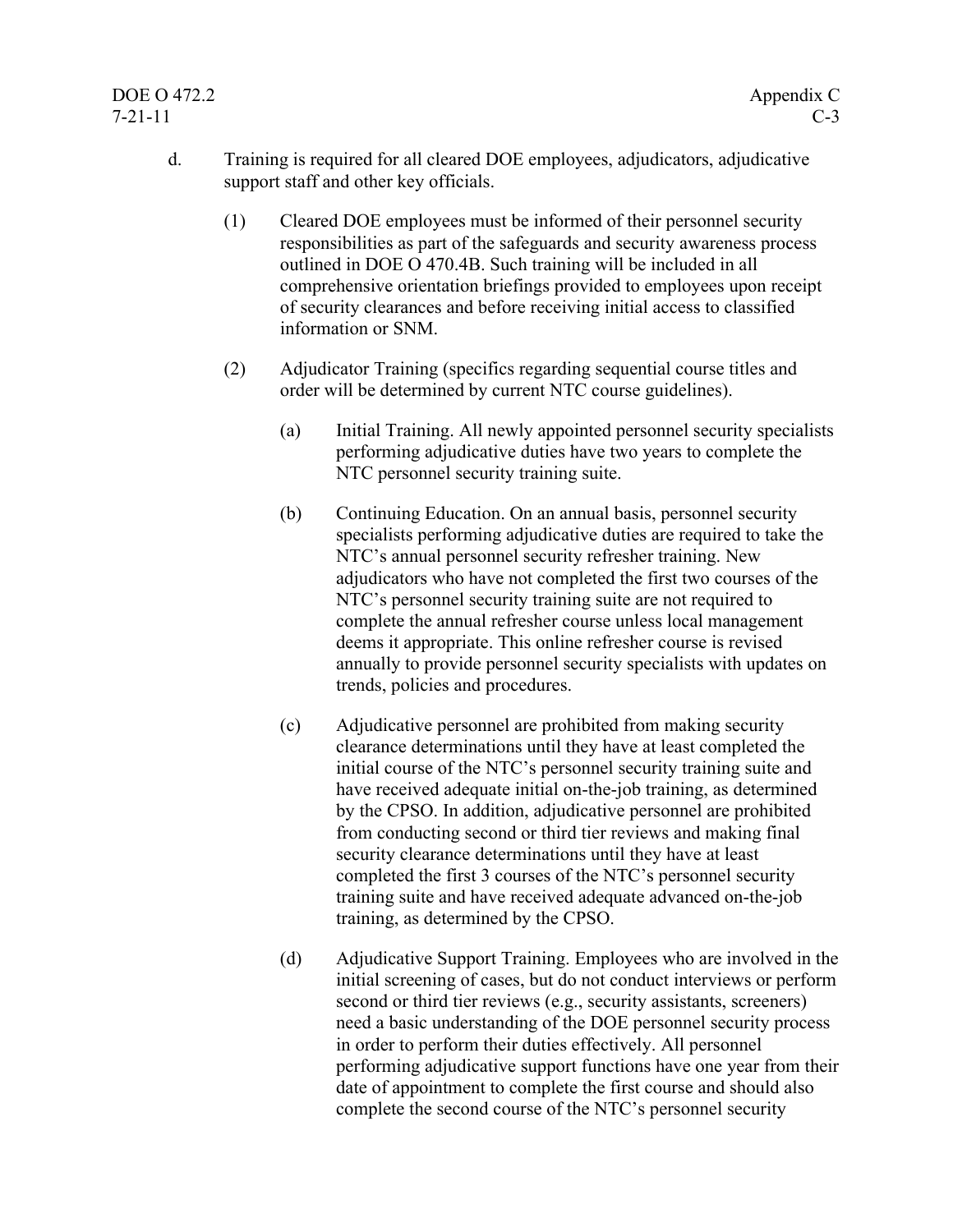training suite in order to ensure their familiarity with the adjudicative process.

(3) Key Officials. Other employees involved in the personnel security process require a basic understanding of the policies and procedures related to their responsibilities. These key personnel are defined as managers, deputy managers, hearing officers and hearing counsel involved with administrative review hearings conducted under Title 10, Code of Federal Regulations, Part 710, as well as DOE-sponsored consultant psychologists/psychiatrists and appeal panel members, but may also include human resource managers, Human Reliability Program certifying officials and other managers who are less directly involved in the personnel security process. The NTC-developed and computer-based Personnel Security Awareness Briefing (or successor course/training tool) meets this briefing requirement.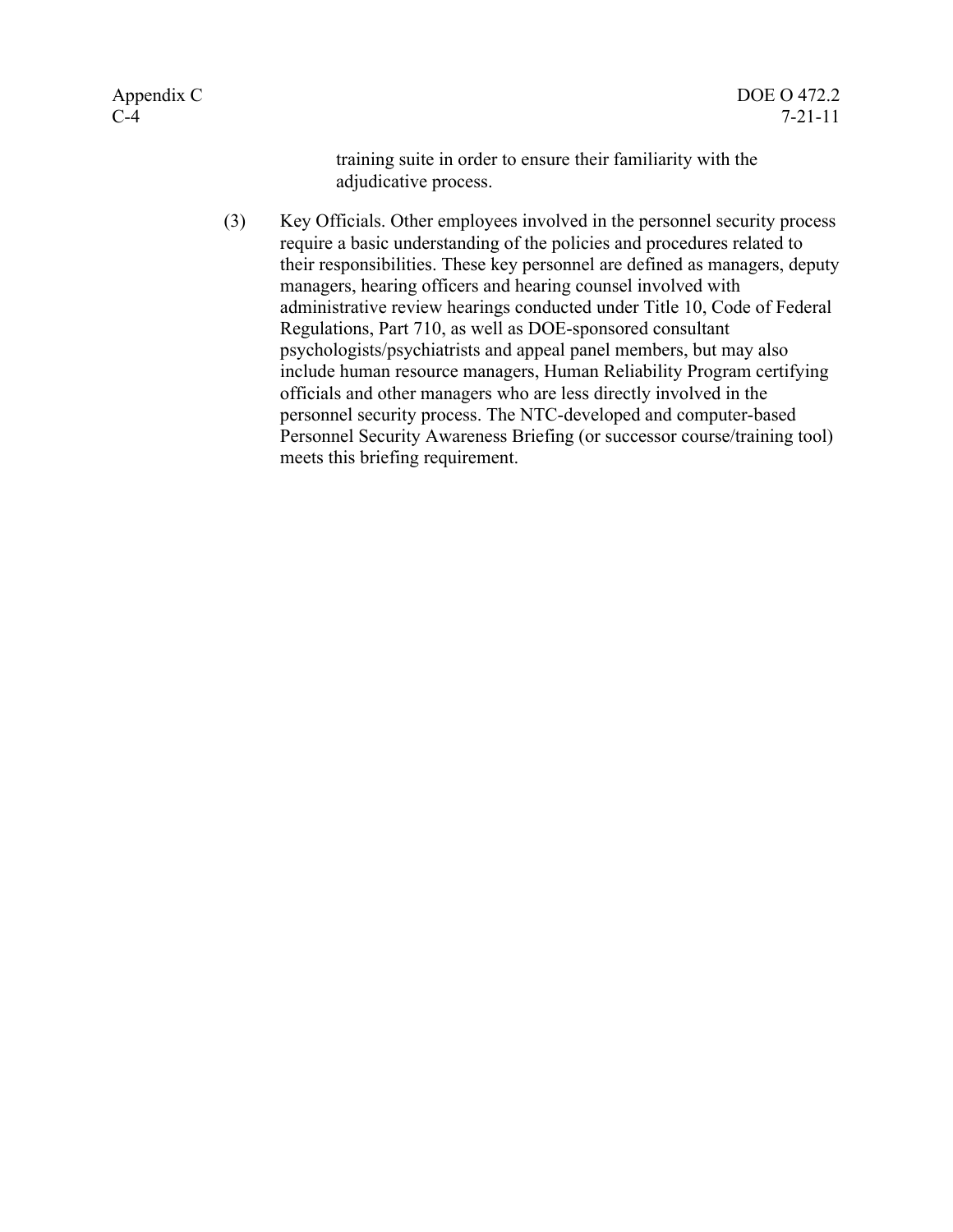#### **APPENDIX D PERSONNEL SECURITY FILES**

#### 1. SAFEGUARDING.

- a. PSFs may contain a number of different types of information that require protection (ranging from OUO [to include PII] to classified information; see section 4.u. of this Order). The Privacy Act of 1974 [5 U.S.C.  $552a(b)(1)$ ] sets forth strict safeguarding requirements for Federal records relating to individuals, to include training, rules of conduct and other requirements for persons whose duties involve maintaining such records. It also establishes penalties for violations of these requirements. Because of the privileged and sensitive nature of the information contained in PSFs, those files may only be released within DOE to individuals (including contractor support staff) who have been the subject of a favorably-adjudicated, current background investigation of the level required for a Top Secret security clearance, and who are authorized to:
	- (1) Adjudicate or otherwise process security clearances;
	- (2) Determine suitability or fitness for Federal employment;
	- (3) Certify individuals in the Human Reliability Program (HRP);
	- (4) Conduct official investigations into violations of criminal or civil law;
	- (5) Conduct counterintelligence and/or counterterrorism investigations;
	- (6) Evaluate individuals in support of the Department's Insider Threat Program;
	- (7) Ensure compliance with DOE requirements, or
	- (8) Conduct medical and/or mental health evaluations in support of personnel security or HRP determinations. .
- b. Disclosure to individuals within DOE under circumstances not covered by subparagraphs (1) through (8) must be made in consultation with, and with the approval of, local counsel (or, for Headquarters cases, the Office of the General Counsel).
- c. Maintenance, storage and control of PSFs (both active and terminated files) is the responsibility of CPSOs, and may not be delegated or otherwise assigned to local or contractor security offices.
- d. Reports of investigations of individuals who have been processed for security clearances may be shown to representatives of other Federal agencies conducting background investigations for personnel security or suitability purposes or to the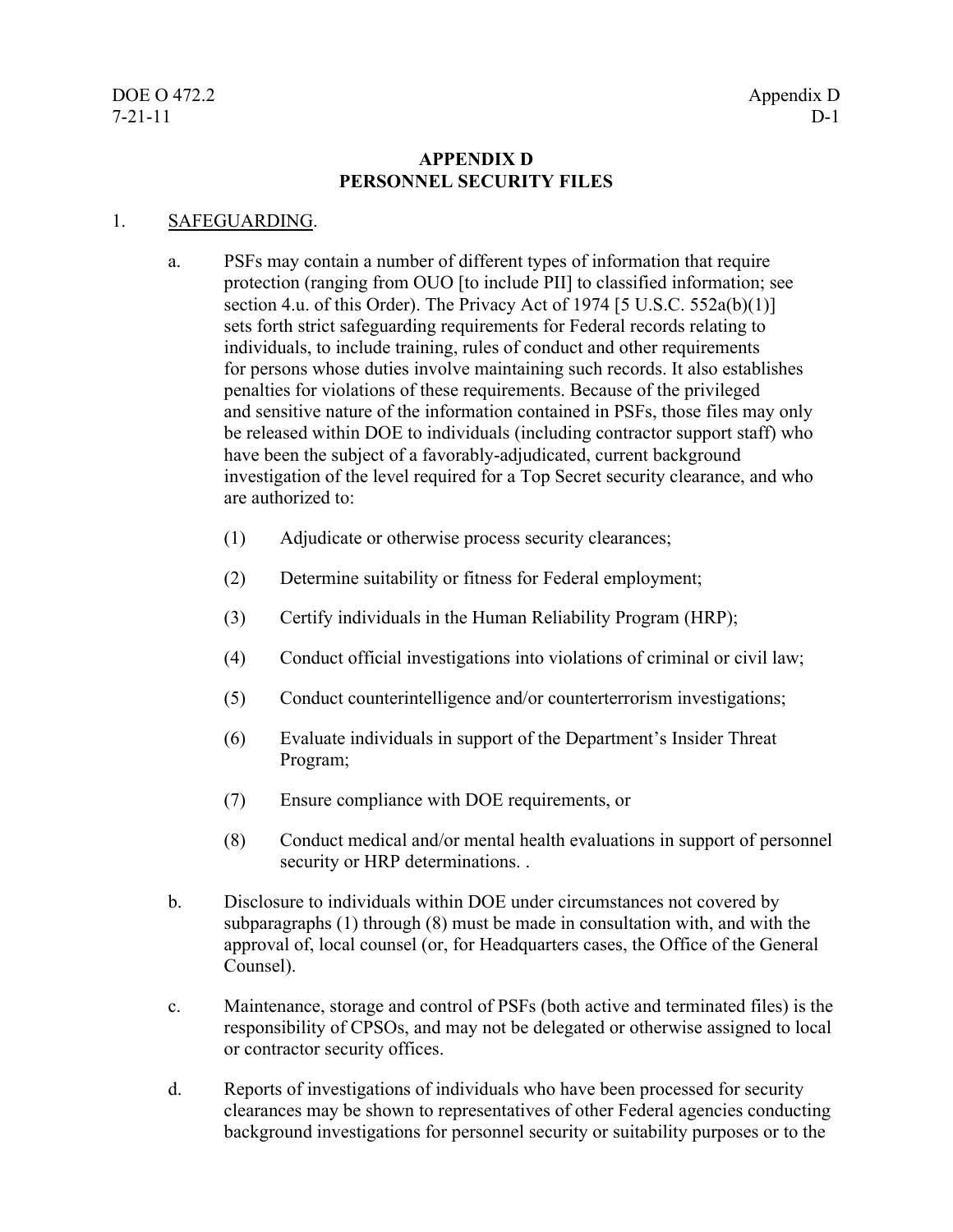DOE-affiliated individuals identified above. Such persons must show that they have an official purpose for reviewing the investigation. With the one exception noted below in paragraph 1.d., such individuals must not be given copies of an investigation conducted by another Federal agency. If copies are needed, they will be advised that the reports may be requested directly from the agency that conducted the investigation. Such individuals may be provided copies of DOE-generated documents from the PSF.

- e. Representatives from the Office of Intelligence and Counterintelligence (IN) may, in support of official IN evaluations and inquiries, be provided copies of OPM and/or FBI investigative reports when requested. The investigative reports cannot be maintained once a disposition of the IN case is reached. Investigative reports must not be re-disseminated by IN to other organizations (to include law enforcement agencies, other Federal agencies, or other DOE offices). Any requests for re-dissemination must be referred to the Office of Departmental Personnel Security.
- f. Pursuant to the Privacy Act of 1974, [5 U.S.C. 552a(b)(7)], DOE-generated information may be released upon written request to a Federal, state or local law enforcement agency in support of a criminal or civil investigation. Such a request must specify the portion of the PSF that is desired, and the justification for seeking such information.
- g. A record of each disclosure made in accordance with the preceding paragraphs (with the exception of disclosures made within CPSOs amongst staff for purposes related to routine security clearance processing) must be recorded in the PSF, to include:
	- (1) The name and position title of the individual to whom the disclosure is made,
	- (2) The individual's agency affiliation and address,
	- (3) The date of the disclosure,
	- (4) The nature and purpose of the disclosure,
	- (5) Whether and what documents were copied and provided, and
	- (6) The name and position of the person releasing the information.
- h. In all instances, before releasing classified information from a PSF to any party, the DOE representative responsible for releasing the information must verify that the intended recipient possesses the appropriate level of security clearance and has an official need-to-know.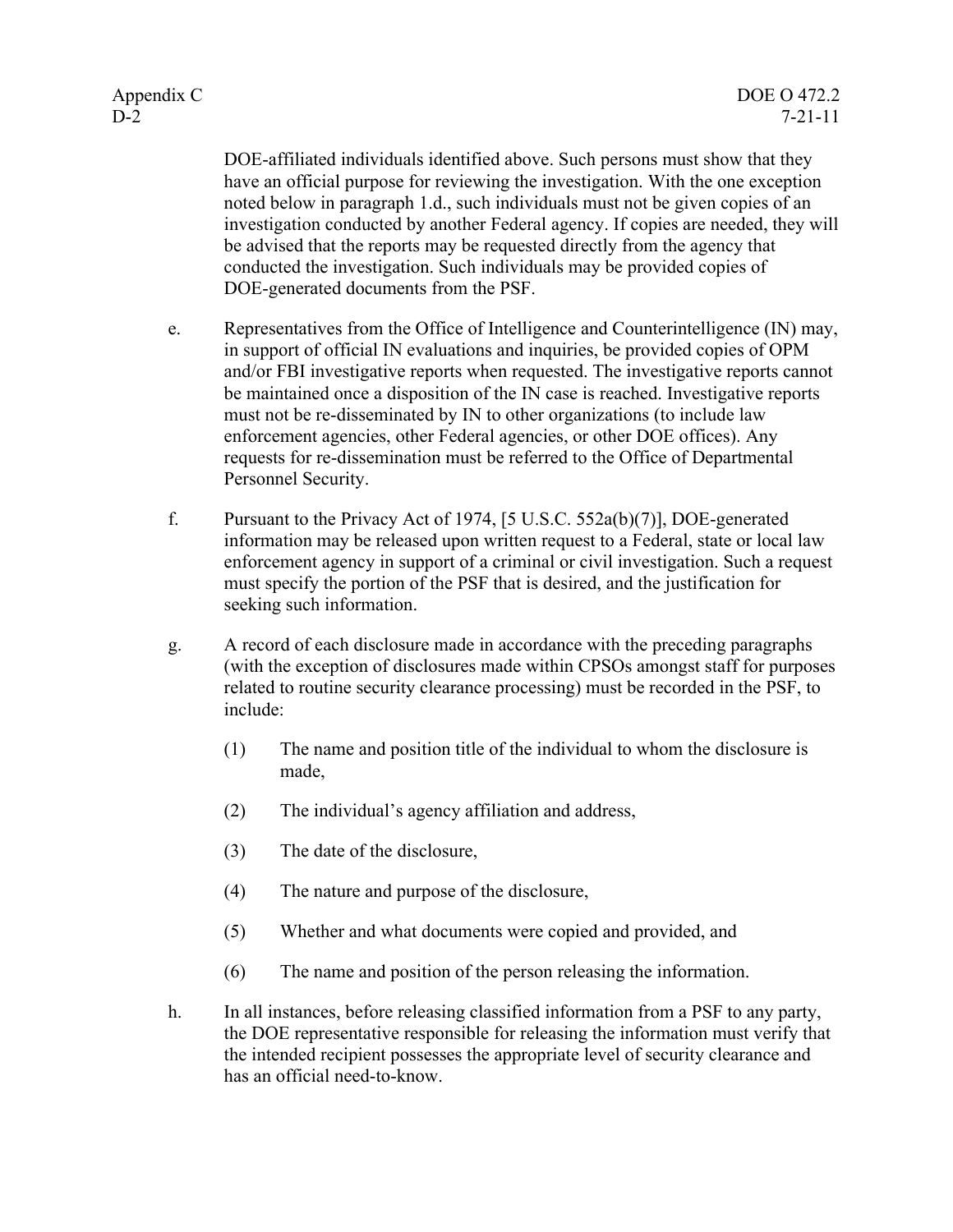#### 2. CONTENTS AND ARRANGEMENT OF DATA IN PERSONNEL SECURITY FILES.

- a. A PSF must be maintained in paper or electronic form for each individual processed for a security clearance. The CPSO must assign a unique DOE case number to each file. The PSF number will always be used to identify the individual's file, regardless of the current location of the PSF.
- b. The PSF of any individual who is being or has been processed for a security clearance, whether active or terminated, will contain the original or a copy of any document related to a personnel security action, which may include the most recent investigative report prepared by a Federal investigative agency, and any documents, correspondence, or forms involving the initial and any subsequent security clearance action(s).
- c. Paper PSFs must be arranged so that administrative material is fastened to the left side and adjudicative and investigative material is fastened to the right side. Material on each side of the folder must be arranged chronologically with the oldest on the bottom progressing to the newest on the top.
	- (1) Administrative materials include, but are not limited to, memoranda and other correspondence relating to administration of the case, including: requests for security clearances; prescreening forms; notes to the file (except notes containing investigative or adjudicative data); requests to other offices for interviews; security advisory letters; suspension correspondence, notification letters, and responses thereto; correspondence relating to special security clearances and access authorizations; security badge and briefing forms; and similar data. A File Summary Sheet must be placed on top of the left side of the PSF.
	- (2) Adjudicative and investigative materials include, but are not limited to, investigative reports used to support security clearance determinations, including: the questionnaire completed by the individual, fingerprint cards, release forms, and security acknowledgment; reports of investigation from any Federal agency or local law enforcement activity, the Office of the Inspector General, or contractor security personnel; reciprocity checklists and related material; documentation regarding security infractions; letters, memoranda, or notes to the file containing investigative data; summaries of investigations; incident reports, reports of treatment for a mental illness, drug abuse, or alcohol abuse; interview transcripts or summaries; letters of interrogatory to the individual and responses thereto; correspondence and reports relating to psychiatric and/or psychological evaluations; case evaluations; and any other material relating to the adjudication of the individual's eligibility for a security clearance.
- d. The PSF must not be used as a storage location for other documents, including, but not limited to the Classified Information Nondisclosure Agreement (SF 312). Specific storage requirements for the SF 312 are available in DOE O 470.4B.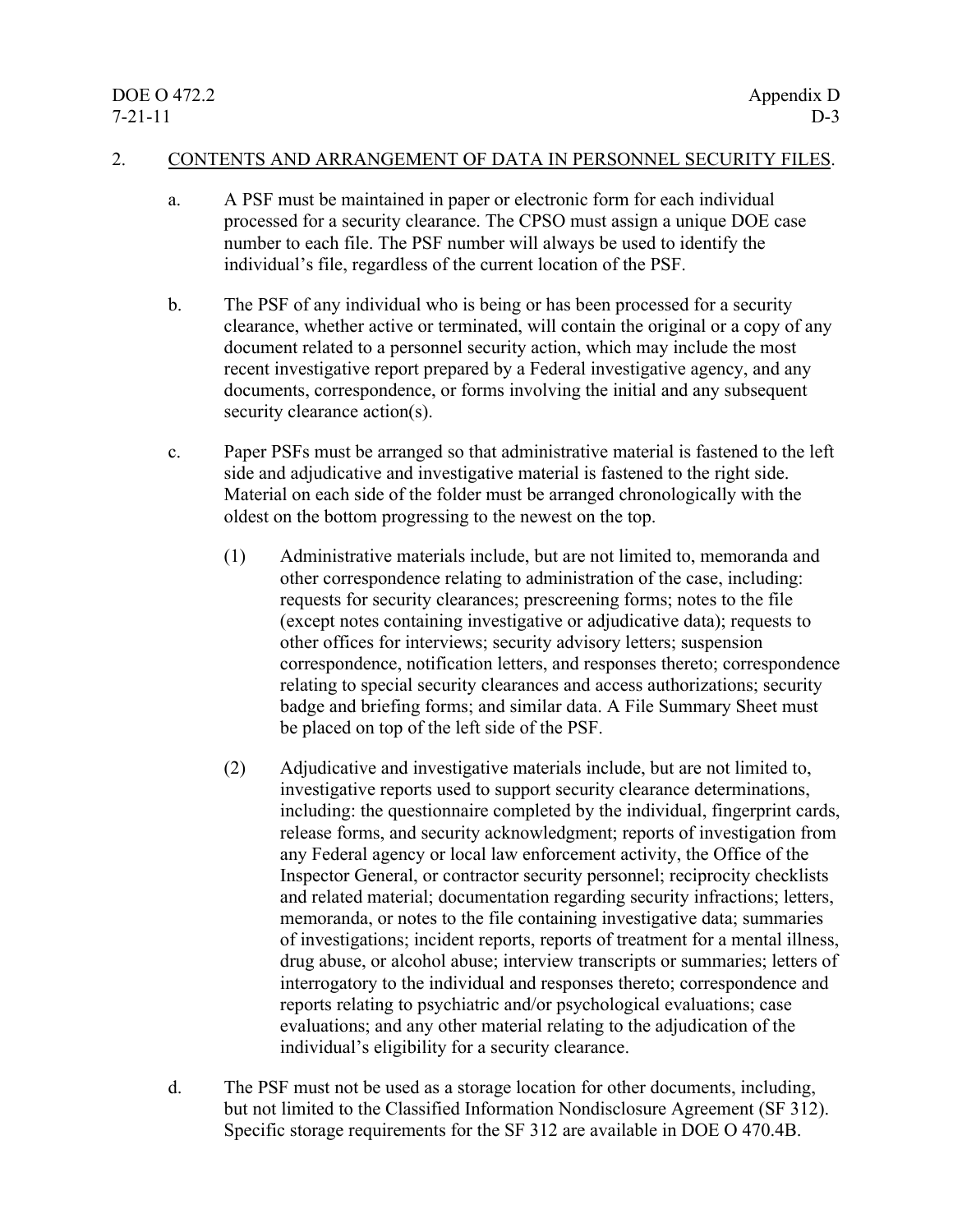- (1) Information that must be included in all PSFs:
	- (a) File Summary Sheet (DOE F 5631.16) or equivalent record approved by the Office of Departmental Personnel Security
	- (b) Access Justification Form
	- (c) Security Acknowledgement (DOE F 5631.18)
	- (d) Drug Test Results, where applicable
	- (e) Case Evaluation Sheet, where applicable
	- (f) Security Termination Statement (DOE F 5631.29), where applicable
- (2) Information that may be included in PSFs as necessary and applicable:
	- (a) SF 86
	- (b) Copy of Birth Certificate
	- (c) Education Documentation
	- (d) Credit Reports
	- (e) OPM/FBI Investigative Results
	- (f) Fingerprint cards
	- (g) Other Government Agency Reports
	- (h) Special Access Documentation (e.g., SCI, HRP)
	- (i) Clearance Verification Forms (Reciprocity)
	- (j) Letter of Interrogatory and Response
	- (k) Controlled correspondence receipts (e.g., PS form 3811, *Domestic Return Receipt*)
	- (l) Request for Personnel Security Interview
	- (m) Results of Personnel Security Interview
	- (n) The Conduct of Personnel Security Interviews Under DOE Security Regulations (DOE F 5631.5)
	- (o) Privacy Act Statement for Personnel Security Interviews and Related Release Forms (DOE F 5631.7)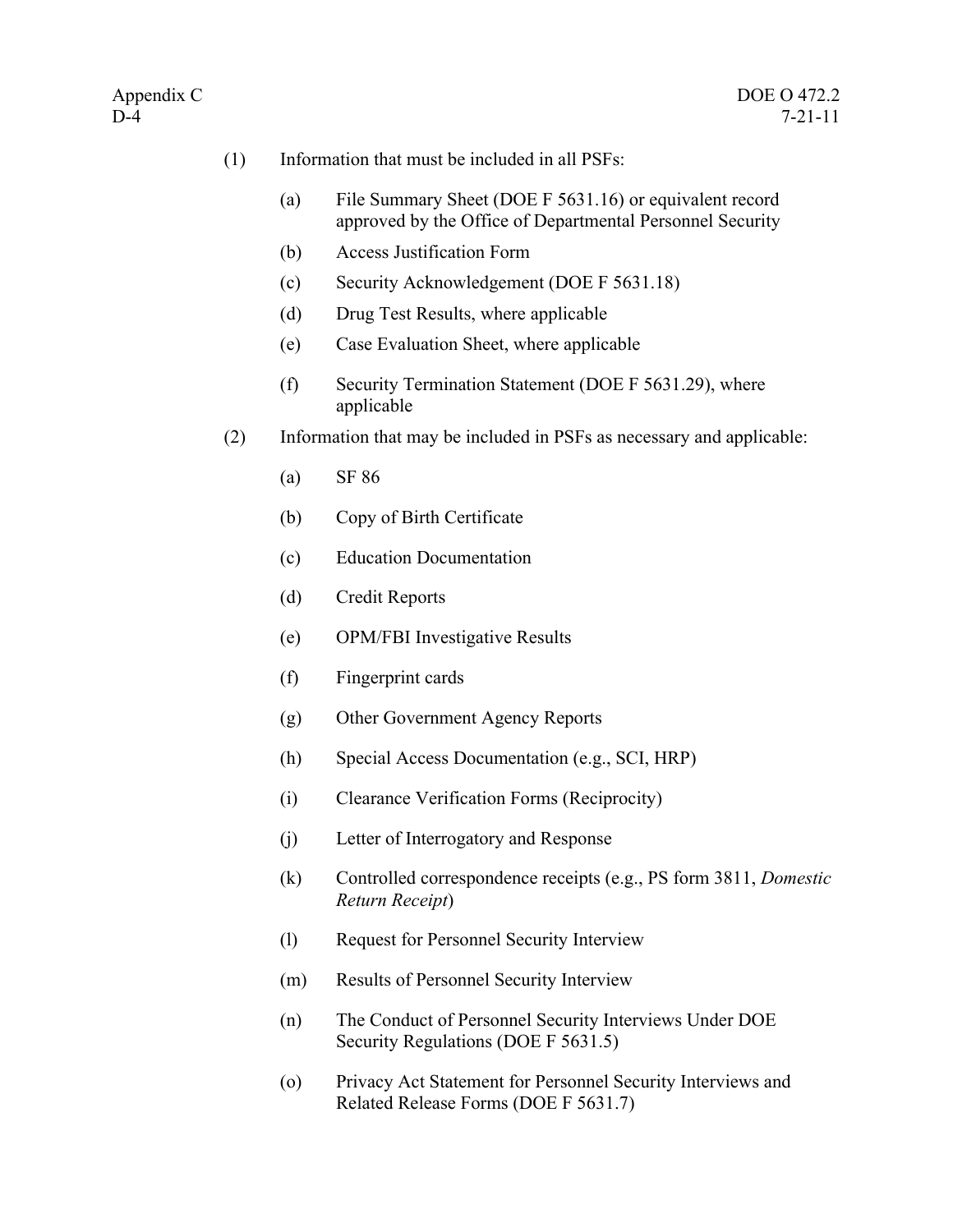- (p) Fair Credit Reporting Act Authorization (DOE F 472.1)
- (q) Waiver (*Consent to Undergo a Mental Evaluation to be Conducted by a Psychiatrist or Licensed Clinical Psychologist*, DOE F 472.2)
- (r) Psychiatric, psychological, or other mental health evaluations or reports
- (s) Medical Documents
- (t) Notification of Clearance Determination
- (u) Clearance Extension Documentation
- (v) Drug Certification (DOE F 5631.9)
- (w) Requests for Polygraph
- (x) Polygraph Examination Report
- (y) Name/marital status change
- (z) Data Report on Spouse/Cohabitant (DOE F 5631.34)
- (aa) Security Incident/Infraction /Issue Report Documentation
- (bb) Foreign Travel Request
- (cc) Counterintelligence Correspondence
- (dd) Privacy Act Release Correspondence
- (ee) Request for Reinvestigation
- (ff) Statement of Charges/Summary of Security Concerns
- (gg) Administrative Review Documentation
- (hh) Appeal Documentation
- (ii) File Transfer Record (DOE F 5631.25)
- (jj) CI Assessments conducted in accordance with section 4.j. and the results of counterintelligence consultations conducted in accordance with 4.o.(9)(f)of this Order, and related materials
- (kk) Notes to File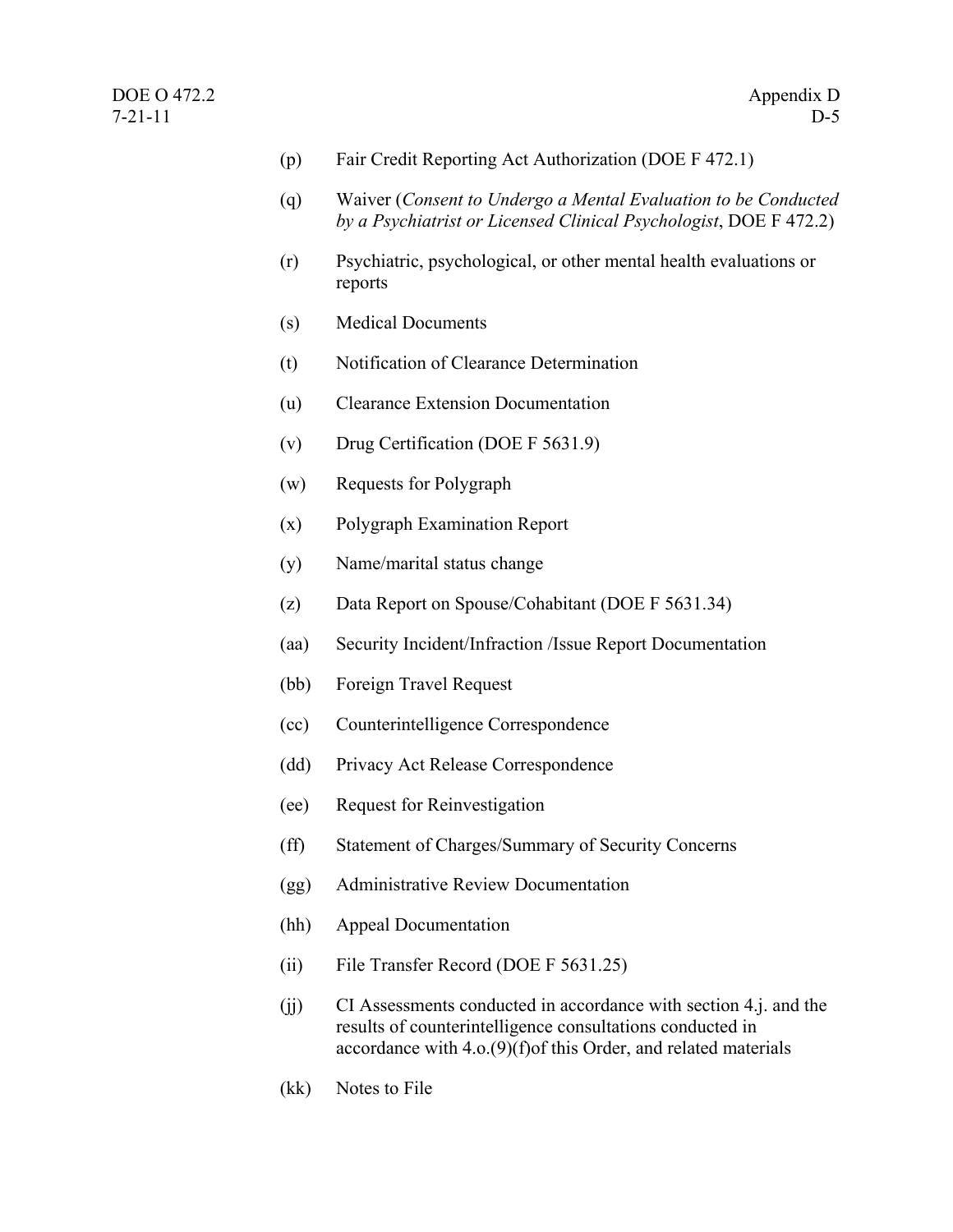- (ll) Other miscellaneous documents that direct relate to the adjudicative process
- e. Electronic PSFs must be arranged in a manner which mirrors, to the extent practical, the contents and arrangement requirements for paper PSFs.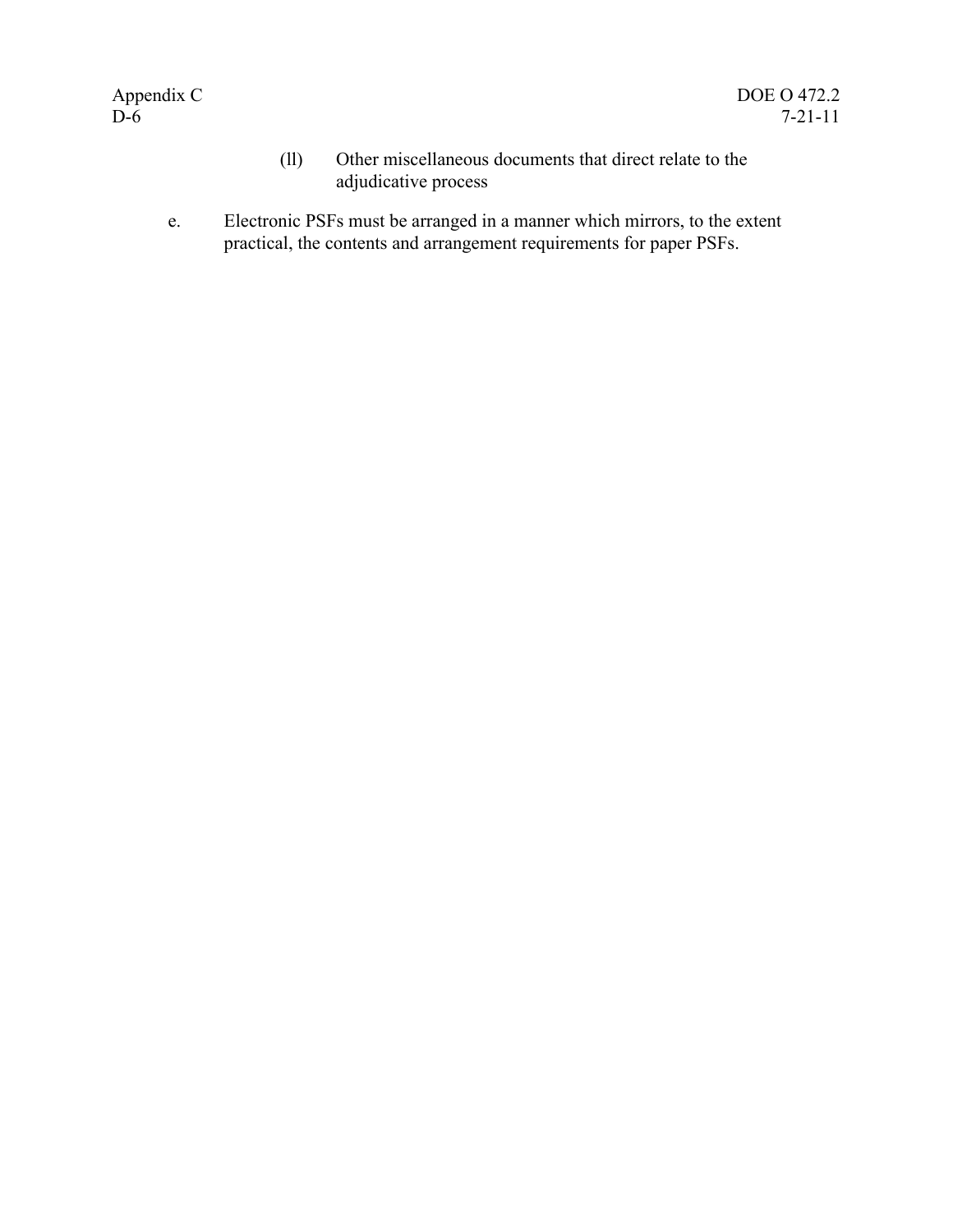#### **APPENDIX E**

#### **ADJUDICATIVE CONSIDERATIONS RELATED TO STATUTORY REQUIREMENTS AND DEPARTMENTAL REQUIREMENTS**

- 1. Illegal use of controlled substances:
	- a. Security clearance applicants who are determined to have illegally used a controlled substance within 12 months of their SF 86 signature date through selfadmission or a confirming drug test must have their security clearance process terminated with no appeal rights.
	- b. Security clearance applicants who are determined to have illegally used controlled substances within 12 months of their SF 86 signature date through self-admission or a confirming drug test after their background investigation has been opened by the investigative agency must have their security clearance process suspended, and may appeal this decision to the Director, in accordance with provisions of 10 CFR 710.
	- c. Where information with respect to the illegal use of controlled substances within 12 months of an applicant's SF 86 signature date surfaces via other means after the background investigation has been opened the case will be processed as per the requirements of section 4.o. of this Order.
- 2. Section 1072 of the National Defense Authorization Act for Fiscal Year 2008
	- a. This provision (commonly referred to as the Bond Amendment) identifies additional factors to be considered when rendering adjudicative determinations. In any case in which the Bond Amendment applies, as detailed below, all correspondence (notification letters, referral letters, etc.) must expressly indicate this fact.
		- (1) The Bond Amendment:
			- (a) Prohibits persons who are addicted to (as defined in section 102(1) of the *Controlled Substances Act* (21 U.S.C. 802), or who are unlawful users of, controlled substances from holding any security clearance. Within DOE, cleared incumbents determined to have illegally used controlled substances within 12 months of the signature date on their SF 86 or within 12 months of DOE becoming aware of the illegal use through other means will be considered unlawful users of controlled substances and subject to the Bond Amendment. All such cases will be immediately processed for administrative review.
			- (b) Disqualifies persons from holding a Q or L access authorization (and SCI and SAP access) who have: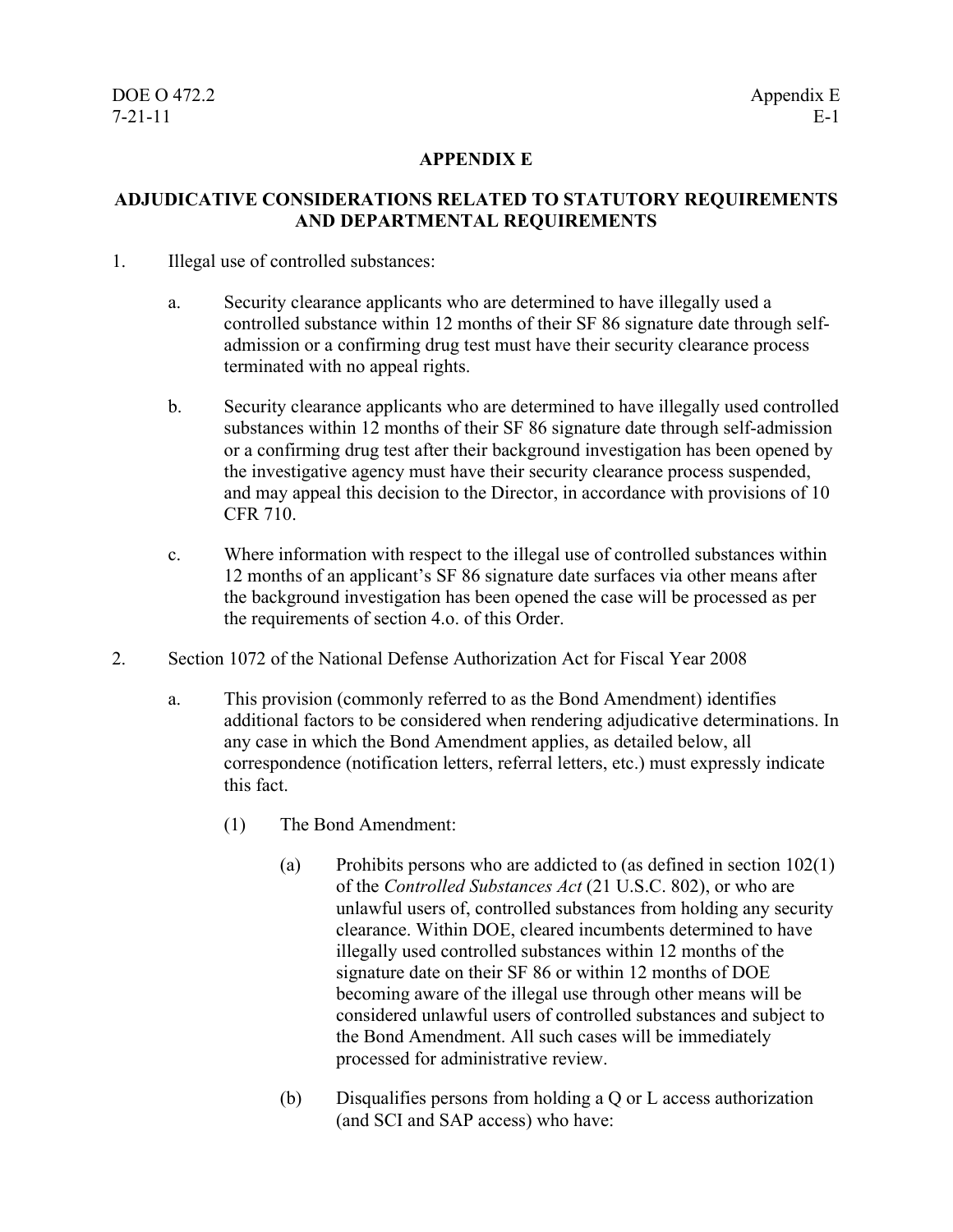- 1 been convicted in any court of the United States for a crime, was sentenced to imprisonment for a term exceeding one year for that crime, and was incarcerated as a result of that sentence for not less than 1 year;
- 2 been discharged or dismissed from the armed forces under dishonorable conditions, or
- 3 been determined mentally incompetent by a proper adjudicative authority, based upon an evaluation by a duly qualified mental health professional employed by, or acceptable to and approved by, the United States Government.
- (2) In such a case as in  $\underline{1}$ ,  $\underline{2}$  or  $\underline{3}$ , the individual's access authorization will be adjudicated in accordance with the Guidelines and with the procedures set forth in this Order. If a denial or revocation is warranted, the Bond Amendment will be noted as a factor as indicated in (1) above. Full AR rights apply.
- (3) If application of the Guidelines and the procedures set forth in this Order indicate a favorable adjudication is warranted, the CPSO may use this as the basis to request a meritorious waiver of the applicable Bond Amendment disqualifier(s). If a waiver is desired, the CPSO will forward the case file to the Director with a recommendation that a Bond Amendment waiver be granted.
- (4) If the Director concurs, the file will be returned to the CPSO with direction that the waiver has been granted and that the CPSO may proceed with making its adjudicative determination. The Director will retain a list of all such waivers for periodic reporting purposes.
- (5) If the Director does not concur, the Director will notify the CPSO to process the case for AR.
- 3. Security clearance applicants and holders determined to have illegally used a controlled substance outside the 12 month parameters set forth in this Appendix may be asked to certify in writing on a DOE F 5631.9, *Drug Certification*, that they will not again engage in such use. The signing of a *Drug Certification*, in and of itself, will not be considered as mitigation of conduct involving illegal use of controlled substances; such conduct must still be subject to the requirements of this Appendix and the Guidelines. Individuals refusing to sign the *Drug Certification* will be processed under 10 CFR 710 for noncooperation.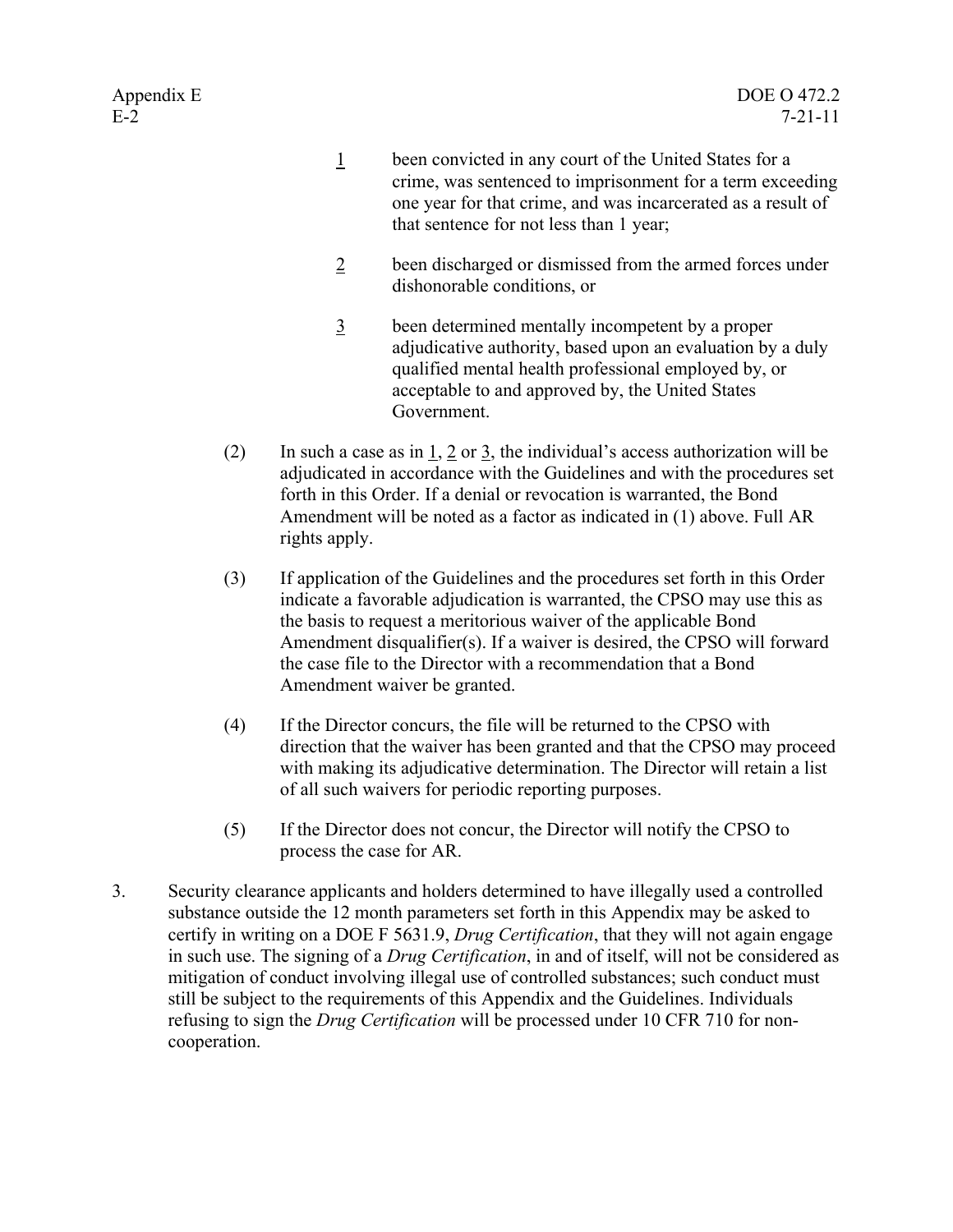# DOE O 472.2 Attachment 1

#### **CONTRACTOR REQUIREMENTS DOCUMENT DOE O 472.2,** *PERSONNEL SECURITY*

This Contractor Requirements Document (CRD) prescribes requirements and procedures necessary for U.S. Department of Energy, including National Nuclear Security Administration (hereafter referred to uniformly as DOE, unless otherwise specified), contractors to properly and efficiently process their employees for DOE security clearances. These requirements incorporate and supplement requirements found in the National Industrial Security Operating Manual (NISPOM), and the CRD attached to DOE O 470.4B, *Safeguards and Security Program*, dated  $07-26-11$ .

The contractor is responsible for complying with the requirements of this CRD. The contractor is responsible for flowing down the requirements of this CRD to subcontractors at any tier to the extent necessary to ensure the contractor's compliance with the requirements. Unless otherwise specified, all references in this CRD to contractors apply to sub-contractors.

A violation of the provisions of this CRD relating to the safeguarding or security of Restricted Data (RD), SNM or other classified information or matter, may result in a civil penalty pursuant to section 234B of the Atomic Energy Act of 1954, as amended (42 U.S.C. 2282b). The procedures for the assessment of civil penalties are in Title 10, Code of Federal Regulations (CFR), Part 824, *Procedural Rules for the Assessment of Civil Penalties for Classified Information Security Violations* (10 CFR Part 824).

In addition to the requirements set forth in this CRD, contractors are responsible for complying with Attachments 2, 3, and 4 to DOE O 472.2 referenced in and made a part of this CRD, and which provide program requirements and/or information applicable to contracts in which this CRD is included.

As stated in DEAR clause 970.5204-2, titled *Laws, Regulations, and DOE Directives*, regardless of the performer of the work, site/facility contractors with the CRD incorporated into their contracts are responsible for compliance with the CRD. Affected site/facility management contractors are responsible for inserting the requirements of the CRD into subcontracts at any tier to the extent necessary to ensure compliance with the requirements.

In performing actions under this Order, the contractor may encounter personally identifiable information (PII). Loss or compromise of PII must be reported in accordance with the provisions of the CRD attached to DOE O 206.1, *Department of Energy Privacy Program*, dated 01-16-09, as applicable.

The Atomic Energy Act and Executive Order 12968 provide the basis for DOE's personnel security program, which encompasses sets of activities for determining an individual's eligibility for access to classified information or SNM.

#### 1. GENERAL REQUIREMENTS FOR SECURITY CLEARANCES.

a. Security clearance requests for Key Management Personnel (KMP) and other contractor employees where there is a pending Facility Clearance (FCL)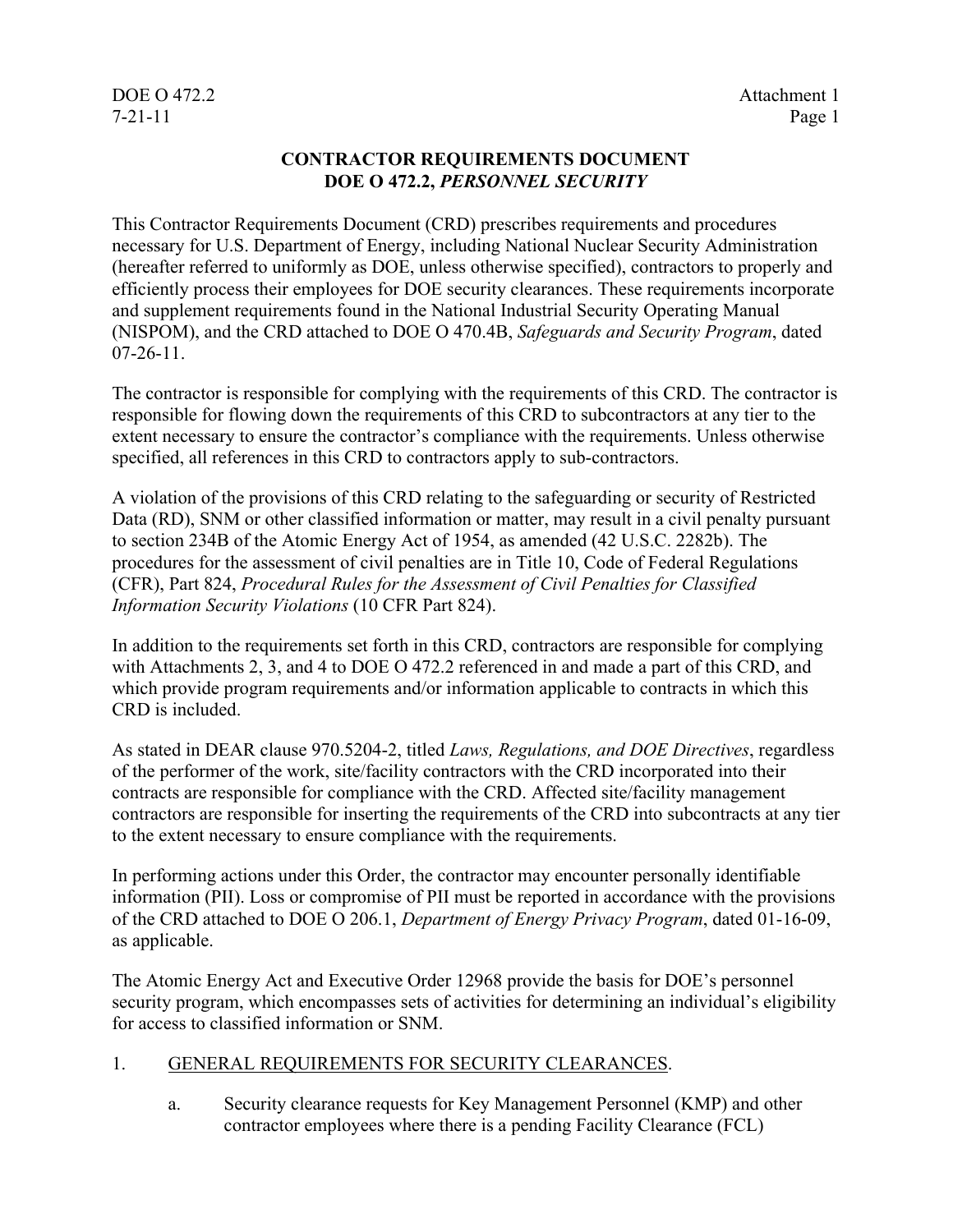Page 2 7-21-11

request will be managed in accordance with DOE O 470.4B and the NISPOM.

- b. A security clearance request must be submitted to DOE only after the contractor determines that the security clearance is essential for the individual to perform tasks or services stipulated in the contract.
- c. A security clearance must not be requested to:
	- (1) Avoid the use of access controls or physical barriers to distinguish perimeters among security areas or between security and open areas, or to alleviate responsibilities for escorting persons without security clearances within a controlled area. In certain instances, contractor employees who do not otherwise require access to classified information or SNM may be organizationally and/or physically situated such that they may inadvertently be exposed to classified information or SNM in the course of their duties. Federal site managers may require such contract employees to have security clearances if, in their judgment, operational necessities or cost considerations require it and inadvertent access to classified information or SNM by these individuals cannot otherwise be reasonably prevented;
	- (2) Alleviate individual or management responsibilities for properly protecting classified information or SNM or controlling dissemination of classified information or SNM on a need-to-know basis;
	- (3) Determine an individual's fitness for employment with the contractor;
	- (4) Establish a pool of contractor employees with pre-existing security clearances;
	- (5) Accommodate an individual's personal convenience, expedience, gain or advantage; or
	- (6) Anticipate unspecified classified work.
- d. A security clearance must be requested only when required so as to avoid the unnecessary expenditure of DOE resources and the unwarranted invasion of an individual's privacy.
- e. Individual access to classified information or SNM must not be permitted until notification has been received from DOE that a security clearance has been granted. Verbal notification from the CPSO may be accepted, to be followed by written confirmation of the action.
- f. Security clearances must be requested only for individuals who are U.S. citizens and are at least 18 years of age.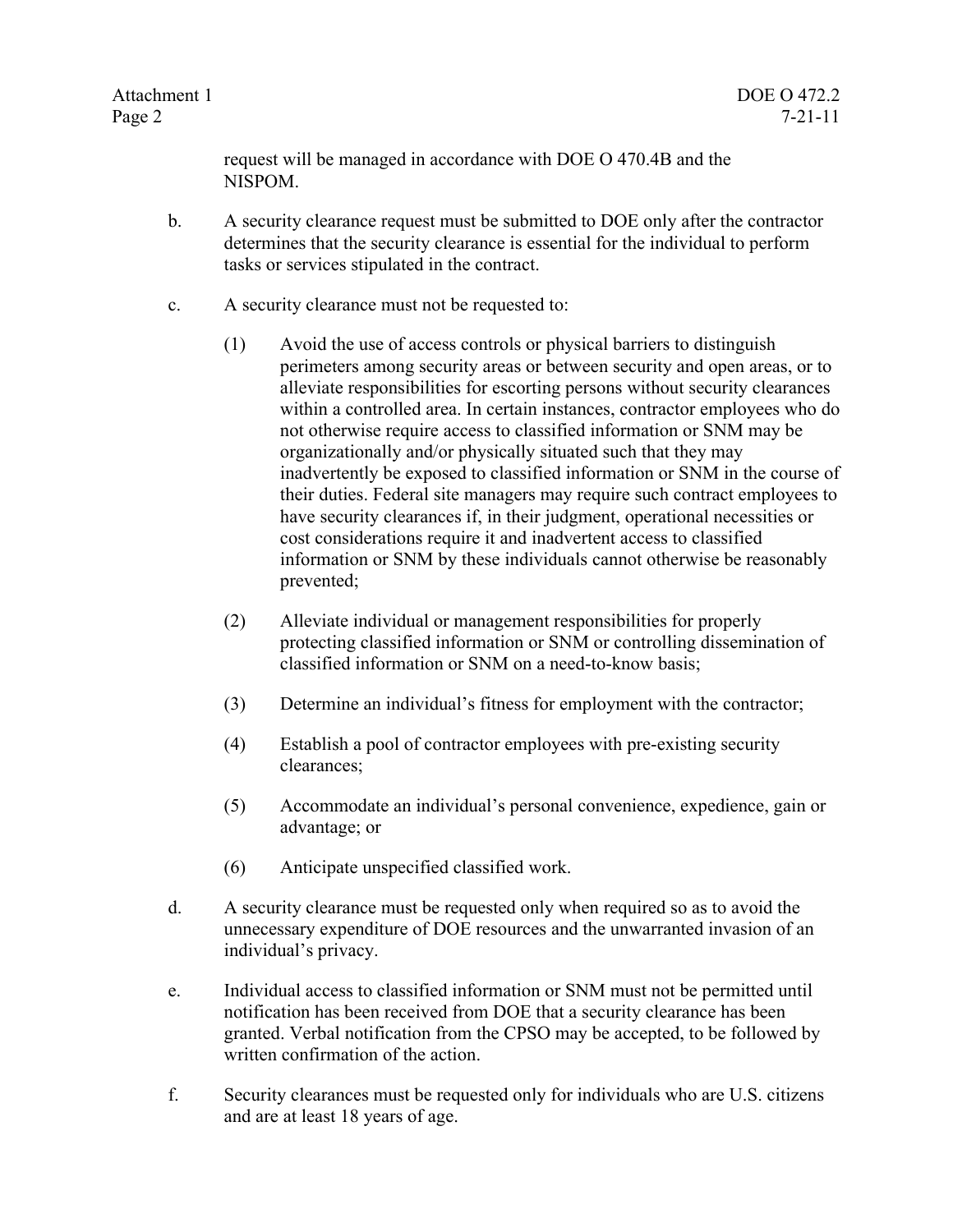### DOE O 472.2 Attachment 1 7-21-11 Page 3

- g. Only authorized DOE Federal employees can render a formal security clearance determination; however, contractors are authorized to take actions that affect an individual's access, such as restricting access to classified information or SNM when a security clearance is terminated or administratively withdrawn, or obtaining a DOE F 5631.29, *Security Termination Statement*, prior to the individual's departure.
- h. Logistical assistance (see paragraph 4.e.) must be provided to DOE and Federal investigative agencies for conducting initial investigations, periodic reinvestigations, and additional investigations when authorized by DOE.
- i. DOE retains authority in all matters related to DOE personnel security activities. Personnel security activities are not subject to collective bargaining between contractor management and labor.
- j. An individual's security clearance status must not be used as a determining factor for hiring, entering into a consultant agreement, or awarding a subcontract.
- k. DOE personnel security requirements and procedures must not be used by contractor management or other employees to coerce, restrain, threaten, intimidate, or retaliate against individuals for exercising their rights under the Constitution or under any statute, regulation, or DOE directive.
- l. Unless otherwise stipulated, the contractor will not be required to reimburse DOE for DOE costs associated with processing the contractor's applicants or employees for investigative or other types of actions related to security clearances.
- m. Security clearances must only be requested and maintained at the minimum number necessary to ensure operational efficiency.

#### 2. SECURITY CLEARANCE AND ACCESS AUTHORIZATION TYPES.

- a. Security clearances and access authorizations denote an individual's eligibility for access to a particular type of classified information or material, such as National Security Information (NSI), Restricted Data (RD), Special Nuclear Material (SNM) or Sensitive Compartmented Information (SCI). Unless otherwise specified, access authorizations and security clearances will be commonly referred to as security clearances throughout this CRD.
- b. This section describes those security clearances and access authorizations for which DOE cognizant personnel security offices (CPSOs) are responsible. Other access authorizations issued by DOE appear in Attachment 2.
- c. Security Clearances
	- (1) Top Secret: A Top Secret security clearance is required for access to NSI, as defined by Executive Order 13526, classified at the Top Secret level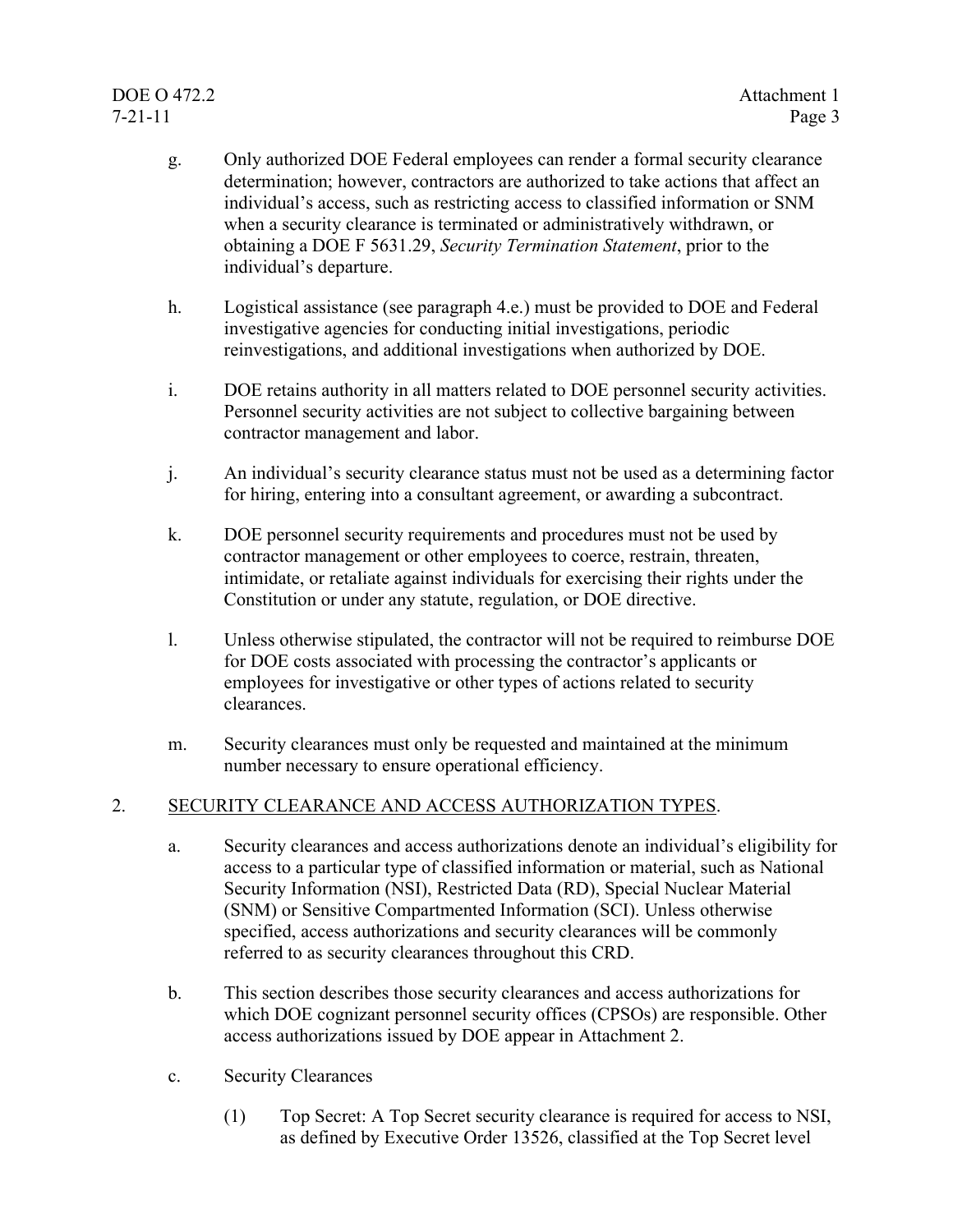and Formerly Restricted Data (FRD, as defined by the Atomic Energy Act of 1954, as amended [AEA]) at the Top Secret level. A Top Secret security clearance also permits access to NSI and FRD classified at the Secret and Confidential levels.

- (2) Secret: A Secret security clearance is required for access to NSI and FRD classified at the Secret level. A Secret security clearance also permits access to NSI and FRD classified at the Confidential level.
- (3) Confidential: A Confidential security clearance is required for access to NSI and FRD classified at the Confidential level.
- d. Access Authorizations
	- (1) Q: A Q access authorization is required for access to:
		- (a) RD, as defined by the AEA, classified at the Top Secret or Secret level;
		- (b) SNM, as defined by the AEA, designated as Category I and other categories with credible roll-up to Category I.
		- (c) A Q access authorization permits access to information and material described below for L access authorizations.
	- (2) L: An L access authorization is required for access to RD classified at the Confidential level, and/or SNM designated as Categories II and III, unless special circumstances determined by a site vulnerability assessment and documented in associated site security plans mandate otherwise. Access to SNM designated as Category IV does not require an access authorization unless a site vulnerability assessment, documented in associated site security plans, establishes such a requirement in order to minimize risk
- e. Q and L access authorizations permit access to information listed under Top Secret and Secret security clearances, respectively

#### 3. PRE-EMPLOYMENT AND PRE-PROCESSING REQUIREMENTS.

- a. The contractor must require applicants and employees selected for positions requiring security clearances to provide evidence of U.S. citizenship and must verify such evidence to DOE when requesting that the individuals be processed for security clearances. Acceptable evidence of U.S. citizenship consists of the following:
	- (1) For an individual born in the United States, a current or expired U.S. passport or a birth certificate are the primary and preferred means of citizenship verification. Acceptable birth certificates must show that the record was filed shortly after birth and must be certified with the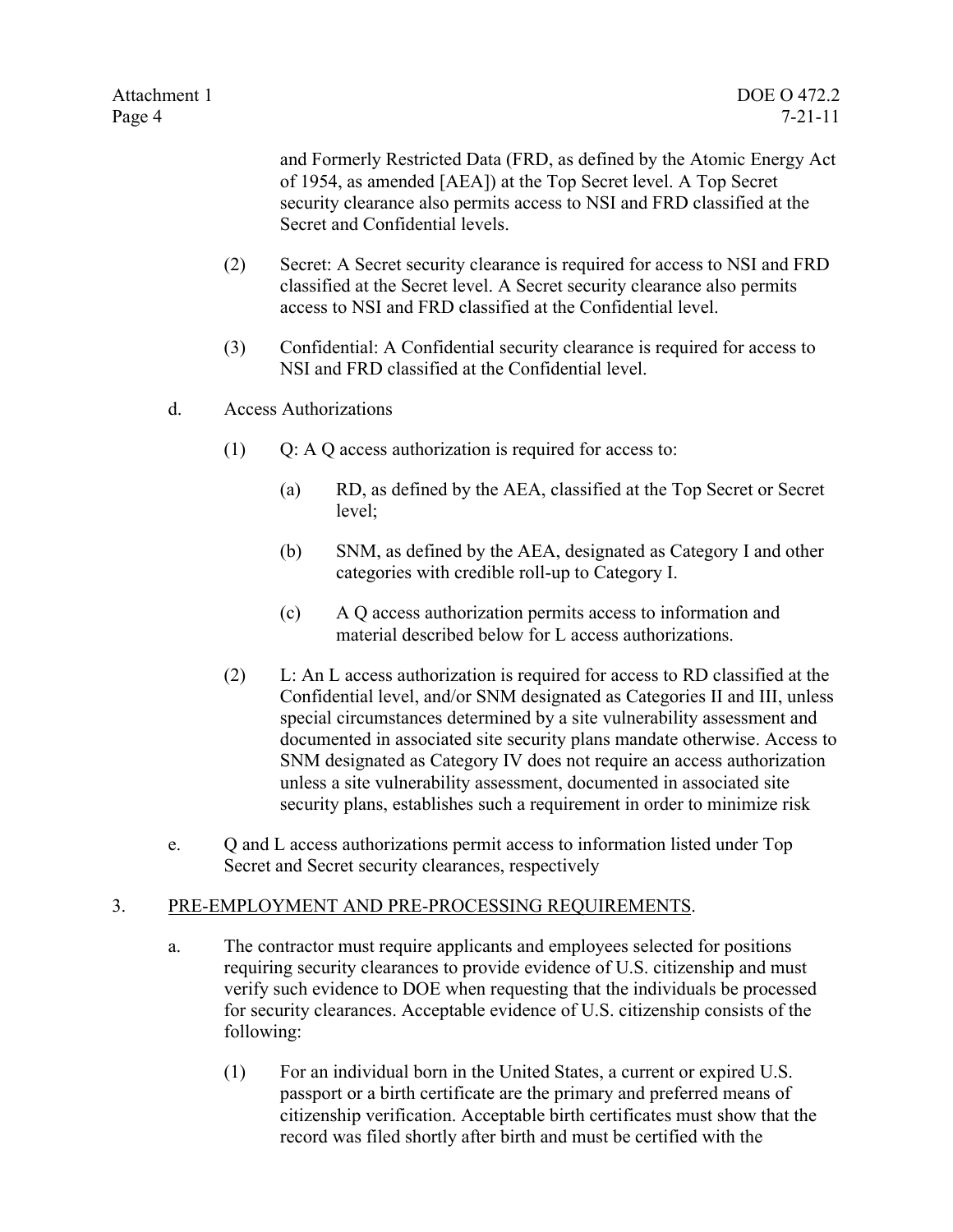registrar's signature. The birth certificate must bear the raised, impressed, or multi-colored seal of the registrar's office. The only exception is if a state or other jurisdiction does not issue such seals as a matter of policy. Uncertified copies of birth certificates are not acceptable. A delayed birth certificate (one created when a record was filed more than one year after the date of birth) is acceptable if it shows that the report of birth was supported by acceptable secondary evidence of birth. Secondary evidence may include baptismal certificates, hospital birth records or affidavits of persons having personal knowledge about the facts of the birth. Other documentary evidence can be early census, school, or family records; newspaper files; or insurance papers. All documents submitted as evidence must be original or certified.

- (2) For an individual claiming citizenship by naturalization, a *Certificate of Naturalization* (Form N-550 or N-570) showing the individual's name is required.
- (3) For an individual claiming citizenship acquired by birth abroad to a U.S. citizen, one of the following (showing the individual's name) is required:
	- (a) Certificate of Citizenship (Form N-560 or N-561),
	- (b) Report of Birth Abroad of a Citizen of the U.S. of America (State Department Form FS 240),
	- (c) *Certificate of Birth* (Form FS 545 or DS 1350),
	- (d) A current or expired U.S. passport, or
	- (e) *Record of Military Processing-Armed Forces of the U.S.* (DD Form 1966), provided it reflects that the individual is a U.S. citizen.
- b. The contractor must not concurrently submit an applicant or employee for a DOE security clearance and a security clearance with another Federal agency. If a security clearance is required in order to perform on classified contracts at DOE and one or more other agencies, the contractor will submit the request for the highest security clearance necessary, and rely upon reciprocity for lower clearances.

#### 4. PROCESSING DOE SECURITY CLEARANCE REQUESTS.

a. Security clearance requests must be forwarded through established channels to the CPSO. Requests must include the following (additional documentation may be required by the CPSO):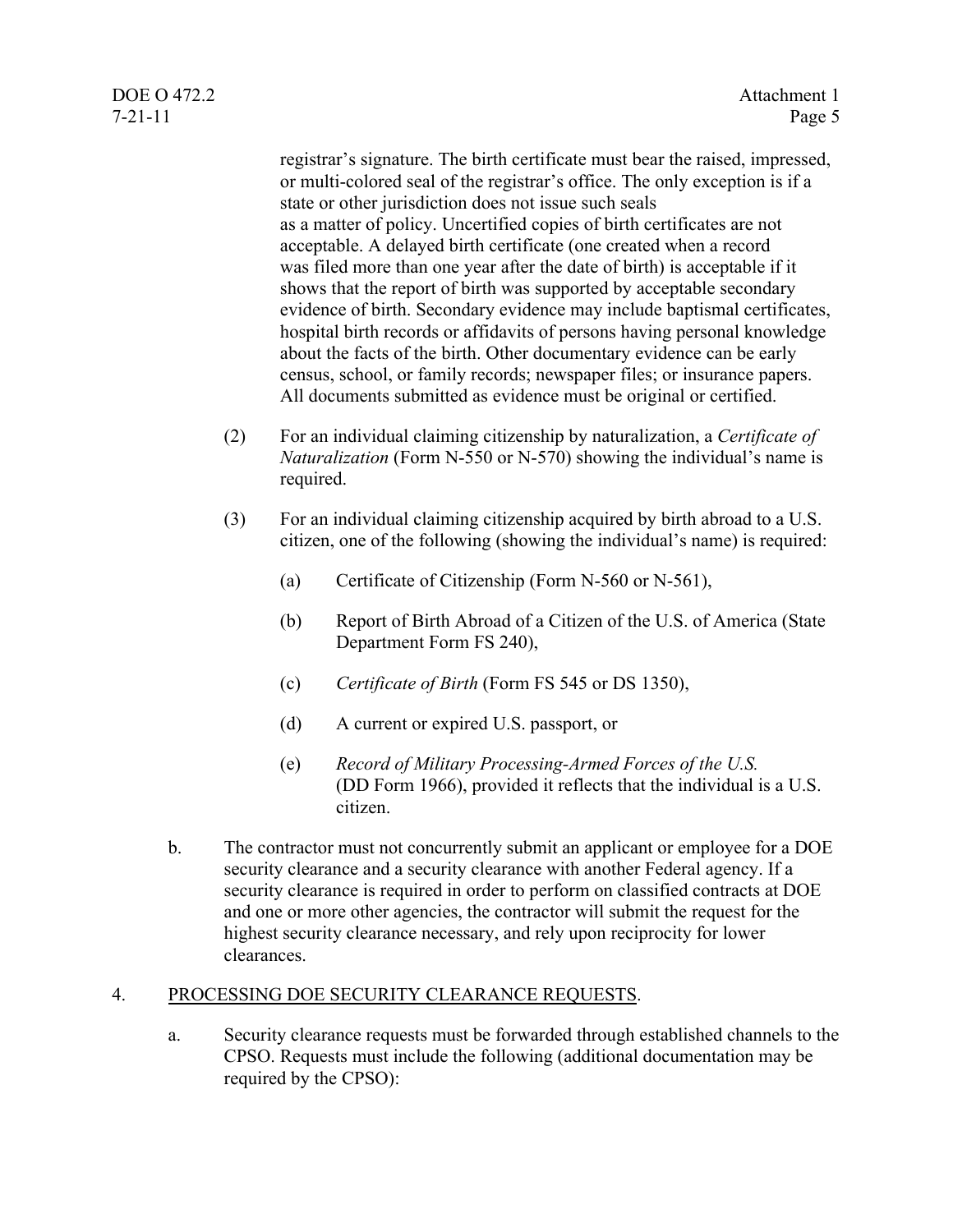Page 6 7-21-11

(1) A cover letter or form that requests the security clearance and provides the justification for processing. The justification must describe in detail (without revealing classified information) the duties of the position and the levels and types of classified information or SNM to be accessed. The contractor must also indicate whether the individual holds or has held a security clearance issued by DOE or any other Federal agency. General statements such as "A security clearance is required to perform contractual duties" are unacceptable, as are statements that corporate policy requires all applicants or employees to be processed for security clearances. The following represents an acceptable justification:

> "Mr./Ms. is a computer systems engineer with ABC, Inc. involved in systems analysis in support of XE-50. The duties of the position will require access to plans and operations concerning the Tritium Recovery Facility for the MHGTR, which are classified as Secret."

- (2) Verification of the individual's evidence of U.S. citizenship, as detailed in paragraph 3.b. above.
- (3) The DOE contract or subcontract number under which the security clearance is being requested.
- (4) Information regarding contractor reviews, pursuant to 48 C.F.R. 952.204-  $2(h)(2)(vi)$  [the DEAR Clause], if required by the CPSO, and
- (5) Additional documentation set forth in Attachment 2.
- b. The contractor must ensure, and advise employees and applicants for employment in writing, that completed security forms and all related material will be reviewed only by designated contractor employees for adequacy and completeness before they are submitted to DOE, and that such information will not be used for any other purpose within the company. The contractor may elect to maintain copies of the individual's security forms in paper or electronic format. If the contractor elects to maintain copies of the individual's security forms, the individual must be informed of the contractor's policy concerning copies of the security forms, the contractor's procedures for protecting the information from unauthorized disclosure, and the procedures by which the individual may obtain access to, or copies of, the security forms maintained by the contractor. The contractor should recommend to the individual that they maintain copies of their completed security forms for personal records.
- c. Contractors must establish written procedures for the protection of security clearance request information, including procedures for the following.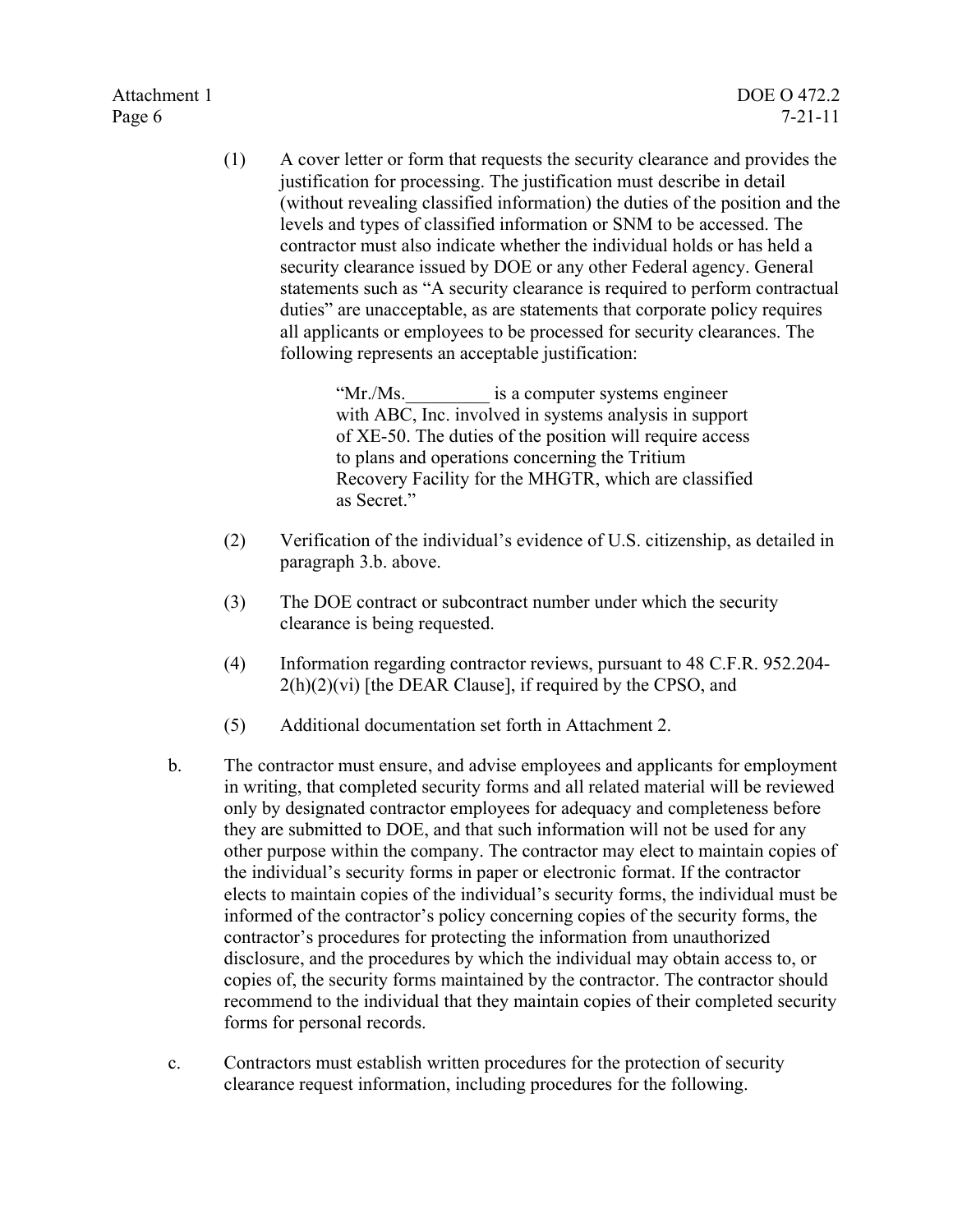- (1) Designating responsible employees who are trained in the procedures for reviewing completed security forms before their submission to DOE.
- (2) Informing all employees with access to completed security forms, preemployment or pre-processing check information and other security clearance-related information of their responsibility to protect the information from unauthorized disclosure.
- (3) Ensuring individuals have the opportunity to complete and submit all forms or other data collections required during the security clearance process in private. Assistance in completion of any forms will be provided by a contractor employee who has been specifically designated by the contractor to review such forms.
- d. Deficient security clearance requests will be returned to the contractor by the CPSO with a clear indication of the nature of the deficiency(ies). The contractor must ensure that the request is corrected and returned to the CPSO in a timely manner.
- e. The contractor must assist in the timely processing of security clearance actions by:
	- (1) Ensuring the availability of the contractor applicants and employees for the conduct of personal interviews by the investigative agency or DOE personnel security staff, and
	- (2) Ensuring that other employees are made available, as needed, to provide background information during the conduct of all personnel security background investigations.
- f. The contractor is responsible for reviewing, approving and submitting security clearance requests for its subcontractor, consultant, or agent applicants or employees. Such requests must be kept to a minimum in accordance with DOE requirements.

#### 5. INTERIM AND RELATED SECURITY CLEARANCE REQUESTS.

a. Only under exceptional circumstances when such action is clearly consistent with Departmental and national interests will a contractor applicant or employee, pending completion of the appropriate investigation, be permitted to have an interim security clearance. Interims must be considered temporary measures pending completion of the investigation, which must be in process. Non-U.S. citizens are not eligible for interim access to classified information or SNM. Contractors may submit a request that a particular applicant or employee be considered for interim access when providing justification for the security clearance request [see paragraph 4.a.(1)] but determinations with regard to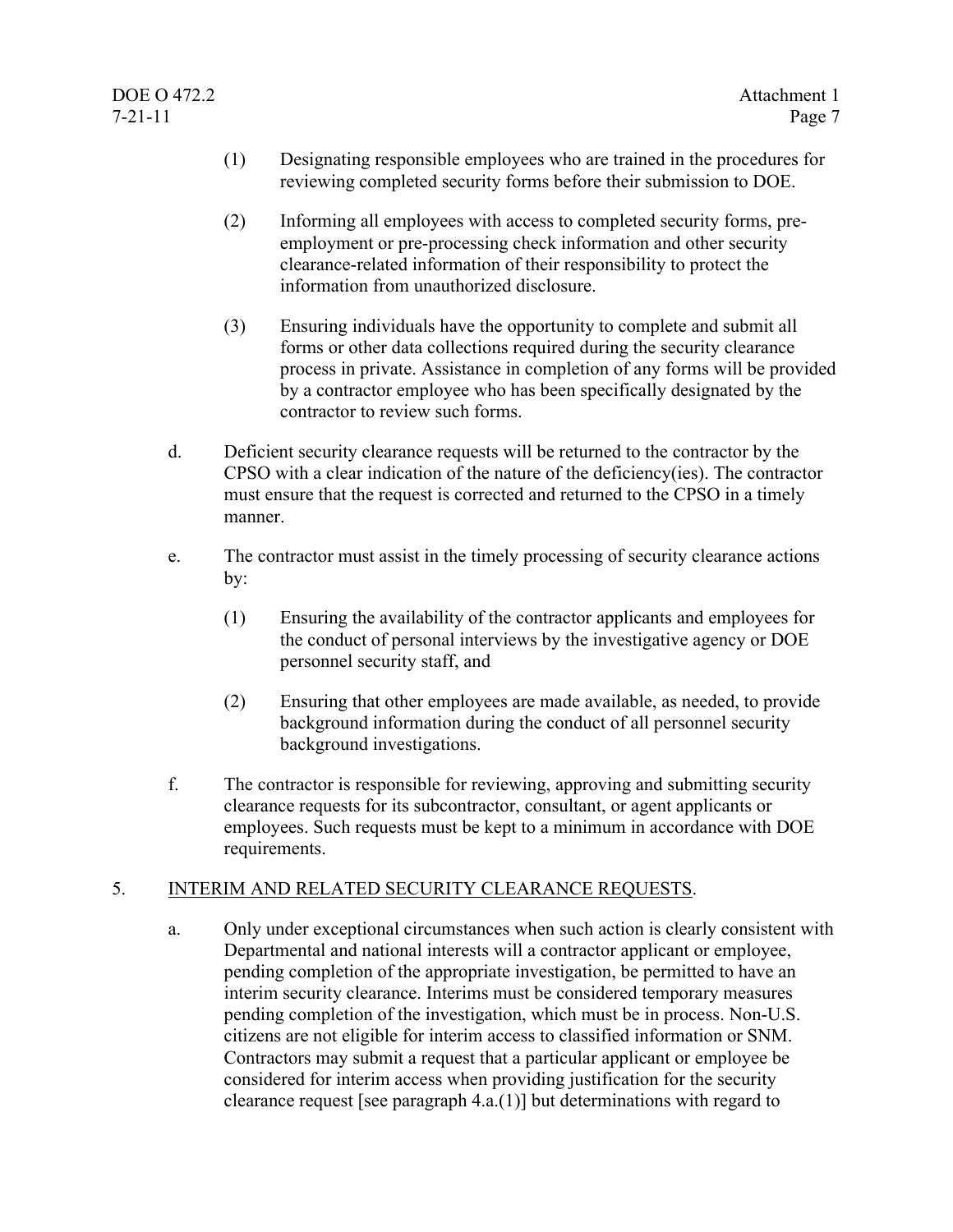whether any individual is afforded such access is solely the purview of Federal CPSO staff. See Attachment 3 for additional information regarding interims.

- b. Temporary Security Clearance Upgrades
	- (1) Circumstances may arise where an urgent operational or contractual exigency exists requiring a cleared DOE contractor employee to have onetime or short duration access to classified information or SNM at a higher level than is authorized by their existing security clearance. In some instances, the processing time required to upgrade the security clearance would prevent timely access to the classified information or SNM, adversely impacting mission needs.
	- (2) In such situations, and only for compelling reasons in furtherance of the DOE mission, the contractor must certify the need in writing and submit it to the appropriate Federal Site Manager. If the Site Manager is satisfied that exigent circumstances exist, the Site Manager must certify the need for the security clearance in writing and submit it to the appropriate CPSO. The CPSO may consider the request and grant or deny the security clearance in accordance with procedures set forth in Attachment 3.

#### 6. NON-U.S. CITIZENS.

- a. Only U.S. citizens are eligible for a security clearance. Contractors must make every effort to ensure that non-U.S. citizen employees are not assigned to perform duties that may require access to classified information. However, compelling reasons may exist to grant access to classified information to a non-U.S. citizen contractor employee. Where a non-U.S. citizen possesses unique or unusual skills or expertise that is urgently needed to support a specific Departmental mission involving access to classified information, and a qualified U.S. citizen eligible for such access is not available, contractors may submit non-U.S. citizens for consideration of a Limited Access Authorization (LAA). LAAs provide limited access to certain types of classified information by non-U.S. citizens, and are subject to strict controls and conditions. Such submissions must include detailed information concerning the steps the contractor took to secure the services of a United States citizen.
- b. LAAs will not permit access to any greater level of classified information than the U.S. Government has determined may be releasable to the country of which an individual is currently a citizen. DOE's Headquarters Office of the General Counsel will make this assessment. LAAs may only be approved if a background investigation at the level required by Executive Order 12968, or successor national-level standards is conducted.
- c. A request by a contractor to process a non-U.S. citizen for an LAA must be approved by the most senior DOE-cleared management official of the company holding the affected contract and the DOE Program Secretarial Officer with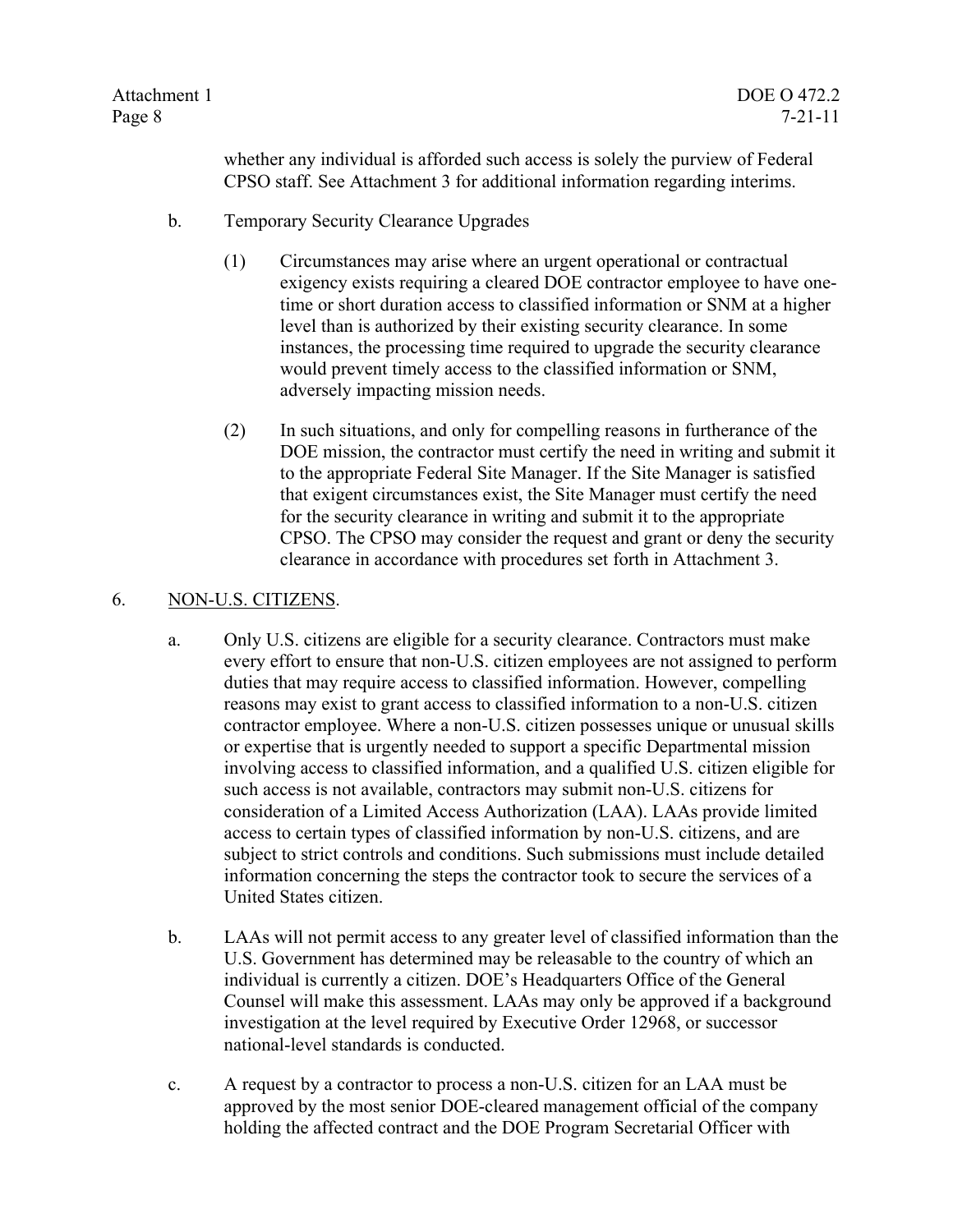jurisdiction over the office where the contractor employee will be employed. Specific requirements and processes related to the issuance of LAAs are set forth in Attachment 3.

#### 7. REPORTING AND OTHER REQUIREMENTS.

- a. Contractors must notify the CPSO of any of the following conditions affecting the status of a contractor applicant's or employee's security clearance. All notifications under this paragraph must be made within two (2) working days followed by written confirmation within the next ten (10) working days, and include:
	- (1) When a contractor applicant declines an offer of employment or fails to report for duty;
	- (2) When made aware of any other information of a personnel security interest, as delineated in Attachment 4, concerning a contractor applicant or employee;
	- (3) When the contractor restricts or withdraws a contractor employee's access to classified information or SNM without DOE direction;
	- (4) When made aware of the death of a contractor applicant or employee, or;
	- (5) When a cleared contractor employee is transferred to another location (minimally, this will apply when a contractor employee's security clearance moves to the jurisdiction of another CPSO).
- b. The contractor must inform contractor applicants and employees who are applying for or in possession of a security clearance that they have a specific obligation to truthfully provide all information requested for personnel security purposes to DOE. They must:
	- (1) Provide full, frank and truthful answers to relevant and material questions.
	- (2) Furnish, or authorize others to furnish if necessary, information that DOE deems necessary to the security clearance eligibility process, when requested.
	- (3) Report any situations or incidents that may have the tendency to impact the individual's eligibility for a security clearance (see Attachment 4) verbally and directly to DOE immediately upon the individual becoming aware of the situation or incident and in no event later than two (2) working days after the event. Thereafter, written confirmation of the information must be provided by the individual to the CPSO within three (3) additional working days.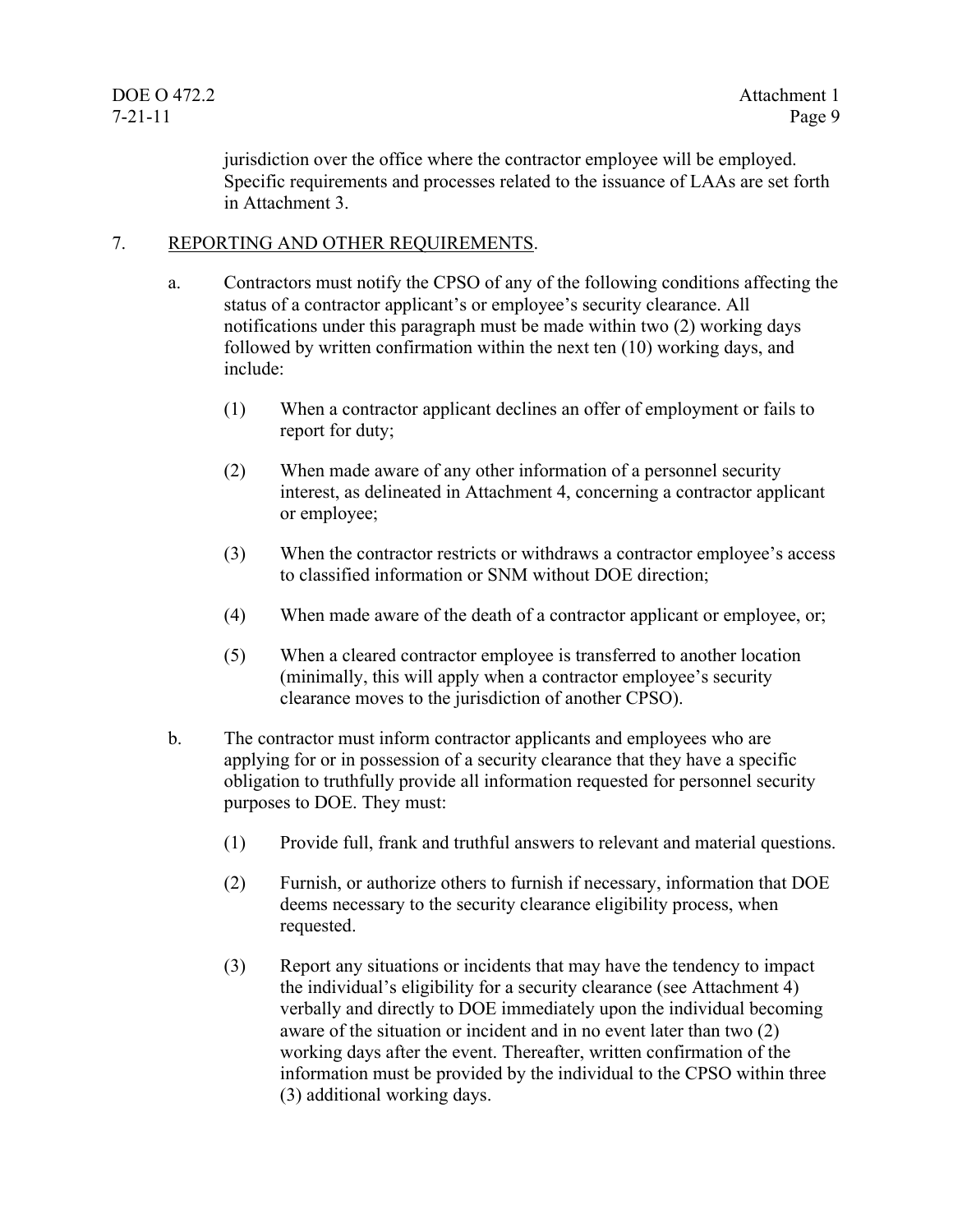- (4) Notify DOE whenever they learn of the presence of any such situations or incidents with regard to anyone they know to possess a DOE security clearance or to be in the process of obtaining a DOE security clearance immediately upon the individual becoming aware of the situation or incident and in no event later than two (2) working days after the event. Thereafter, written confirmation of the information must be provided by the individual to the CPSO within three (3) additional working days.
- (5) Provide DOE a completed DOE F 5631.34, *Data Report on Spouse*/*Cohabitant*, to the contractor within forty-five (45) calendar days of marriage or cohabitation. NOTE: A cohabitant is a person who lives with the individual in a spouse-like relationship or with a similar bond of affection or obligation but is not the individual's legal spouse, child, or other relative (in-laws, mother, father, brother, sister, etc.).
- c. The foregoing responsibilities apply when completing security forms, during the course of all personnel security investigations and at any stage of the security clearance process including, but not limited to letters of interrogatory, personnel security interviews, DOE-sponsored mental health evaluations and other authorized investigative activities.
- d. Failure or refusal to cooperate with any of these activities may prevent DOE from granting or continuing a security clearance. In this event, any current security clearance may be terminated or, for contractor applicants, further processing of a security clearance request may be suspended.
- e. All cleared DOE contractor employees must report foreign travel in accordance with the CRD to DOE O 475.1, or any successor directive.
- f. All DOE contractor employee security clearance holders and applicants who are approached by any individual seeking unauthorized access to classified information or SNM, or who experience any other potentially counterintelligencerelated incidents, must report such information in accordance with the CRD to DOE O 475.1.
- g. Contractors must ensure that contractor security clearance applicants and holders under their cognizance are made aware of the foregoing reporting responsibilities. Contractor employees with active security clearances will be initially briefed and annually briefed regarding their personnel security responsibilities in accordance with the CRD attached to DOE O 470.4B.

#### 8. ADMINISTRATIVE WITHDRAWAL OF SECURITY CLEARANCES.

a. The contractor must request that the CPSO administratively withdraw a contractor employee's security clearance, and must provide the CPSO a DOE F 5631.29, *Security Termination Statement*, completed by the contractor employee, within two (2) working days from any of the following*:*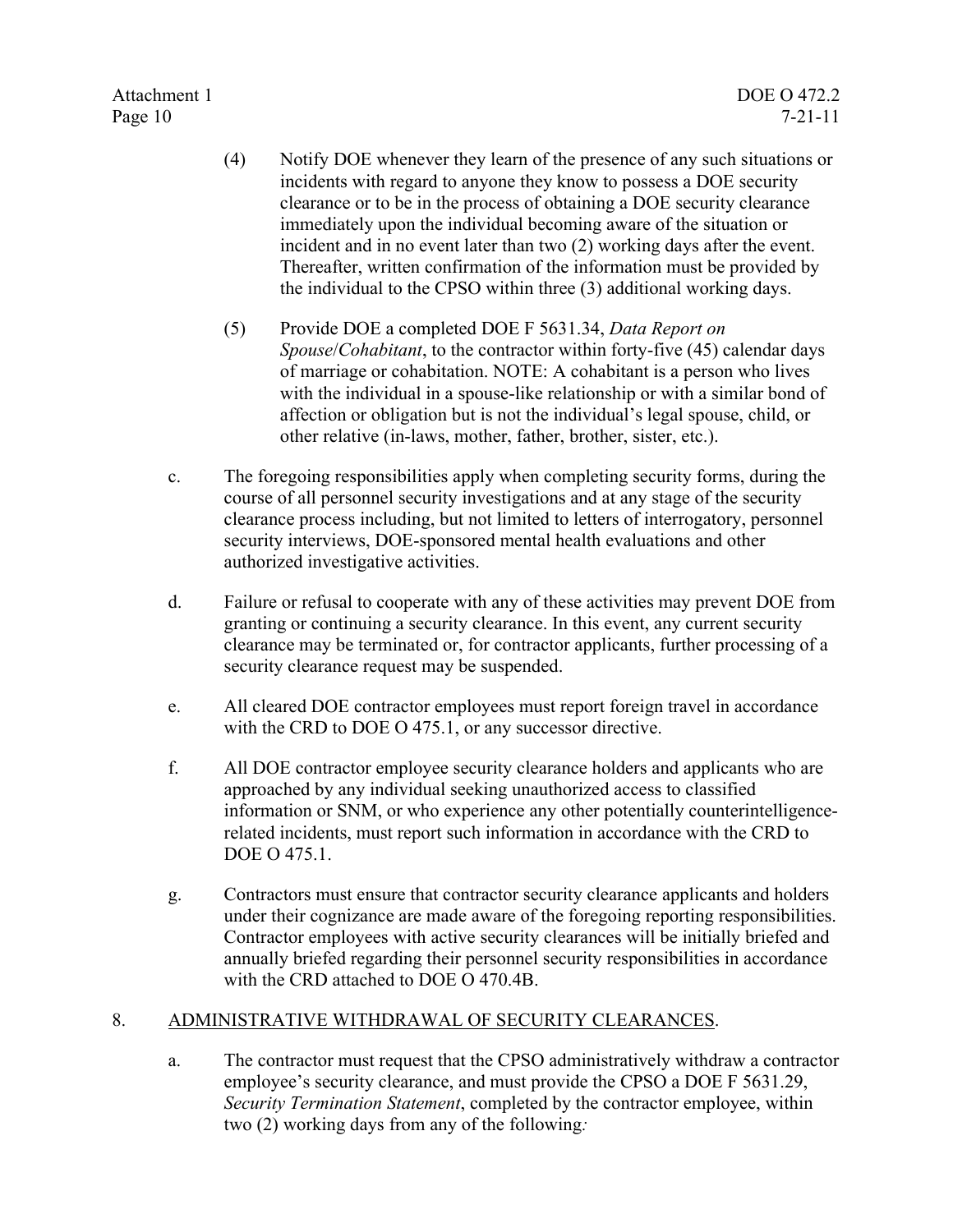- (1) Termination of the contractor employee (except as provided for in section 9 of this CRD).
- (2) A determination that a security clearance is no longer required.
- (3) The individual's failure or refusal to cooperate with authorized and appropriate personnel security-related requests.
- (4) If an individual's circumstances will temporarily eliminate the need for access to classified information or SNM for 90 calendar days or more (temporary change of duties, maternity or other extended leave, detail to another agency, military deployment, etc.). In such instances, the contractor may request the CPSO to waive this withdrawal requirement should the details of a particular case indicate such action would be prudent.
- b. The purpose of DOE F 5631.29 is to ensure that the individual is aware of the continuing responsibility to protect classified information and SNM after withdrawal of a security clearance. The CPSO must be requested to administratively withdraw an employee's security clearance even in cases where a completed DOE F 5631.29 cannot be immediately provided. In cases where it is not possible to obtain the individual's signature, the completed but unsigned DOE F 5631.29 must still be submitted. In addition, the contractor must provide an explanation to the CPSO of the circumstances surrounding the withdrawal and why the employee's signature could not be obtained.
- 9. SECURITY CLEARANCE PENDING REEMPLOYMENT/REASSIGNMENT. The CPSO may approve a contractor request for an individual who is terminating employment with the contractor per paragraph 8.a(1) of this CRD to retain a security clearance when the contractor verifies that the individual will be reemployed or reassigned by the contractor within the next 60 calendar days to a position that will require a security clearance.
- 10. SECURITY CLEARANCE REINSTATEMENT REQUESTS. The contractor must request that the CPSO consider reinstating a security clearance for a contractor applicant or employee when the contractor is aware that the individual previously held a security clearance. The CPSO will advise the contractor whether the individual must complete a new set of security forms, update information previously provided, or be subject to additional investigation per the provisions of the DOE personnel security Order.
- 11. SECURITY CLEARANCE UPGRADE REQUESTS. The contractor must request that the CPSO upgrade a contractor employee's security clearance in accordance with any new, higher access requirements associated with the duties of the position. The request must be accompanied by appropriate personnel security forms and a revised security clearance justification statement, as directed by the CPSO.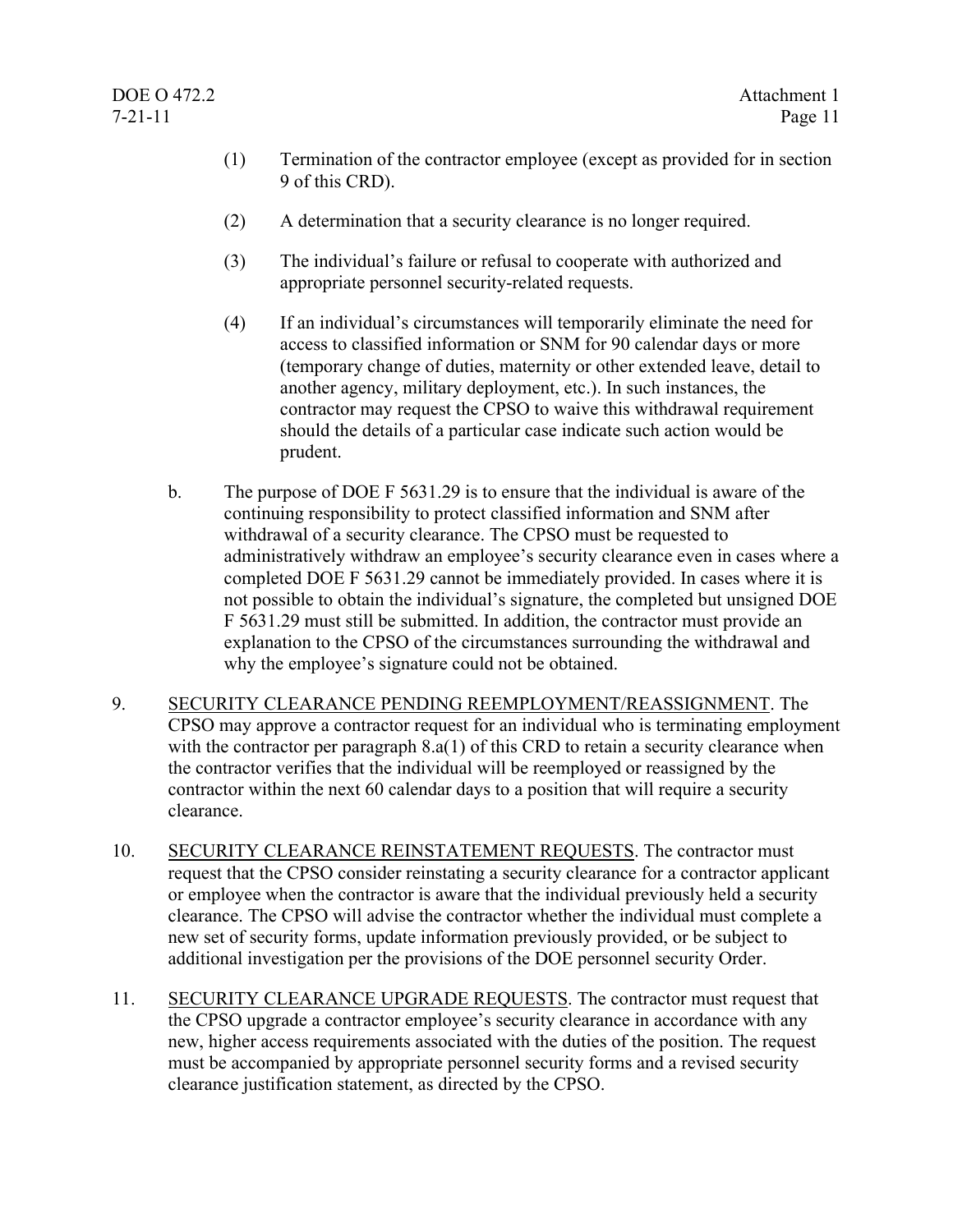12. SECURITY CLEARANCE DOWNGRADE REQUESTS. The contractor must request that the CPSO downgrade a contractor employee's security clearance in accordance with any new, lower access requirements associated with the duties of the position. The request must be accompanied by a revised security clearance justification statement.

#### 13. SECURITY CLEARANCE SUSPENSION, REVOCATION AND DENIAL.

- a. Upon receipt of notification from the CPSO of an employee's security clearance suspension or denial of final security clearance after previous approval of an interim, the contractor must ensure that the employee is precluded from access to classified information and SNM.
- b. Suspension, denial, or revocation of an individual's security clearance does not preclude the contractor from assigning or transferring the individual to duties that do not require a security clearance.
- 14. TRAINING. All cleared contractor employees and any contractor employees involved in personnel security activities must be fully qualified as necessary relative to their particular duties and responsibilities, in accordance with national and Departmental requirements.

#### 15. RECORDS MAINTENANCE.

- a. The contractor must maintain current records that reflect, by contract numbers, all contractor employees granted security clearances. The records must include the contractor employee's name, DOE file number, and the date the security clearance was granted.
- b. Copies of correspondence to and from DOE that reflect security clearance matters for each contractor applicant and employee must be maintained including: the request for a security clearance, notification that security clearance action was effected, and security clearance termination and administrative withdrawal action. Such copies must be maintained while the individual holds a security clearance at the contractor's request and for a period of two (2) years after the date the individual's security clearance is terminated, at which time they may be destroyed.
- c. All records and information pertaining to contractor applicant and employee security clearance matters, including copies of personnel security forms and information collected from the conduct of pre-employment or pre-processing checks, must be protected against unauthorized disclosure in accordance with the Privacy Act of 1974 (5 U.S.C 552a). Information collected by the contractor for security clearance processing must not be used by the contractor for any purpose other than that for which it is intended and must not be provided to non-contractor employees or any other entity or organization without prior approval from the CPSO.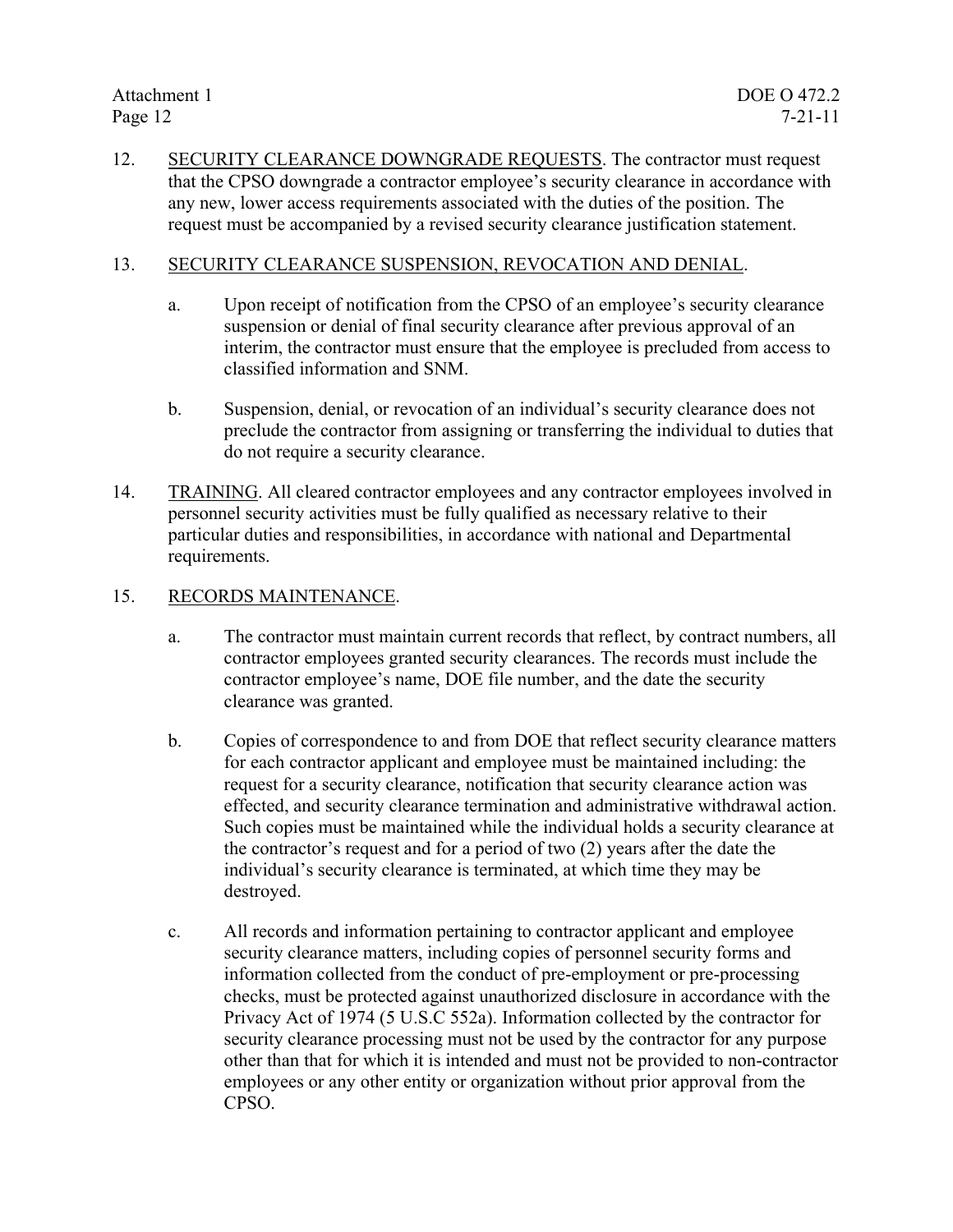#### 16. RECERTIFICATIONS AND REINVESTIGATIONS.

- a. The contractor must comply with periodic DOE requests to recertify its employees' security clearance status.
- b. The contractor must comply with a request for recertification or for an examination of security clearance or other records that may be requested during the conduct of a DOE security survey or special survey.
- c. The contractor must ensure that cleared contractor employees cooperate fully with DOE requirements concerning reinvestigations.

#### 17. ACTIONS BY THE SECRETARY.

Nothing in this CRD will be construed to limit the Secretary's authorities and responsibilities under Executive Order 12968 (section 1.2(b), et al), Executive Order 10865 (section 9) or the AEA to grant, continue, deny or terminate a security clearance in the interest of national security, or to modify or withhold certain due process procedures set forth at 10 CFR 710.

#### 18. DEFINITIONS.

- a. Cognizant Personnel Security Office (CPSO). A Federal personnel security office that is authorized to submit investigative requests to investigative service providers and to adjudicate security clearances and access authorizations.
- b. Classified Information. Any information that has been determined pursuant to Executive Order 13526, or successor Orders, or the Atomic Energy Act of 1954, as amended, to require protection against unauthorized disclosure and that is so designated.
- c. Program Secretarial Officer. The Federal head of a major DOE Headquarters line program, as identified in the most current edition of the Department's Executive Secretariat Style Guide.
- d. Site Manager. The senior Federal management official at any DOE facility with a CPSO.
- e. Additional definitions may be found at the DOE Safeguards and Security Policy Information Resources link at the Office of Departmental Personnel Security web site.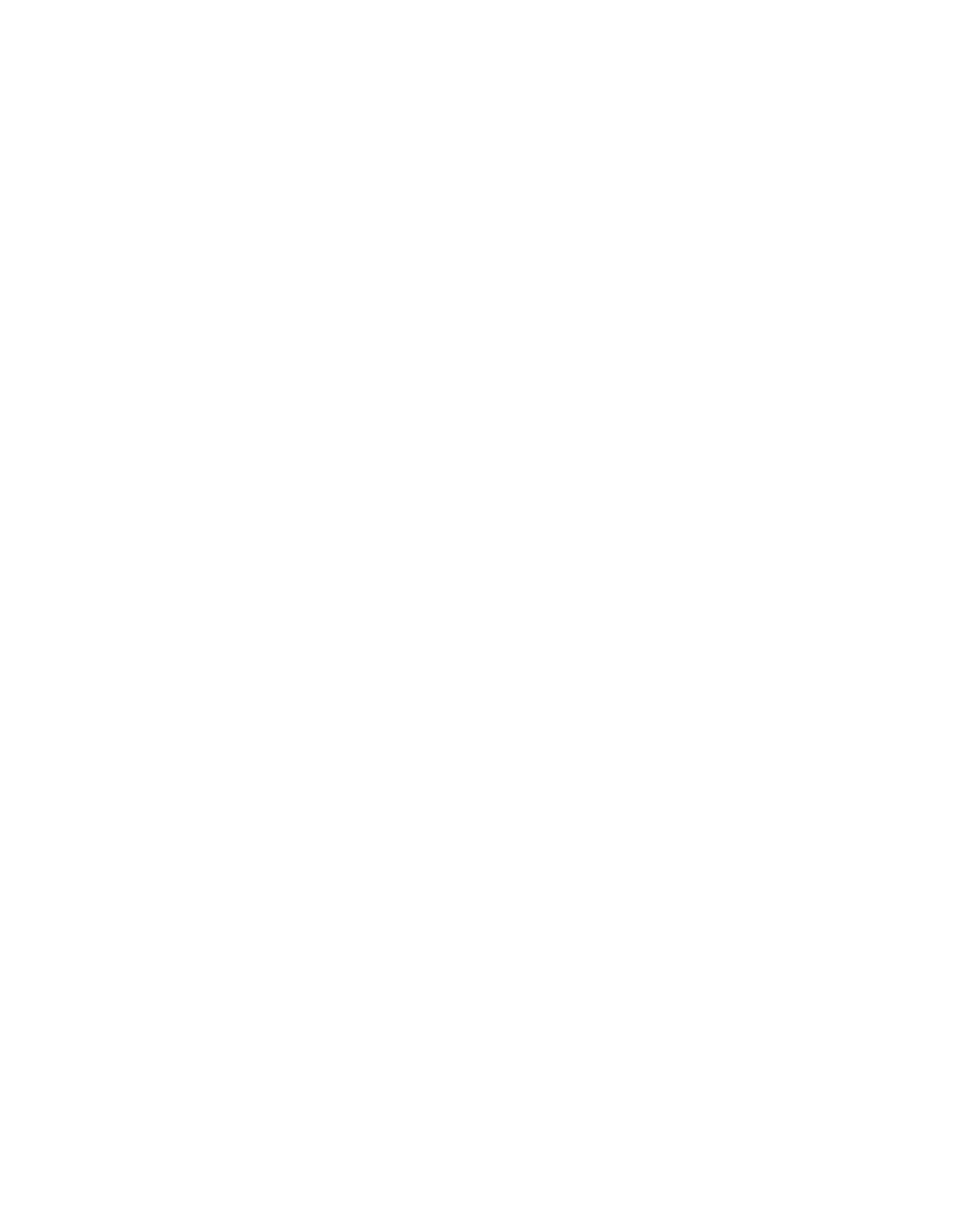#### **SECURITY CLEARANCE REQUESTS/JUSTIFICATIONS AND ACCESS AUTHORIZATIONS**

[This attachment provides information and/or requirements associated with DOE O 472.2 and applicable to contracts in which the associated CRD (Attachment 1) is included.]

- 1. In addition to the information set forth elsewhere in the body of this Order and in the CRD, all justifications for security clearances (for both initial and reinvestigative actions) must contain the following:
	- a. Full name of the individual;
	- b. Individual's Social Security Number, and date and place of birth;
	- c. Individual's status (Federal employee/contractor employee);
	- d. Contractor name (if contractor applicant/employee);
	- e. Contract or subcontract number (if contractor applicant/employee);
	- f. Primary program code, e.g., EM, FE, IG, OE, SC;
	- g. Facility code (if contractor employee)
	- h. Level of security clearance required, i.e. Top Secret, Secret, Confidential, Q or L;
	- i. A detailed description (without revealing classified information) as to why the individual requires access. The description must include a full explanation of the information to be accessed, how often the access is needed, and for what programs/projects the information is needed;
	- j. Full name and title and telephone number of the requester; and
	- k. Signature of the requester.
- 2. All initial security clearance requests (to include requests for reinstatements and reapprovals) must include the justification, as set forth above, and (except in cases where reciprocity applies, as indicated by an '\*'):
	- a. Negative results of a drug test dated within 60 calendar days of the individual's SF 86 signature or, for cases being considered under reciprocity, within 60 calendar days of the date of the security clearance request (not required for employees of state or local governments);
	- b. A complete e-QIP submission which indicates no illegal use of controlled substances for at least 12 months preceding the date of the individual's signature;\*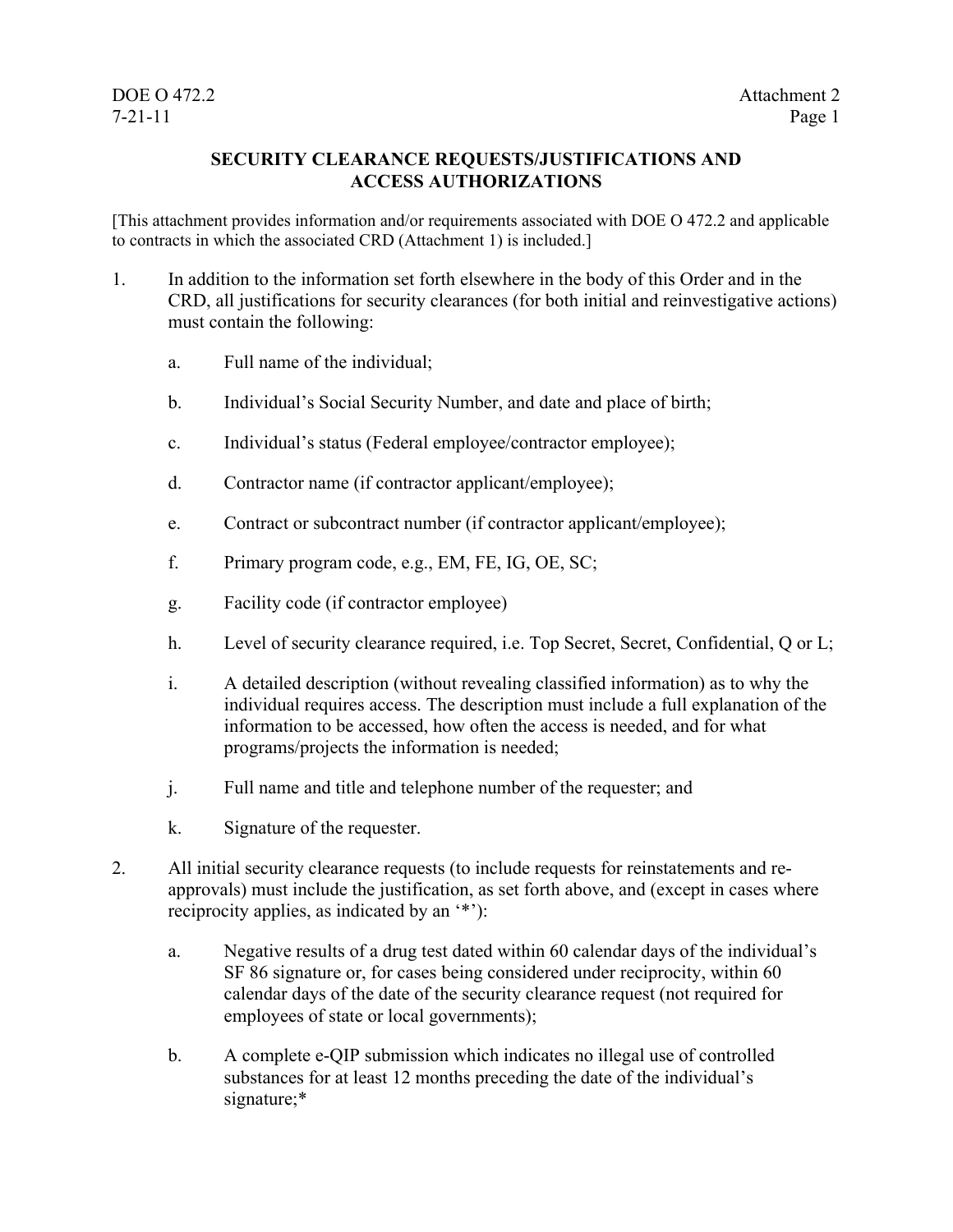- c. An SF-87, *Fingerprint Chart* (for Federal employees), a FD 258, *Applicant Fingerprint Chart* (for all others) or fingerprints taken electronically via an approved capture method (e.g., at a GSA-provided HSPD-12 enrollment center), when available (not required if a previous investigation included a classifiable fingerprint search by the FBI);\*
- d. Optional Form (OF) 612, *Optional Application for Federal Employment*, or a resume (for Federal applicants and employees only);\*
- e. DOE F 5631.18, Security Acknowledgement; and
- f. A completed fair credit reporting disclosure authorization, compliant with the Fair Credit Reporting Act, codified at 15 U.S.C. s1681 et seq. and approved for use by the Director (once obtained, this authorization may be used by DOE for conducting credit checks directly with consumer agencies as part of its personnel security program).\*
- 3. In addition to Q and L access authorizations, which are granted by CPSOs, the DOE issues several other types of access authorizations. These other access authorizations are issued by the DOE office indicated:
	- a. Sensitive Compartmented Information (SCI): SCI access must be approved by the DOE Senior Intelligence Officer or his/her designated representative within the Office of Intelligence and Counterintelligence.
	- b. Cryptographic Information (CRYPTO): CRYPTO access is approved by the Office of the Chief Information Officer.
	- c. Communications Security (COMSEC): COMSEC access is approved by the Office of the Chief Information Officer.
	- d. Nuclear Weapon Data (SIGMA): Requirements and procedures for access to nuclear weapon data (categorized as SIGMA information) is determined and promulgated by the National Nuclear Security Administration (NNSA) using DOE and NNSA directives. For additional information, consult DOE O 5610.2, *Control of Weapon Data* Chg 1, dated 09-02-86, DOE O 452.7, *Protection of Use Control Vulnerabilities and Designs*, dated 05-14-10, DOE O 457.1*, Nuclear Counterterrorism,* dated 02-07-06*,* and DOE M 457.1-1*, Control of Improvised Nuclear Device Information,* dated 08-10-06, or any successor directives.
	- e. Special Access Program (SAP). A SAP is a program created for a specific segment of classified information that imposes safeguards and access requirements that exceed those normally required for information at the same classification level and/or category. Access to any SAP must be granted in accordance with procedures established by the head of the agency or office that created or has cognizance over the program.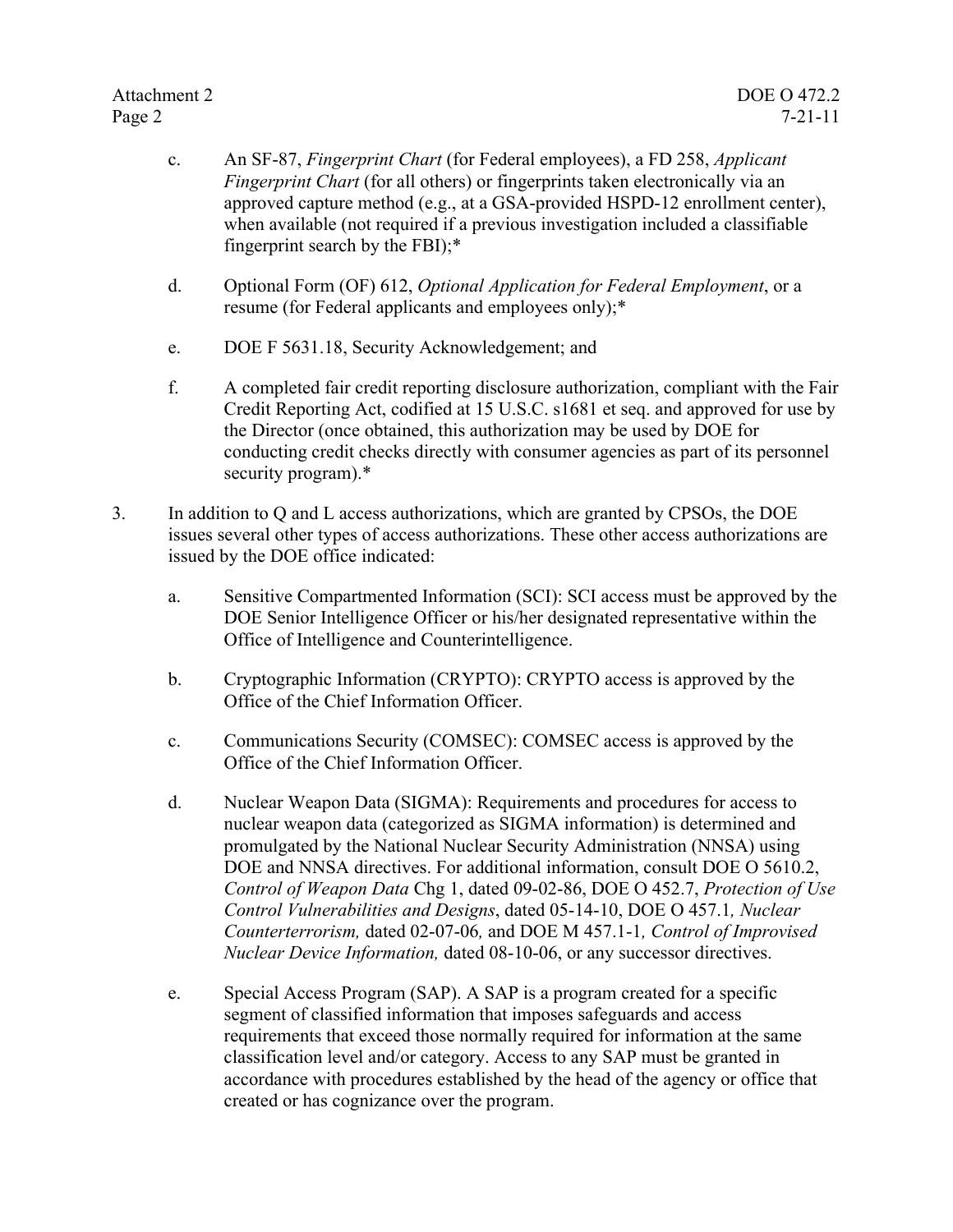f. North Atlantic Treaty Organization Information (NATO). NATO access requires NNSA approval from the Office of Security Operations and Performance Assurance.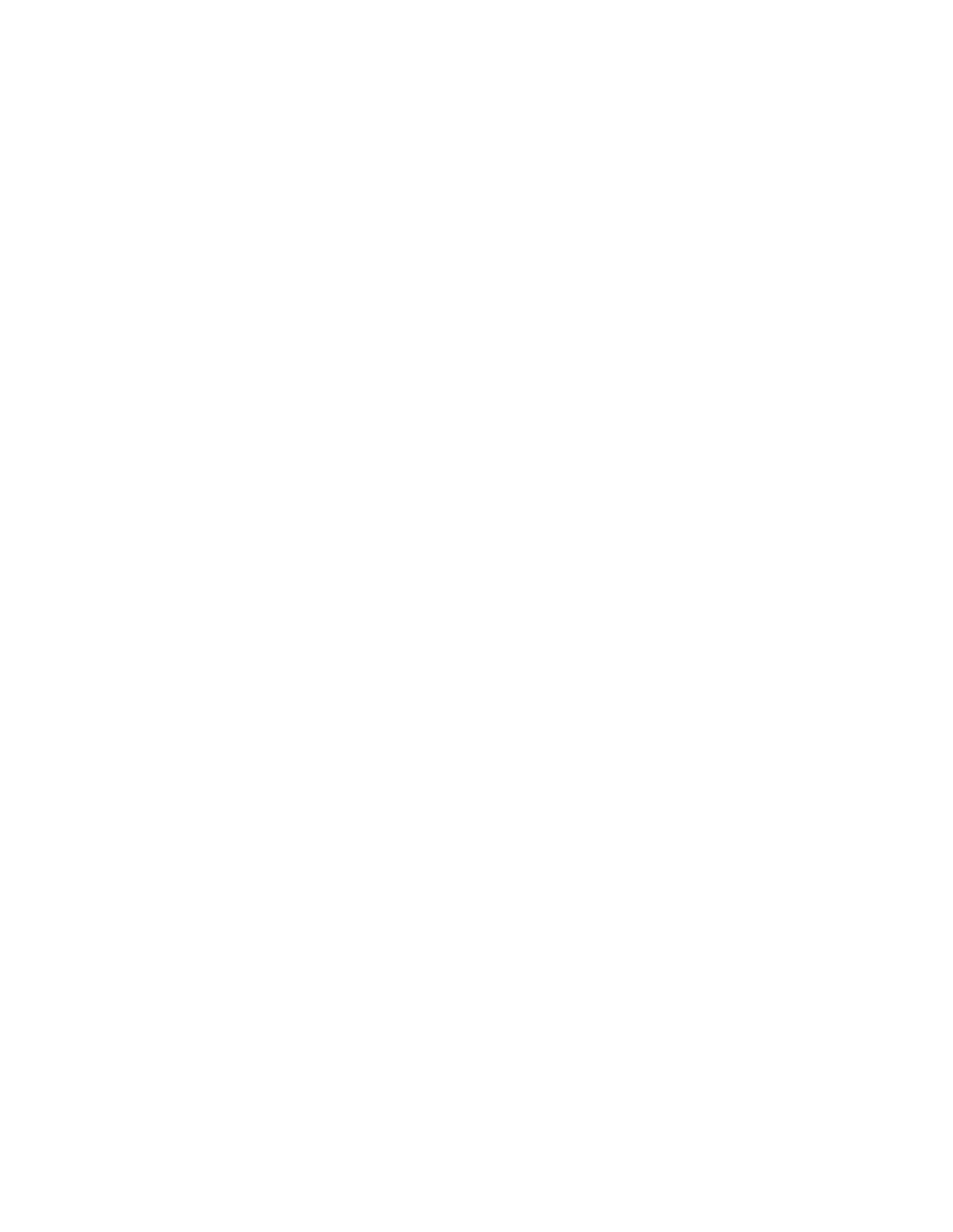#### **LIMITED ACCESS FOR NON-U.S. CITIZENS TEMPORARY SECURITY CLEARANCE UPGRADES AND INTERIM SECURITY CLEARANCES**

[This attachment provides information and/or requirements associated with DOE O 472.2 and is applicable to contracts in which the associated CRD (Attachment 1) is included.]

#### 1. Limited Access Authorizations for Non-U.S. Citizens.

- a. This section deals solely with non-U.S. citizens who have not been investigated or cleared by any foreign government. Non-U.S. citizens who have been investigated and granted the equivalent of a security clearance by a foreign government may be granted access to classified information at DOE via the passing of a security assurance by the foreign government to DOE in accordance with DOE O 470.4B or any successor directive.
- b. Where there are compelling reasons in furtherance of a DOE mission, non-U.S. citizens who possess a special expertise may be granted limited access to classified information only for specific programs, projects or contracts for which there is need for access. Such individuals will not be eligible for access to any greater level of classified information than the United States Government has determined may be releasable to the country of which the individual is currently a citizen. The DOE Office of the General Counsel must be consulted by the Director to make this assessment. Such limited access may be approved only if an investigation of the level required by Executive Order 12968, or successor national standards, for a Top Secret security clearance can be conducted.
- c. The Program Secretarial Officer with jurisdiction over the information to be released to the non-U.S. citizen must submit a detailed request and justification for the desired LAA to the appropriate CPSO.
- d. Upon receipt of the request, the CPSO will conduct an interview with the non-U.S. citizen to determine:
	- (1) The nature and extent of the individual's contacts and continuing associations with persons outside the United States (to include family members);
	- (2) The degree to which the individual exercises his or her foreign citizenship;
	- (3) Whether the individual or any of the individual's associates (to include family members) are or have been affiliated with any foreign government, and
	- (4) The degree to which it is likely that the required background investigation can be conducted on the individual.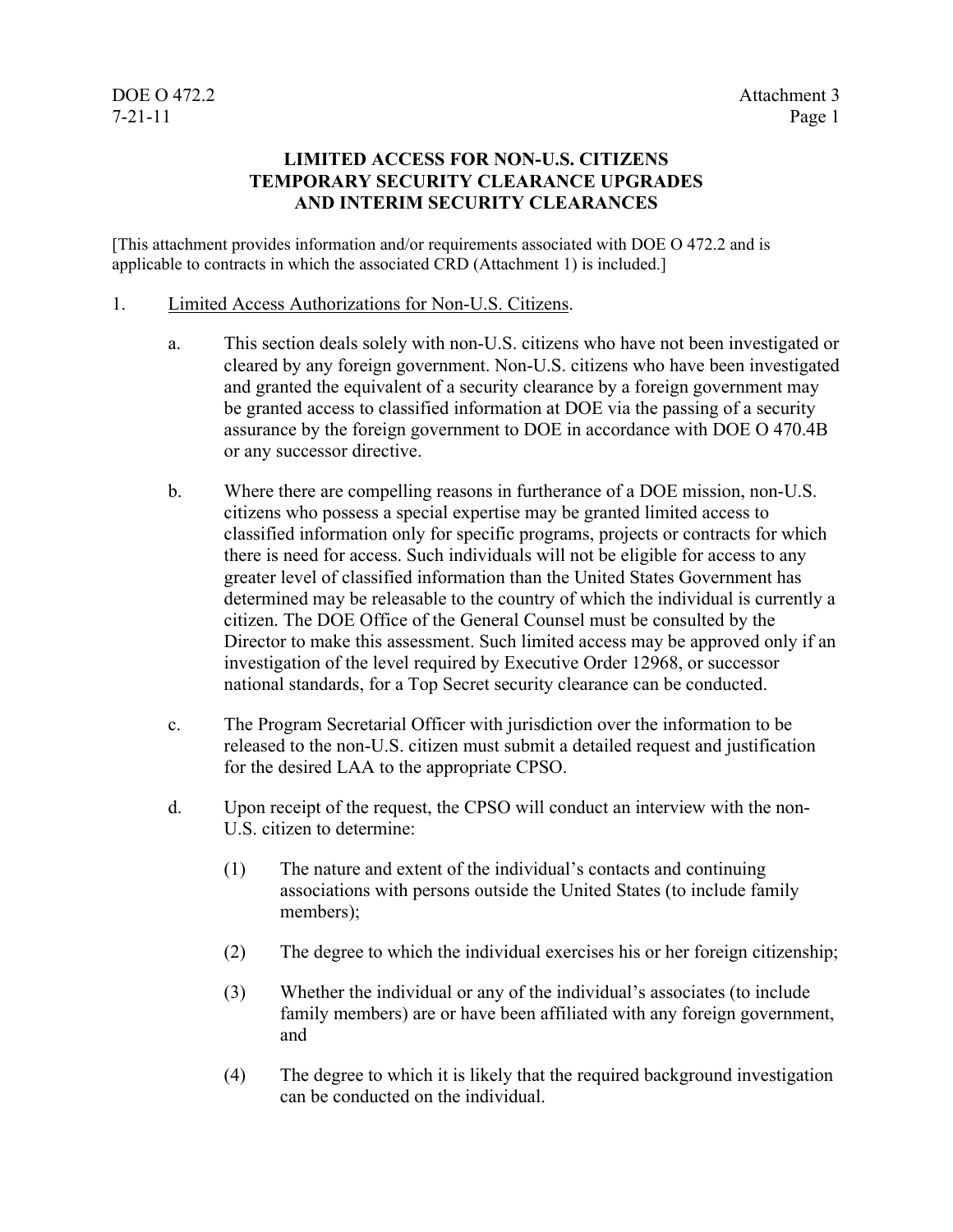- e. After completion of the interview, the CPSO will, through the local DOE counterintelligence office, ensure that a preliminary CI-focused risk assessment is completed. If the results of this risk assessment indicate that it would not be feasible to continue with the LAA process, the CPSO will notify the requesting Program Secretarial Officer.
- f. If the results of the risk assessment support continued processing, the CPSO will forward the results of the interview and risk assessment, along with all other relevant information, to the Director, Office of Departmental Personnel Security. The Director will, in coordination with appropriate headquarters authorities, determine whether processing the non-U.S. citizen for an LAA is appropriate.
- g. The Director will either:
	- (1) Determine to continue to processing the LAA request, in which case the Director will notify the CPSO to commence processing the individual for a background investigation, or
	- (2) Determine that the individual will not be processed for an LAA. In this case, the Director will so notify the CPSO and the applicable Program Secretarial Officer.
- h. In the case of a determination as in  $g(1)$ , the CPSO will process the individual for a background investigation in accordance with investigative and adjudicative procedures set forth in this Order.
- i. When the CPSO has reached an adjudicative determination, the CPSO will coordinate a formal comprehensive CI-focused risk assessment with the local DOE counterintelligence office.
- j. The CPSO will then forward the results of the adjudication and the risk assessment to the Director for concurrence. The Director will concur and instruct the CPSO to grant the LAA, or will non-concur and notify the CPSO and the applicable Program Secretarial Officer. The Director's determinations in these cases are final.
- k. All LAAs must be reviewed annually by the CPSO to ensure that they are still needed. An annual re-justification by the Program Secretarial Officer who initially requested the LAA is required. Annual re-concurrence of the Director is not needed, provided the CPSO has no reason to believe the individual may no longer meet the requirements of the LAA (reinvestigations will be conducted at intervals established by national policy for individuals holding Top Secret security clearances).
- l. Denials of LAAs are final and not subject to review under the procedures set forth in 10 CFR 710.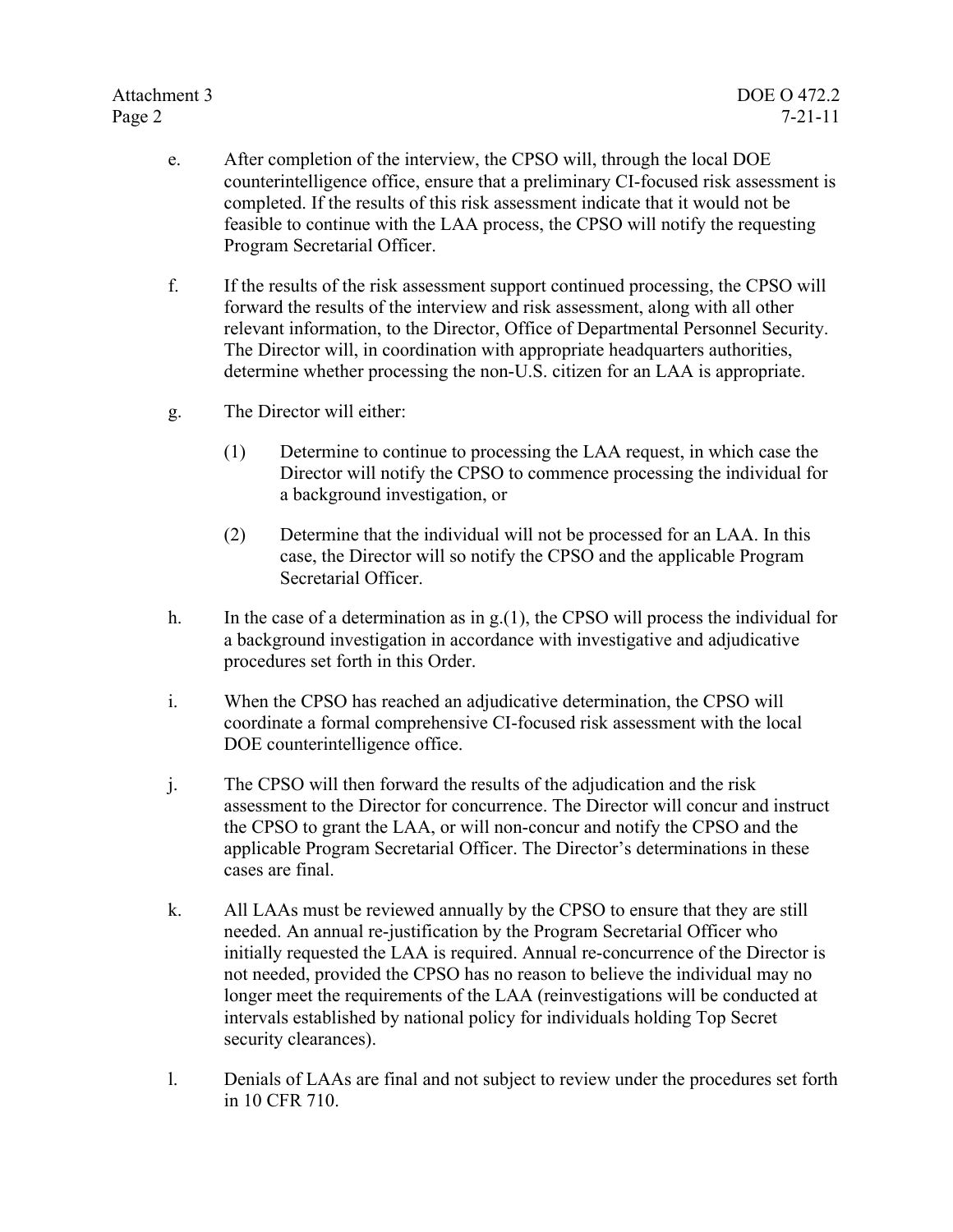- m. LAAs must be administratively withdrawn by the CPSO immediately upon receiving confirmation that the individual is no longer affiliated with DOE or otherwise no longer requires the access for which the LAA was granted, or at the direction of the Director.
- n. LAAs must be immediately revoked should the CPSO come into possession of information that indicates the individual no longer satisfies the eligibility requirements for an LAA, or at the direction of the Director. Such revocations are not subject to the administrative review procedures set forth in 10 CFR 710.A non-U.S. citizen granted an LAA is not eligible for access to SNM or to any of the following types of classified information:
	- (1) Top Secret, Top Secret CRYPTO, RD, FRD or Special Access Program (SAP) information.
	- (2) Information that has not been determined by a U.S. Government Designated Disclosure Authority to be releasable to the country of which the individual is a citizen.
	- (3) COMSEC information.
	- (4) SCI or Intelligence information.
	- (5) North Atlantic Treaty Organization (NATO) Information. However, a national of a NATO member nation may be authorized access to NATO information provided that a NATO Security Clearance Certificate is obtained by DOE from the individual's home country and such access is limited to performance on a specific NATO contract.
	- (6) Information for which foreign disclosure has been prohibited in whole or in part (identified as NOFORN).
	- (7) Classified information provided to the U. S. Government by a third party government and information furnished in confidence to the U.S. Government by a third party government.

#### 2. Temporary Security Clearance Upgrades.

- a. Conditions.
	- (1) Such security clearances must be necessary to meet operational or contractual exigencies not expected to be of a recurring nature;
	- (2) Such security clearances will remain valid until the exigencies have abated, but must in no case exceed 180 calendar days, and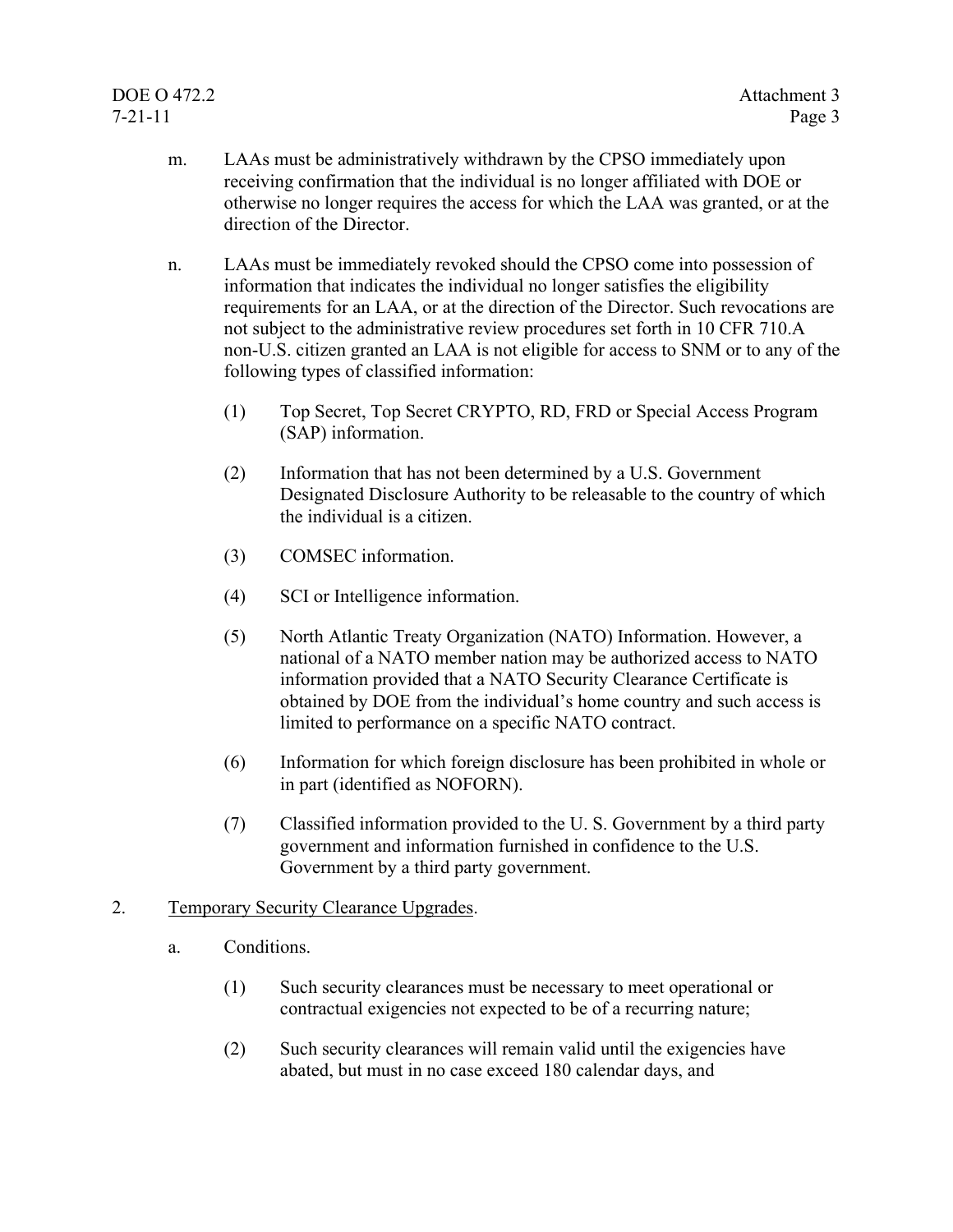- (3) Such security clearances will be limited to specific, identifiable information. The nature of this information must be referenced on the request for access.
- (4) Acceptable temporary security clearance upgrades are L to Q or Top Secret, Secret to Q or Top Secret, any Confidential to L or Secret.
- (5) Interim security clearances must not be used as the basis for considering temporary security clearance upgrades.
- b. Procedures.
	- (1) Requests for such security clearances will include a justification and will be forwarded by the appropriate official (i.e. contractor, Federal site manager) with the request to the appropriate CPSO. This submission must set forth the expected duration of the security clearance, identify the information to which the individual will be afforded access, and describe the exigent circumstances prompting the request.
	- (2) If the CPSO is satisfied that exigent circumstances exist, that routine processing of the individual for the higher level security clearance would adversely impact mission needs, is not in possession of information indicating that access at the higher level would jeopardize Departmental interests or the national security, and that the request is not an attempt to circumvent normal processing requirements, the CPSO will grant the upgrade request. Otherwise, the request will be denied and returned to the requester with an explanation as to the reason(s) for the denial.
	- (3) Recipients of temporary security clearance upgrades must possess a current security clearance and the access required will be limited to classified information or SNM one level higher than the recipient's current security clearance.
	- (4) Temporary security clearance upgrades must be recorded in the recipient's PSF and in CPCI, but will not be included in submissions to inter-agency databases. Such security clearances are not subject to reciprocity.
	- (5) Access at the higher level will be facilitated under the general supervision of a fully-cleared individual. The individual charged with providing such supervision will be responsible for the general custody of the information provided.
	- (6) Such security clearances will be canceled and associated access terminated promptly when no longer required, at the conclusion of the authorized period of access, upon notification from the granting authority or after 180 calendar days from when access was granted, whichever comes first.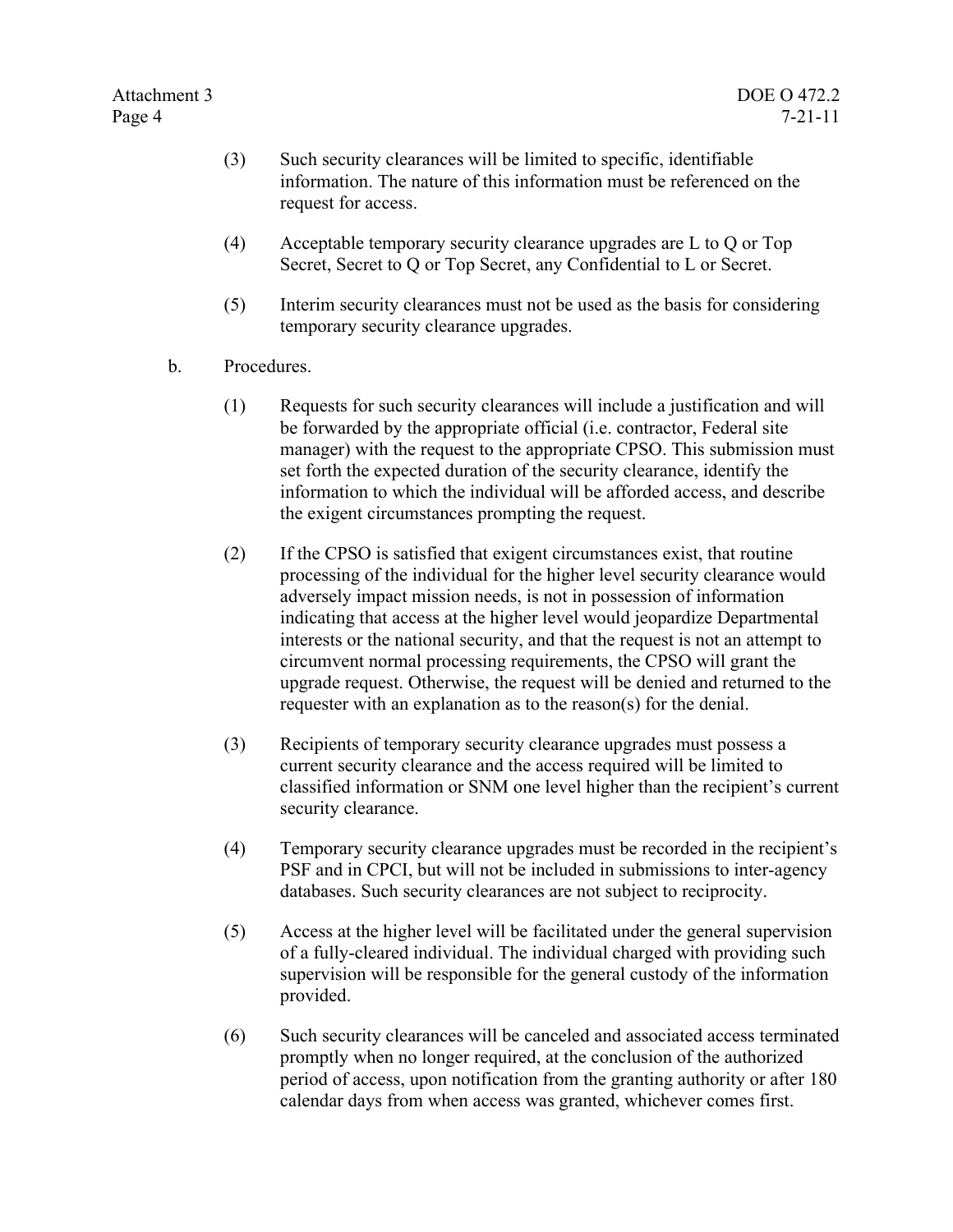- (7) If, during the period of such a security clearance, information of a security concern arises which indicates that suspension or revocation of the individual's permanent security clearance may be warranted, the temporary security clearance will be canceled and action will be taken under 10 CFR 710 regarding the permanent clearance. No due process or other procedural rights exist with regard to temporary security clearance upgrades.
- (8) Temporary upgrades to or among other access programs such as COMSEC, CRYPTO, SCI, NATO or SIGMA remains within the domain of the appropriate program.
- c. Subsequent requests for temporary security clearance upgrades for individuals previously granted a temporary upgrade may be considered by the CPSO, in accordance with the procedures set forth in this section, but must be accompanied by documentation necessary to process the individual for the required security clearances, as set forth elsewhere in this Order. Once the subsequent temporary upgrade has been granted, the CPSO will process the individual for the security clearance in accordance with the requirements of this Order.
- 3. Interim Security Clearances.
	- a. The need for an interim security clearance must originate with the requester (individuals may not request interim access on their own behalf) and be approved in writing by the Federal head of the applicable Departmental element in which the individual will be assigned.
	- b. All such requests must be provided to the CPSO and must include a detailed justification which explains why:
		- (1) A serious delay of, or interference in, an operation or project essential to a DOE program will occur unless the individual is granted access to classified information or SNM before completion of the normal security clearance process and
		- (2) The services of a qualified person who is currently cleared to access the necessary classified information or SNM cannot be obtained.
	- c. An interim security clearance may only be requested in conjunction with, or following, the submission of an associated security clearance request, as set forth in this Order, including Attachment 2.
	- d. The CPSO will review the individual's personnel security forms and PSF (if one exists) to determine whether the case contains any information of a security concern. If so, the CPSO must notify the requester that the request for an interim security clearance has been denied, and that the case must proceed according to normal processing procedures.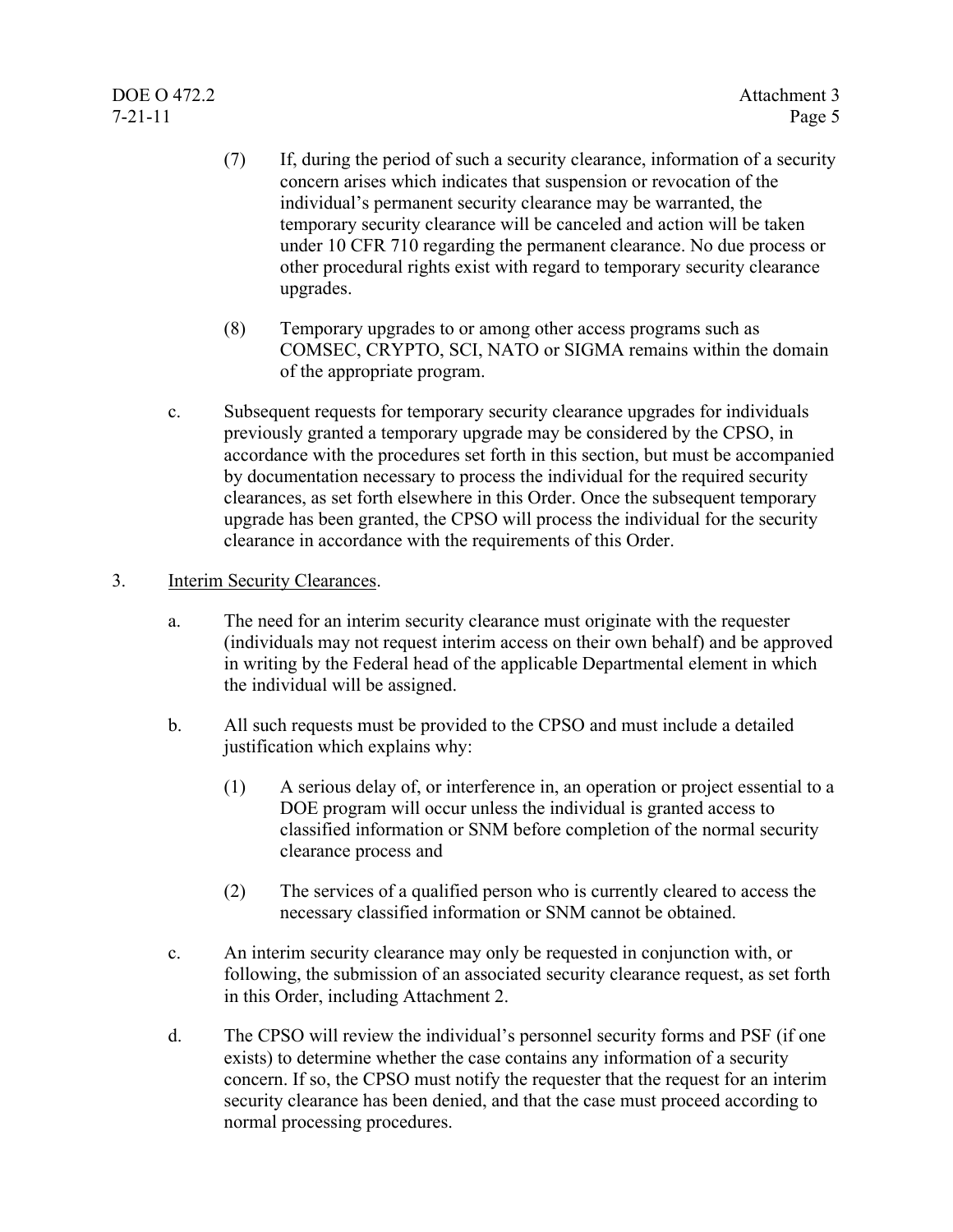- e. Requests for interims on cases for which there is no information of a security concern will be approved by the CPSO and processed accordingly provided that:
	- (1) The appropriate investigation has been opened by the investigative service provider,
	- (2) The CPSO is not in possession of any information of a security concern, and
	- (3) Minimal investigative checks, as indicated below, have been completed with no information of a security concern revealed.
		- (a) For interim L, Secret and Confidential security clearances, a credit check must be completed.
		- (b) For interim Q and Top Secret security clearances, OPM, Department of Defense and FBI investigative indices along with an FBI fingerprint check and a credit check must be completed.
- f. Supporting rationale for all interim security clearances will be recorded in the subject's PSF. All interim security clearances will be noted as such wherever security clearances are recorded, both internally within DOE and in all DOE submissions to national security clearance databases.
- g. All individuals who are issued interim security clearances must be notified in writing that their continued security clearance is conditioned upon a favorable completion of the pending investigation, and may be canceled at any point where information of a security concern arises. Cancellations cannot be appealed and adjudication of the individual's eligibility for a security clearance will continue upon receipt of the completed investigation.
- h. The CPSO should take steps to expedite investigative and adjudicative activities in all cases where interim security clearances have been issued.
- i. If DOE cancels an individual's interim security clearance, the individual's employer must ensure that the individual is precluded from access to classified information and SNM.
- j. When DOE grants, denies, or stops processing the security clearance, the interim security clearance must be canceled.
- k. Access to other programs or types of information (COMSEC, CRYPTO, SCI, NATO or SIGMA) based upon an interim will be granted or not at the sole discretion of the office with authority for such access.